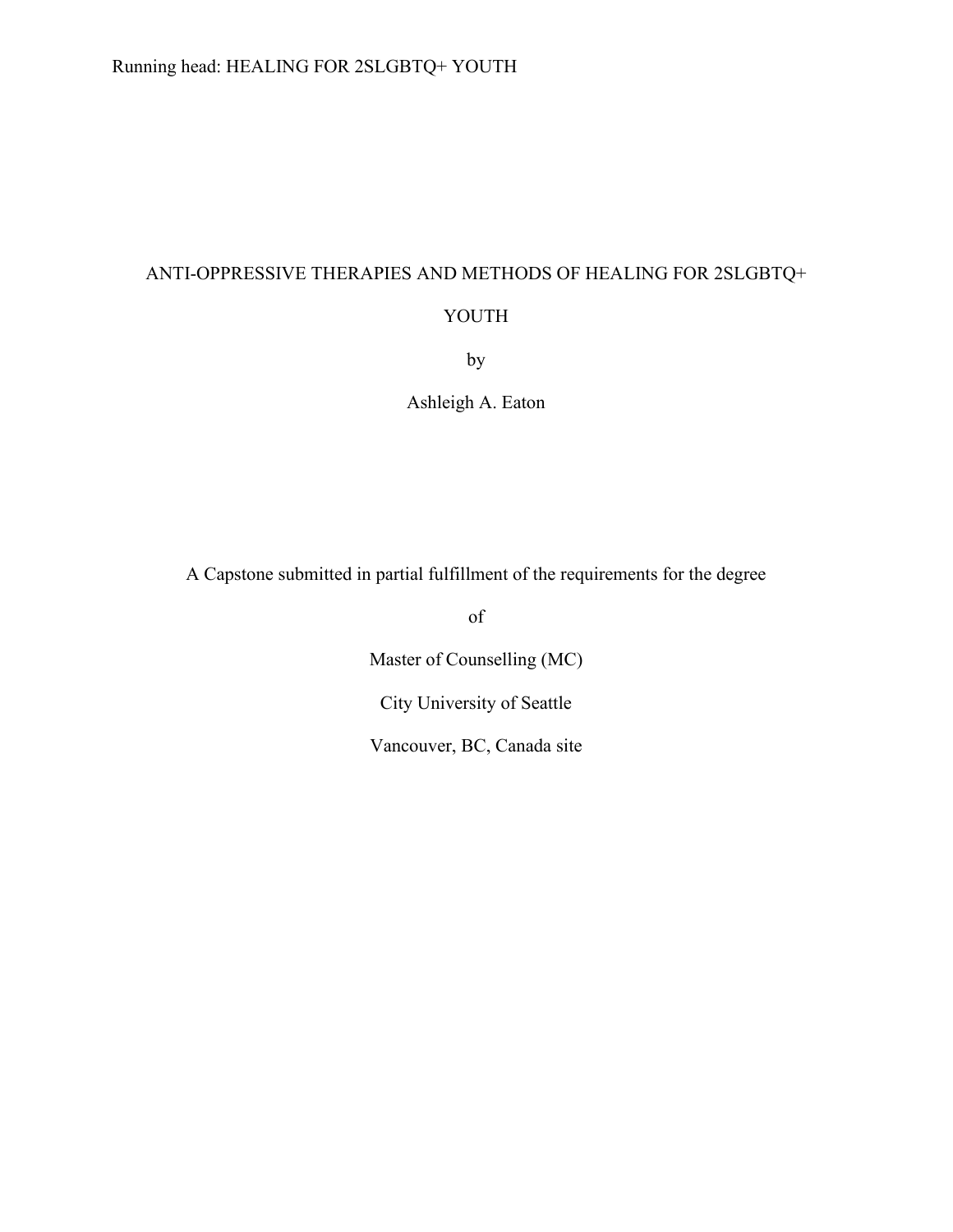#### **Acknowledgments**

<span id="page-1-1"></span><span id="page-1-0"></span>I would first like to extend my heart and deep gratitude to the 2SLGBTQ+ community for comforting me, for challenging me, and for modeling what healing can look like. To the youth that I have had the honour of working alongside, thank you for your wisdom and bravery. I credit so much of my understanding of the world to you. In gratitude, I promise to continue standing in solidarity with you in the years to come. To Jill Taggart, my capstone advisor, thank you for your time and dedication to supporting me through this process. To my second faculty reader, Bhupie Dulay, your work continues to inspire me, and I am truly grateful for your efforts in support of this capstone. I express deep appreciation to the friends that I made in this graduate program and know that those friendships will become valuable peer support in our field. A special thanks to my Dad who did not miss a loving beat when I came out to him and hasn't missed one beat since. You have been a wonderful cheerleader on this academic journey. Finally, I wish to express the deepest well of gratitude to my loving wife Bri-anne. Thank you for teaching me more than an education ever could, for keeping me well-fed, and for your unwavering support of my dreams. You are so loved.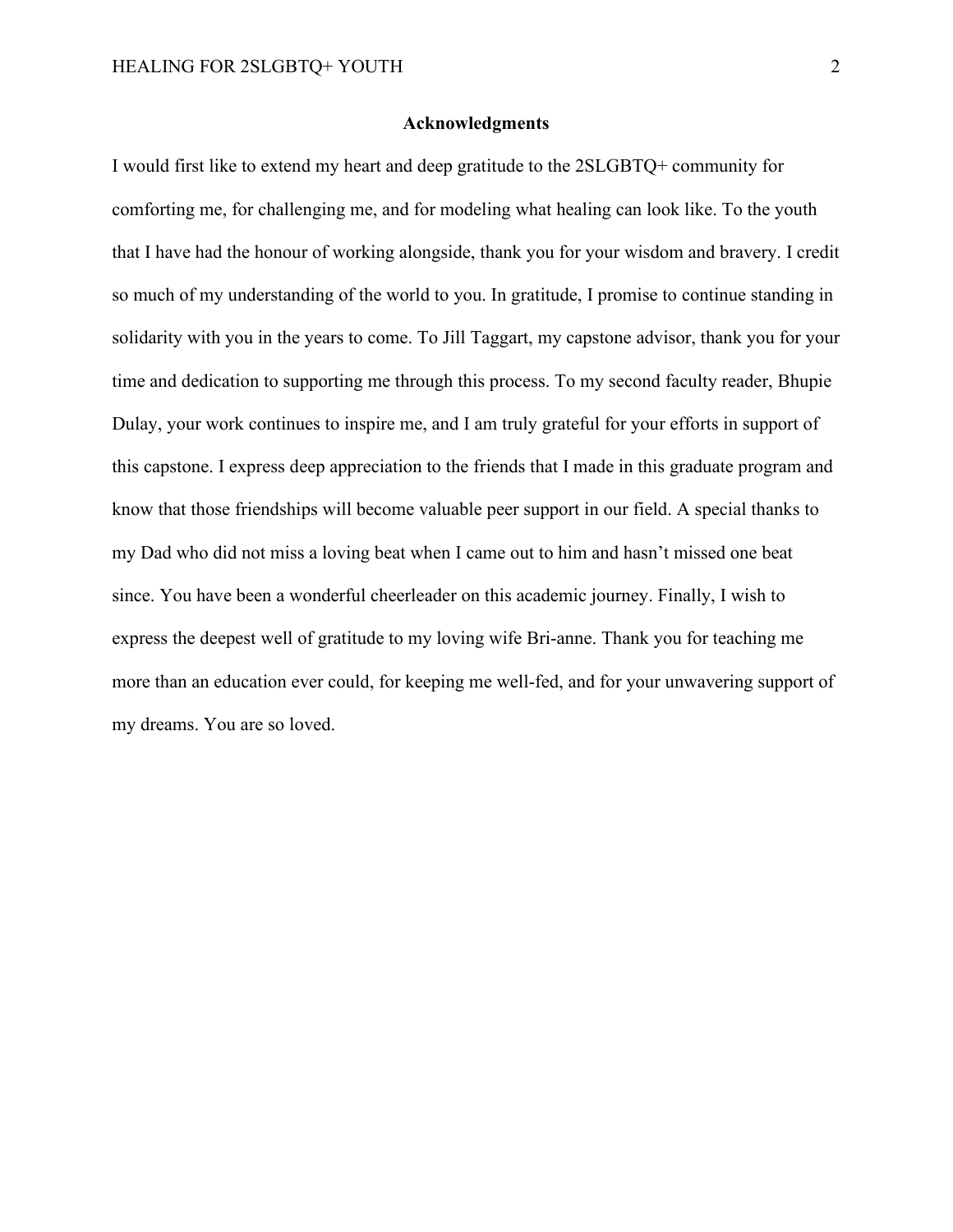#### **Abstract**

The resilience and activism stemming from 2SLBGTQ+ communities shaped the modern landscape of mental health counselling as we practice it today. A critical location for violence against 2SLBGTQ+ youth is within institutional structures that historically and presently stress and oppress individuals based on their race, socio-economic status, ability, sexual orientation, gender, and more. In recognition of the challenges that young 2SLGBTQ+ people face, access to therapy that is gender and queer-affirming is particularly important, if not lifesaving. Within this capstone, I propose that when therapists engage in anti-oppressive therapies alongside 2SLGBTQ+ youth, healing emerges from community, activism, and creativity. The mental health disparities that 2SLBGTQ+ youth face is political and so, there must also be a political nature to healing within 2SLGBTQ+ communities. Although history has presented 2SLGBTQ+ youth as a monolith, liberation offers a means of resistance that is intersectional; in many ways, liberation offers space for freedom. These methods of therapeutic practice are necessary for creating and imagining a radically different future for 2SLGBTQ+ youth within mental healthcare. This capstone will outline the review of literature, including the current gaps in research pertaining to 2SLGBTQ+ youth. The capstone will briefly discuss anti-oppressive therapies and more broadly explore the need for an anti-oppressive lens regardless of therapeutic modality preferences.

*Keywords:* youth, 2SLGBTQ+, gender, queer, anti-oppression, psychology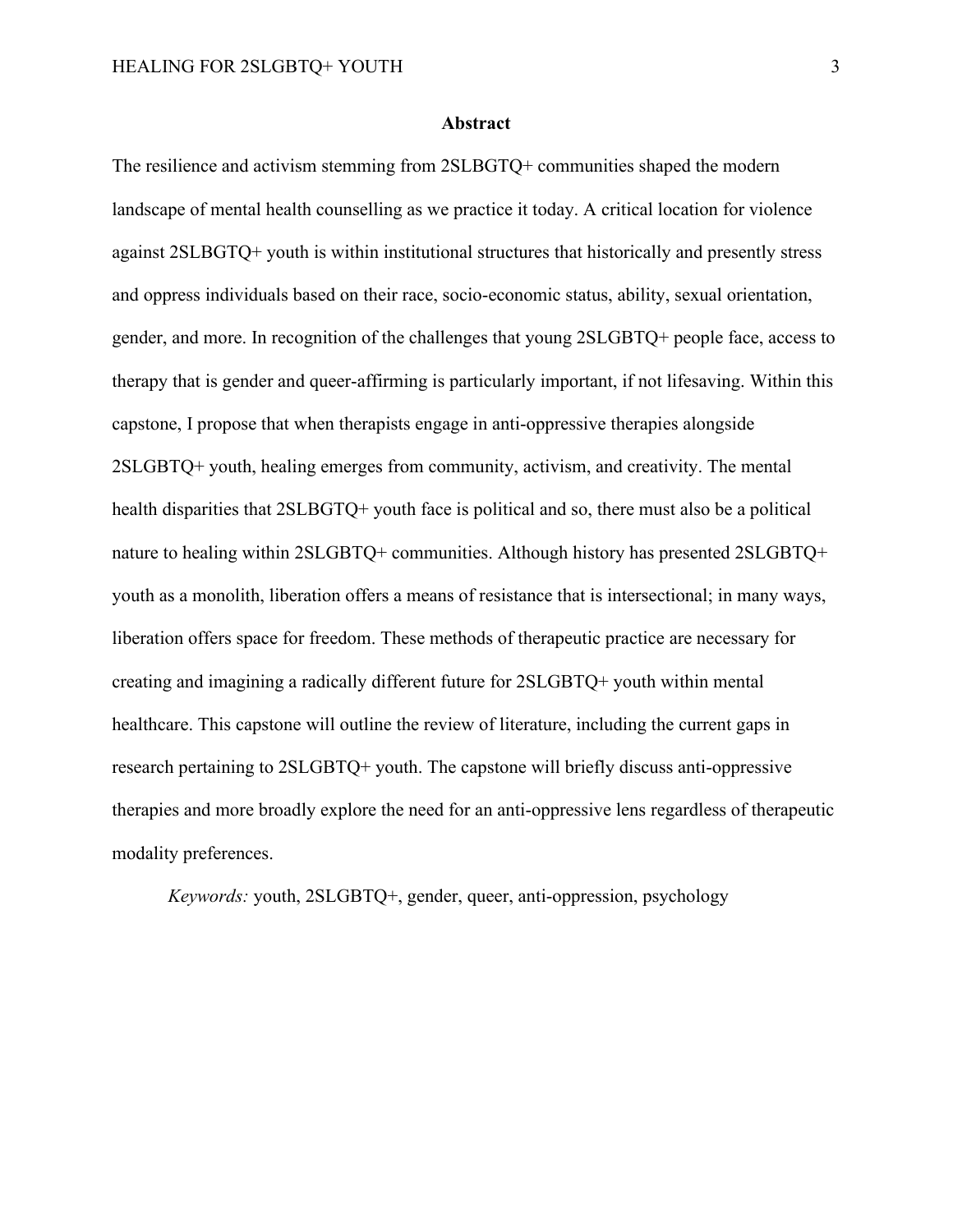# Table of Contents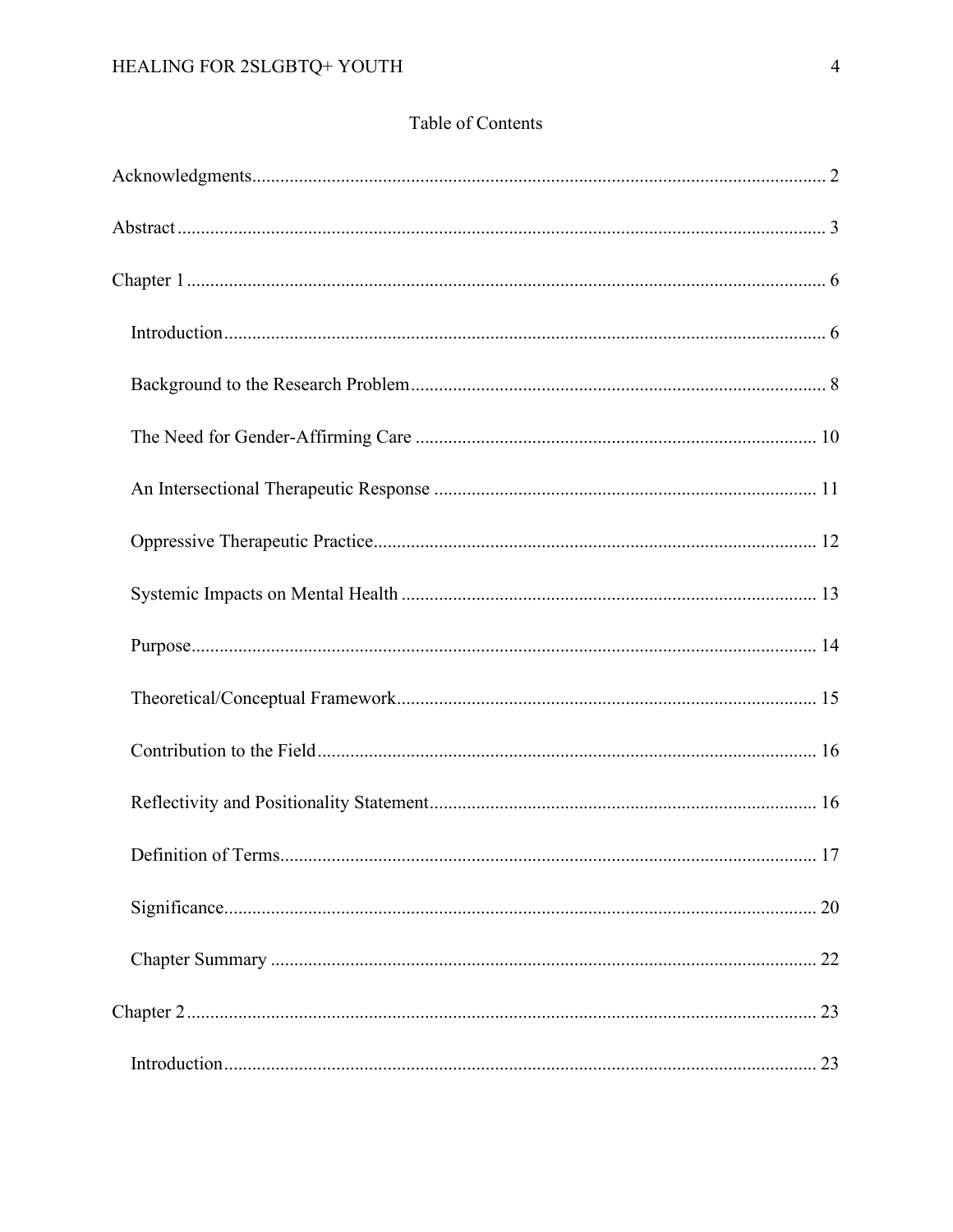# HEALING FOR 2SLGBTQ+ YOUTH

| Session One: Introduction, Consent for service, Confidentiality, and Group Identity 41 |  |
|----------------------------------------------------------------------------------------|--|
|                                                                                        |  |
|                                                                                        |  |
|                                                                                        |  |
|                                                                                        |  |
|                                                                                        |  |
|                                                                                        |  |
|                                                                                        |  |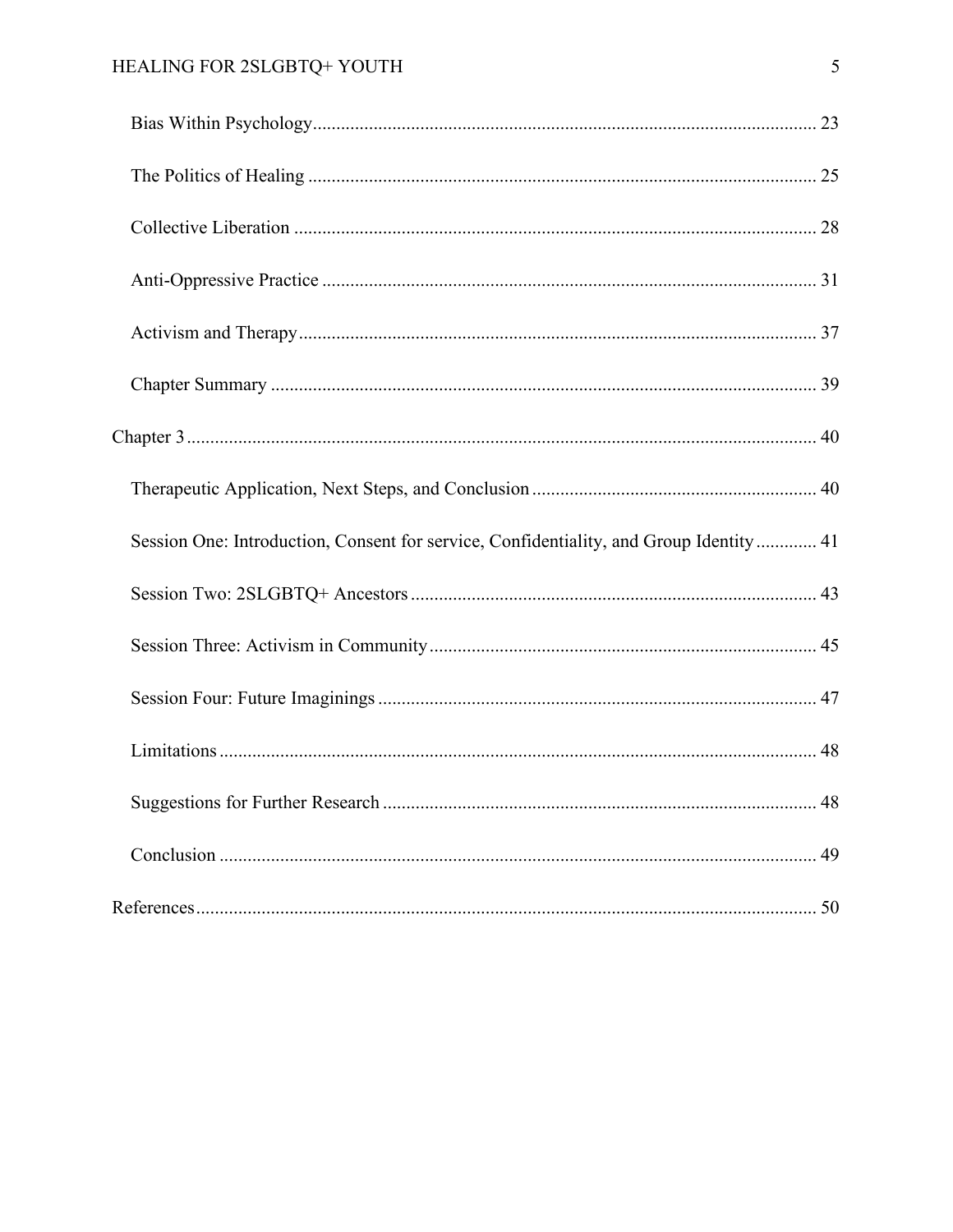#### **Anti-oppressive therapies and methods of healing for 2SLGBTQ+ youth**

## **Chapter 1**

# <span id="page-5-1"></span><span id="page-5-0"></span>**Introduction**

In considering the mental health of 2SLBTQ+ adolescents, too often the narrative begins with individual capacity to withstand painful experiences. This is evident in the It Gets Better movement and within structures of counselling that instruct 2SLTBQ+ youth to self-soothe in order to withstand oppression. Therapeutic practice must engage 2SLGBTQ+ youth in authentic interpersonal counselling, while addressing cultural, economic, and political inequities (Prilleltensky & Fox, 2007). 2SLGBTQ+ people are already engaging in resistance to oppression and the task for counsellors is to join this movement urgently, both within their practice and in action. Counsellors must work to connect 2SLGBTQ+ youth's mental health to the roots of their oppression and to each other in collective solidarity in order for fundamental change to occur (Vodde & Gallant, 2012).

Canada passed federal legislation in 2005 that ensured legal protections for lesbian, gay, bisexual, and other sexual minorities. Canada passed similar protections in 2017 for transgender, gender non-conforming, and gender expansive people (Canadian Human Rights Act, 2018). Despite these changes in law, 2SLGBTQ+ youth face an increased risk for suicide, depression, anxiety, substance use, and trauma symptoms due to the ongoing discrimination within society's social fabric and institutions (Meyer, 2003). Between 25-40% of homeless youth identify as 2SLGBTQ+ and these youth are significantly more likely to be victims of violent crime (Gaetz et al., 2016). In spite of anti-discrimination laws, 2SLGBTQ+ youth continue to be overrepresented in these statistics. There is an assumption that increased access to legal rights somehow solves oppression, but rather it obscures systemic inequality (Sumerau & Grollman, 2018). The idea that legal change liberates oppressed people is a myth told by oppressive systems (Spade, 2012).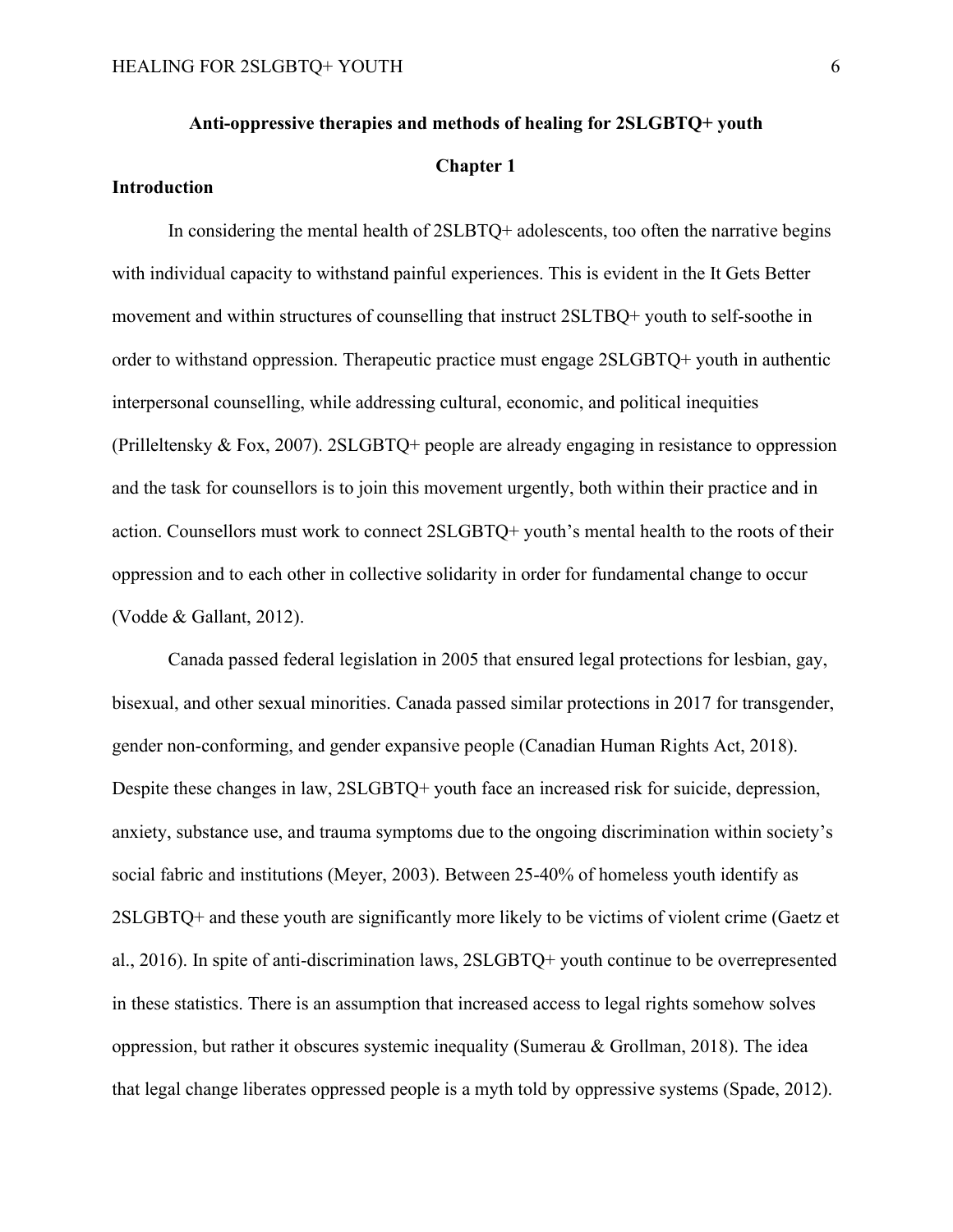These statistics highlight the symptoms of systemic oppression however, they miss the resilience and diversity of experiences within the 2SLGBTQ+ community. A holistic picture of this information is critical in treating the mental health of 2SLBTQ+ people in a way that is traumainformed and anti-oppressive. Wellness requires a just allocation of resources to 2SLBTQ+ youth and their communities in order to address the above statistics (Prilleltransky  $\&$  Fox, 2007). This intersection of wellness and justice allows for therapists to explore community activism, collective liberation, and creativity as a means of wellness.

The resilience and activism stemming from 2SLBGTQ+ communities shaped the modern landscape of mental health counselling as we practice it today. Barbara Gittings, a queer activist in the 1960's, was instrumental in changes made to the Diagnostic and Statistical Manual (DSM) that removed homosexuality as a mental illness (Marcus, 2002). Trans and gender diverse activists continue to oppose psychiatric diagnoses and bring critical nuance to assessments required to access gender-affirming healthcare (Schwend, 2020). Mental health practitioners have a responsibility to evaluate the ways in which their practice pathologizes and enacts oppression on lives of those they serve or work alongside (Kennedy & Arthur, 2014). The following will outline the history of mental health repercussions for 2SLBGTQ+ youth as it has changed throughout time. This historical and current context shaped and continues to shape the therapeutic response with an increasing focus on collective liberation, community resilience, and creative expression (Anderson-Nathe et al., 2018). A review of literature on various therapies will be discussed, highlighting the ways in which therapists and clients collaboratively transform social and political landscapes for the betterment of 2SLGBTQ+ youth.

Within this capstone, I propose that when therapists engage in anti-oppressive therapies alongside 2SLGBTQ+ youth, healing emerges from community, activism, and creativity. In this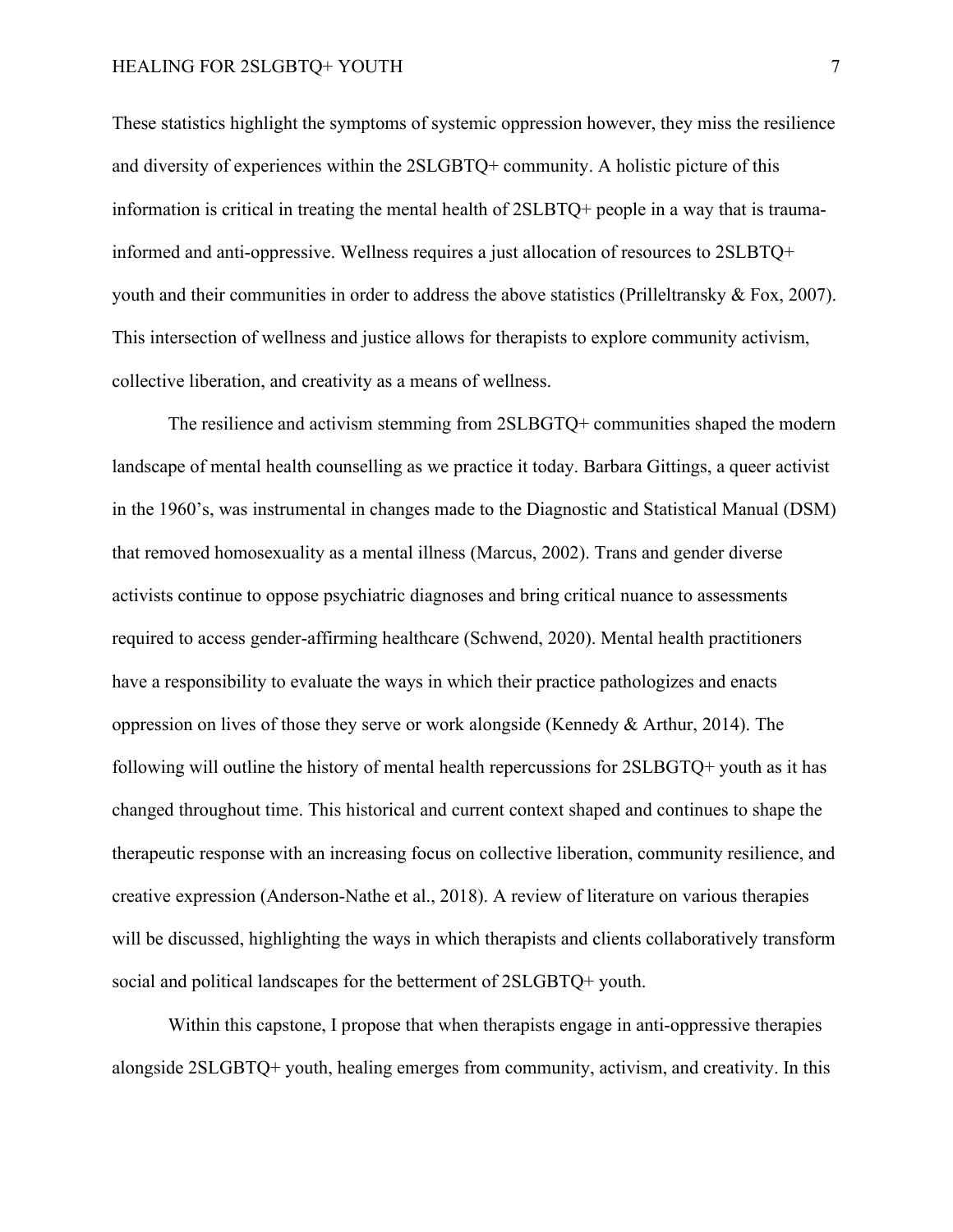chapter, I will discuss the historical and present context for mental health disparities among 2SLGBTQ+ youth. In chapter 2, I will review the literature on therapies that are responsive to and/or created by members of 2SLBGTQ+ communities, namely queer, feminist, narrative, and art therapies. In chapter 3, I will propose a unique therapeutic group curriculum for 2SLGBTQ+ youth, informed by a combination of anti-oppressive therapies and a collaborative therapeutic approach which incorporates youth input and direction.

# <span id="page-7-0"></span>**Background to the Research Problem**

Young people experience many challenges that impact mental health in adolescence. Adolescence is a key developmental stage at which the brain differentiates from caregivers and prioritizes connectedness to peers (Benson, 2015). The term 'youth' is used to describe the periods of early, middle, and late adolescence between the ages of 13 and 25 (Kroger et al., 2010). It is worth noting that these definitions come from adult perspectives and research on youth. Mawn et al. (2015) highlights the importance of including and centering youth in mental health research as there are very few studies involving young people on issues that solely impact them. For all youth, differentiation can include clarifying gender, gender expression, and/or sexuality for oneself (Morgan, 2013). For 2SLGBTQ+ youth, this stage of development can present with added complexity due to social stigmas and norms. Queer and gender diverse<sup>[1](#page-7-1)</sup> youth face further challenges in navigating educational, political, and social systems that are heteronormative, cis-normative, and increasingly homonormative (Morgan, 2013). A lack of community, family, and systems support through this process can lead to isolation, rejection, marginalization, depression, suicidality, self-injury, and/or anxiety (Wilson & Cariola, 2020).

<span id="page-7-1"></span><sup>&</sup>lt;sup>1</sup> The terms 'queer and gender diverse' will, at times, be used interchangeably with 2SLGBTQ+. This is not only meant as an umbrella term for 2SLBGTQ+, but as a resistance to normativity. See definitions for a full description and context of the terms.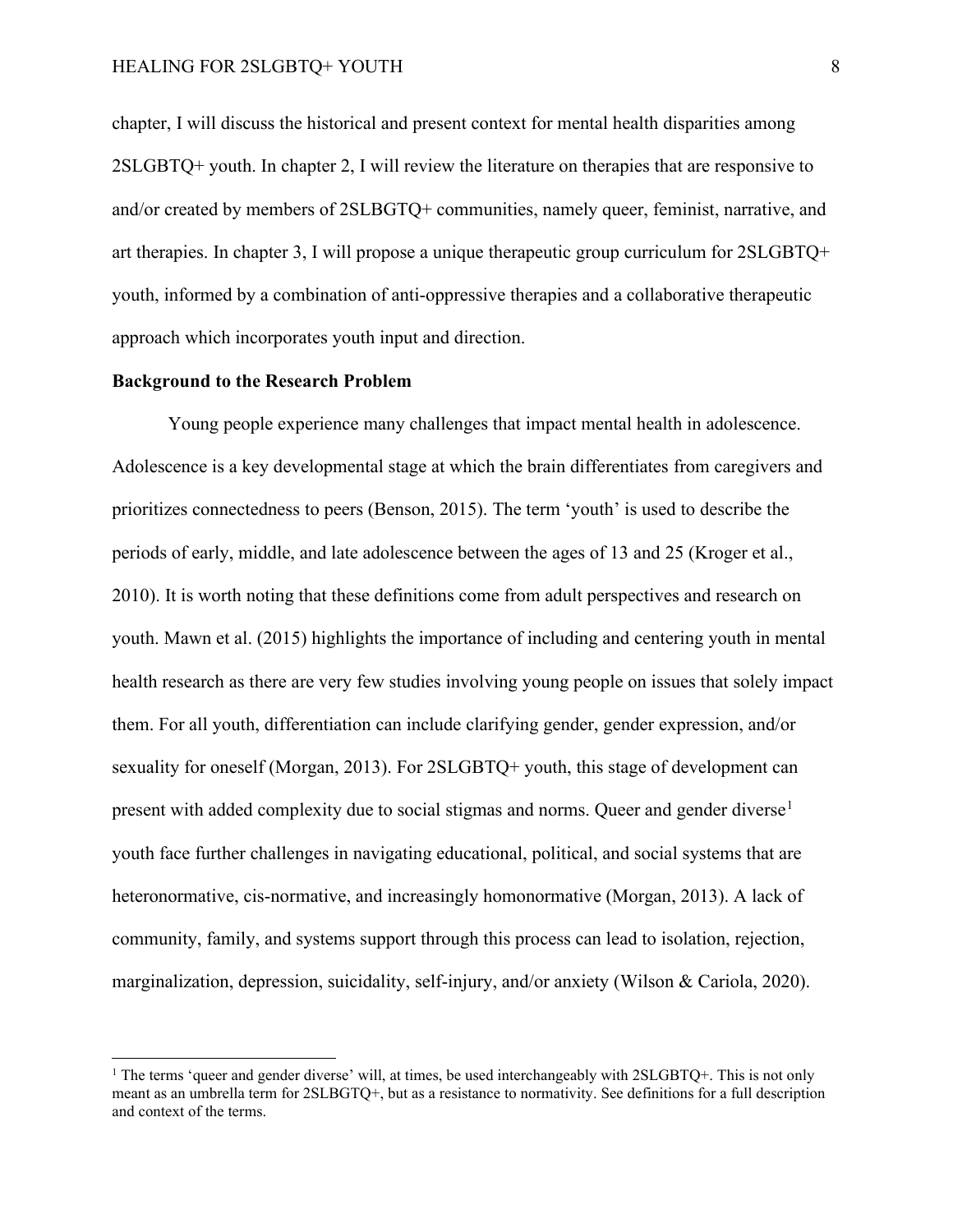Inside the statistics on queer and gender diverse youth suicide is an inherent belief and bias that the mental health problem is solely located inside of the individual (Grzanka & Mann, 2014). Even with a complex understanding of society's discriminatory impact on the individual, the onus generally remains on the individual youth to endure society's oppression; this requirement to endure oppression translates to a lived experience of violence for queer and gender diverse youth (Grzanka & Mann, 2014). In recognition of the challenges that young 2SLGBTQ+ people face, access to therapy that is gender and queer-affirming is particularly important, if not lifesaving.

In considering what form of therapy might best suit the mental health concerns of queer and gender diverse youth, it is critical to explore the structures that define 2SLGBTQ+ mental wellness. The dominant narrative dictates that heterosexuality and the gender binary affect all individuals, not just 2SLBTQ+ people (Steelman, 2016). 2SLGBTQ+ youth are a diverse population, presenting with varying socioeconomic statuses, races, genders, abilities, and, with that, comes a wide range of therapeutic needs. A background to the unique concerns of 2SLBGTQ+ youth populations must include a critical analysis of traditional therapies and the ways in which they reinforce dominant norms upon these youth (Steelman, 2016). However, it is alarming how few empirically supported approaches for clinical treatment with 2SLBGTQ+ youth exist, indicating a structural erasure of queer and gender diverse wellness (Russell & Fish, 2016). This structural erasure is key in the holistic understanding of 2SLGBTQ+ trauma and resilience. Institutions, including the institution of mental health, has been complicit in social norms dictating who has the inherent right to belong, to access treatment, and to find safety; namely white, wealthy, heterosexual, cisgender men (Haines, 2019). This complicity is what Todd & Wade (1994) term 'psycolonization' which describes the way in which psychology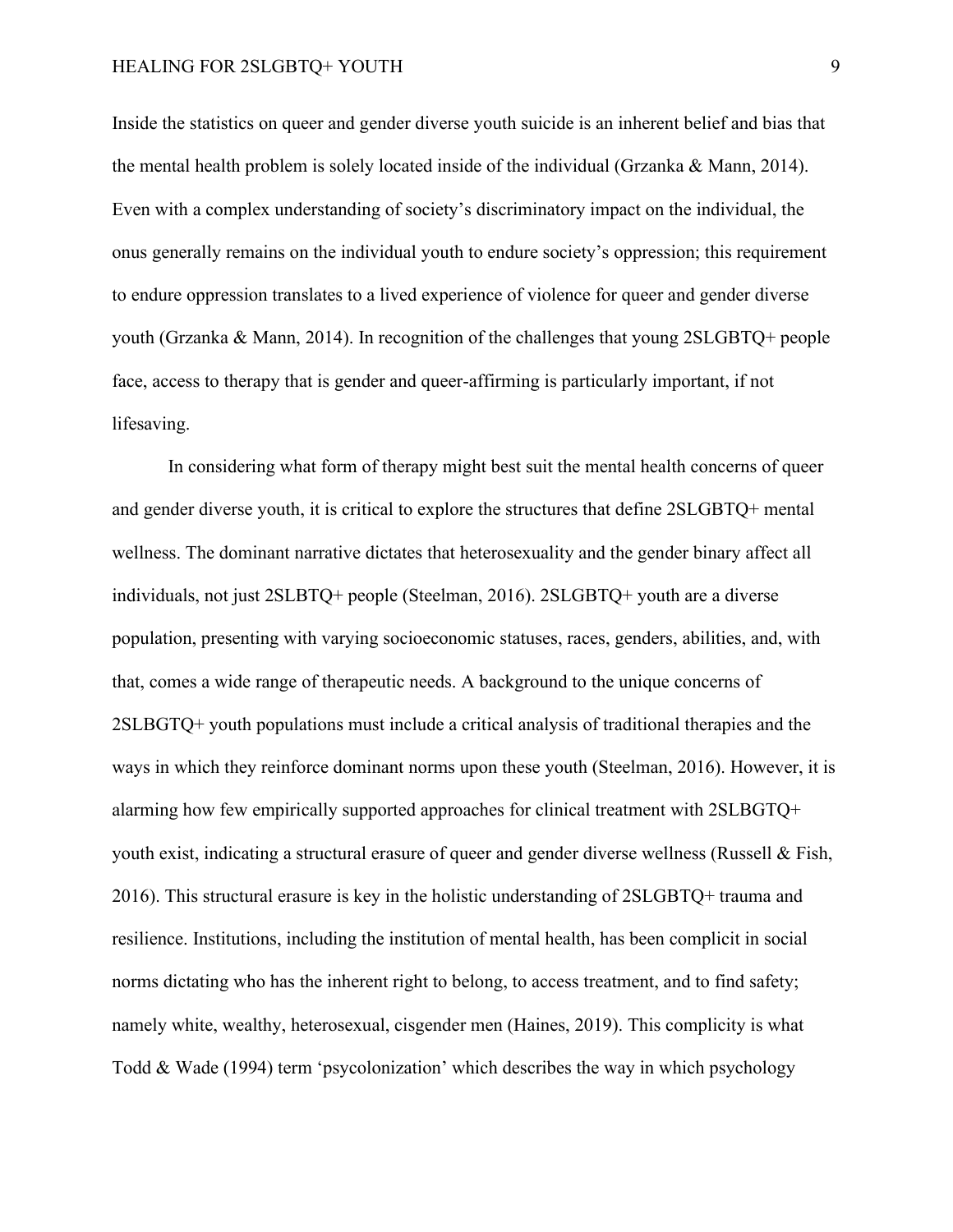pathologizes resistance to ongoing colonial violence. The mental health concerns of 2SLGBTQ+ youth weave together the individual and collective experience similar to the way in which trauma is woven both through individual and social experience (Haines, 2019).

The field of counselling has been criticized for its lack of attention to power and oppression of sexism, homophobia, and racism (Moodley, 2007). The history of Western psychology developed inside specific cultural and political norms that reinforced normative states of mental health (Haines, 2019). These norms view 'queer' as abnormal, which reinforces a normative state of being as 'not queer' (Tilsen & Nyland, 2010). Anecdotal and qualitative research from the voices of 2SLGBTQ+ youth argue for destabilizing norms as it is central to freedom and liberation (Rudy, 2001). Within the system of psychology, there exists a question as to whether Western expressions of therapy simply perpetuate oppression for queer and gender diverse people of colour (Heath, 2019). As the system of psychology grows in its development, steeped in the present reality of racism, homophobia, and sexism, there is a concern that psychology is unknowingly participating in white supremacist, heteronormative patriarchy (Heath, 2019). Counselling psychology can perpetuate colonial ideologies and practices that uphold the oppressive colonial state, which Todd & Wade (1994) name as 'psycolonization'.

#### <span id="page-9-0"></span>**The Need for Gender-Affirming Care**

Research indicates that among the gender diverse umbrella, transgender, genderqueer, Two-Spirit, and non-binary youth have an increased risk of mental health concerns (Ybarra et al., 2015; First Nations Centre, 2012). Trans, genderqueer, and non-binary people are twice as likely to consider suicide than lesbian, gay, bisexual, and other sexual minorities (McNeill et al., 2017). This is further explained by minority stress theory, which posits that those who experience acute marginalization, such as trans and gender diverse youth, may experience adverse health effects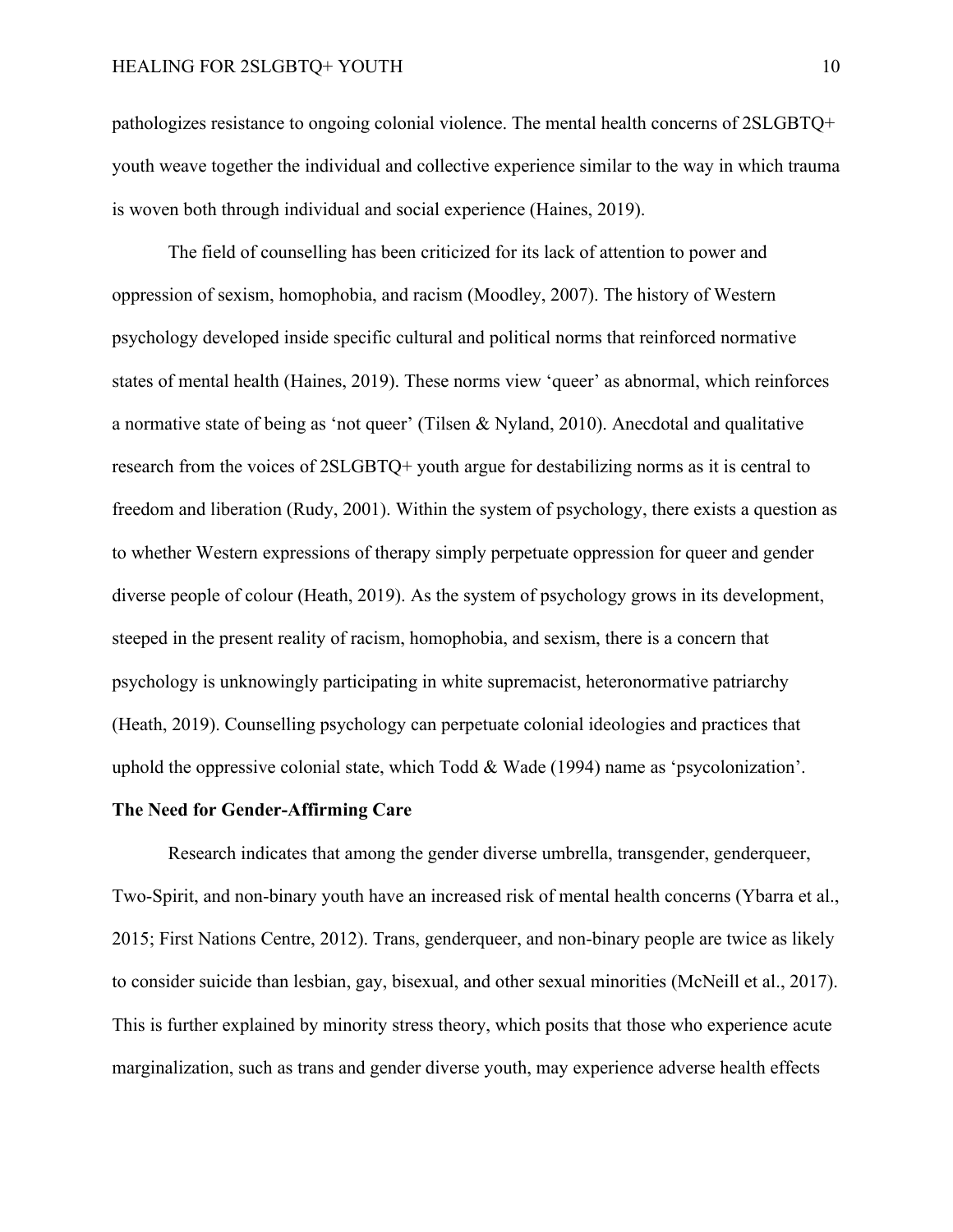due to the stigma perpetrated by society (Meyer, 2003). It is clear that cis-normativity and the gender binary of 'male' and 'female' is engrained in the social fabric by examining the high rates of verbal harassment, physical violence, and sexual assault perpetrated against gender-diverse youth (Katz-Wise et al., 2018). In a national survey conducted with trans youth, nearly twothirds reported self-injury in the last year while 1 in 3 youth had attempted suicide (Veale et al., 2015). Forty-three percent of trans youth respondents did not access mental health supports because of previous negative experiences with a counsellor (Veale et al., 2015). This research is critical for mental health clinicians to reflect upon and incorporate into therapeutic approaches in order to address barriers to accessibility and safety for all clients. A further exploration into the harmful assumptions and use of these statistics as a means of resistance and anti-oppression is located in Chapter 2.

#### <span id="page-10-0"></span>**An Intersectional Therapeutic Response**

There is a critical intersection between various social inequities and the resulting mental health disparities for  $2SLGBTQ+$  youth. This intersection is the point at which counsellors have the ability to integrate an anti-oppressive stance with social justice-oriented therapies in an effort to honour the needs of all queer and gender diverse individuals, their families, and their loved ones. These steps are necessary for a number of reasons. First, psychology's history of mistreatment towards 2SLGBTQ+ people can be seen in those who were, and still are, pathologized, gatekept from accessing medical or other services, subject to conversion therapy, and/or criminalized for their identities or expression (King, 2019). Second, for queer and gender diverse people who are also Black, Indigenous, and/or people of colour, mental health disparities are compounded by an ongoing reflection of so-called Canada's history of racist expression in the present-day (Haines, 2019). The understanding of these layers of social location within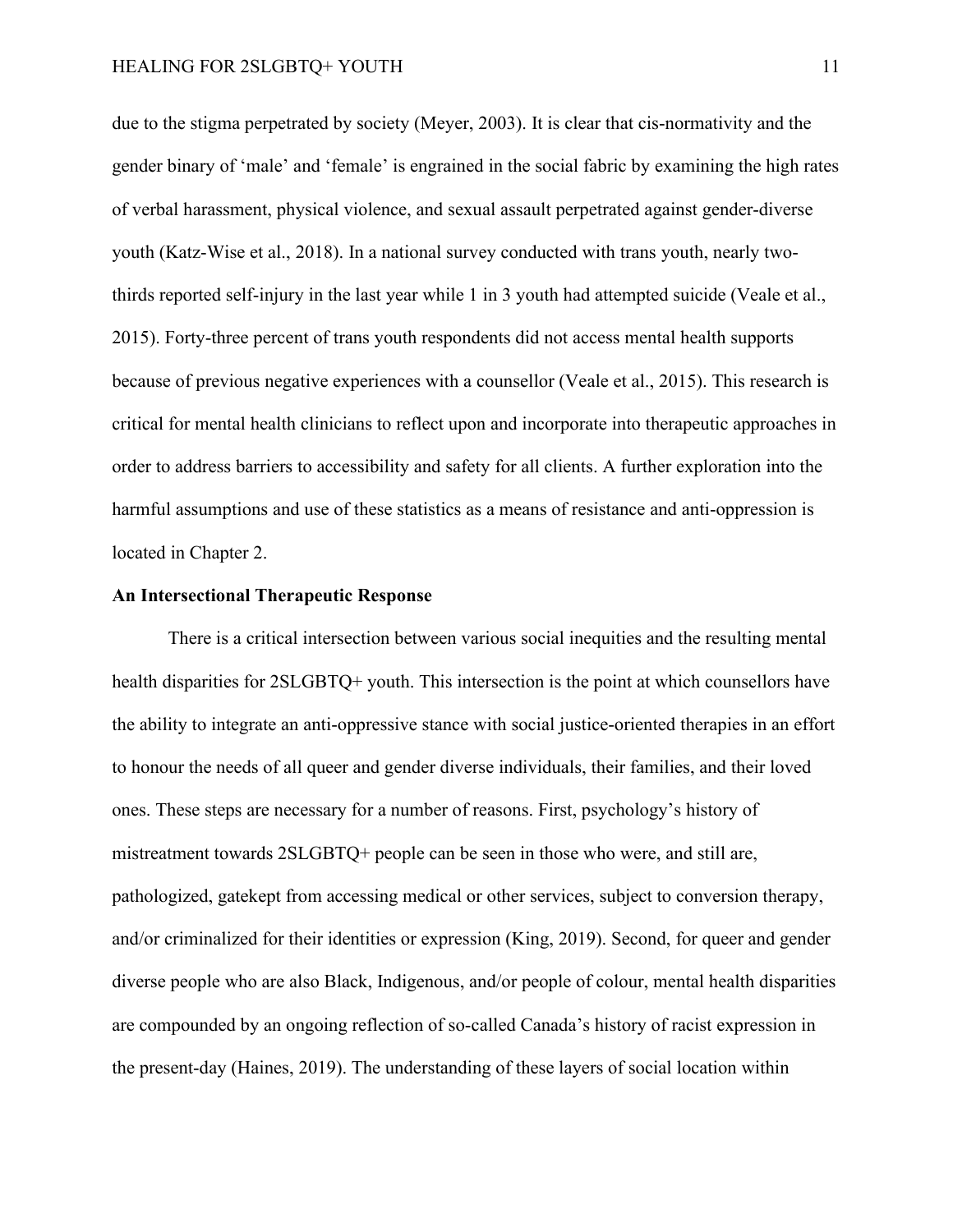oppressive systems was identified as "intersectionality" by Kimberle Crenshaw (1989). Oppressive colonial systems impacted, and continue to impact, Indigenous communities by enforcing the gender binary and the attempted-erasure of the sacred role of Two-Spirit people within Indigenous cultures (First Nations Centre, 2012). As a result of this ongoing shame, denial, and isolation, further mental health concerns can emerge (First Nations Centre, 2012). Images of white, wealthy, gay, cisgender men are dominant within queer media, contributing to intersecting oppressions and erasure of the diverse 2SLGBTQ+ experience (Berube, 2007). In recognition of these historical and present impacts on QTBIPOC (queer and trans Black, Indigenous, and/or people of colour), it is essential that the field of counselling offer appropriate services that honour a diversity of experiences and reflect queer and gender diverse lives and histories, and their many diversities, back to clients. In the words of Black, gay writer and activist James Baldwin (1980), "history is not the past. It is the present. We carry our history with us. We are our history" (p. 125).

#### <span id="page-11-0"></span>**Oppressive Therapeutic Practice**

A critical location for violence against 2SLBGTQ+ youth is within system structures that historically and presently stress and oppress individuals based on their race, socio-economic status, ability, sexual orientation, gender, and more (Lamoureaux & Joseph, 2014). To reconceptualize pain, trauma, or violence as outside of the client might be distressing or confusing to the counsellor who has been trained to primarily address inner healing. Particularly, those counsellors who have been trained in Western psychology have a stronger emphasis on healing the individual as opposed to collective or community healing (Tredinnick & Fowers, 1999). In recognizing the ways that traditional therapies have wielded oppression against queer and gender diverse youth, clinicians have the opportunity to reconceptualize their practice by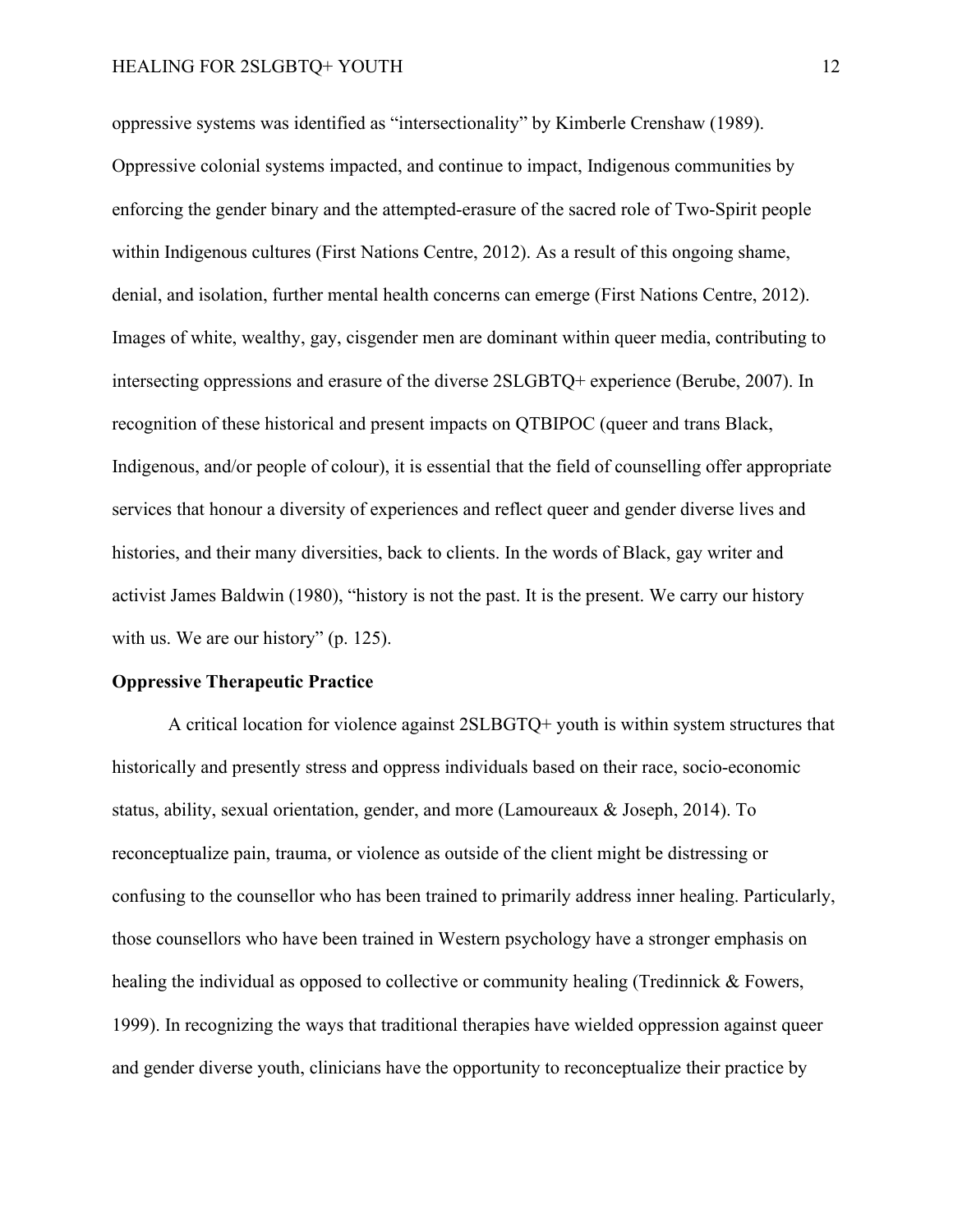deconstructing power dynamics and adapting unique, non-traditional approaches (Shannon, 2020). When presented with the trauma of oppression, counsellors can address the individual's inner healing journey as well as pivot in a proactive direction towards social activism and collective transformation to address existing inequities (Haines, 2019). In order to do so, addressing and locating oppressive violence is of critical importance for mental health counsellors because failing to do so has the harmful effect of perpetuating social inequities (Hyden, Wade, & Gadd, 2015).

Counsellors are called to address how mental health is situated within its social context (Sinacore, 2011) because in failing to do so, the counsellor risks perpetuating discrimination, power, and oppression of the client within the therapeutic space (Kennedy & Arthur, 2014). In practicing therapy within a so-called Canadian context, counsellors must look to Indigenous feminism to understand the ongoing gendered process of settler-colonialism (Arvin et al., 2013). The field of counselling has a particular responsibility to consider the ways in which individuals and groups are targeted, deprived, and dominated resulting in serious mental health consequences, oftentimes intergenerationally (Chang, Crethar, & Ratts, 2010; Vera & Speight, 2003). Although this self-reflection on behalf of the therapist is central to modern-day counselling education and practice, it is important to note that the therapeutic modalities may themselves hold bias and inequity in their treatment, originally intended for an individualist, heterosexual, cis-gender, Western client (The Task Force on Responding to the Truth and Reconciliation Commission of Canada's Report, 2018). Counsellors who are unaware of their power, both in the therapeutic space and in the world, are ineffective at providing proper care to clients whose trauma is exacerbated by oppression (Goodman & Gorski, 2015).

#### <span id="page-12-0"></span>**Systemic Impacts on Mental Health**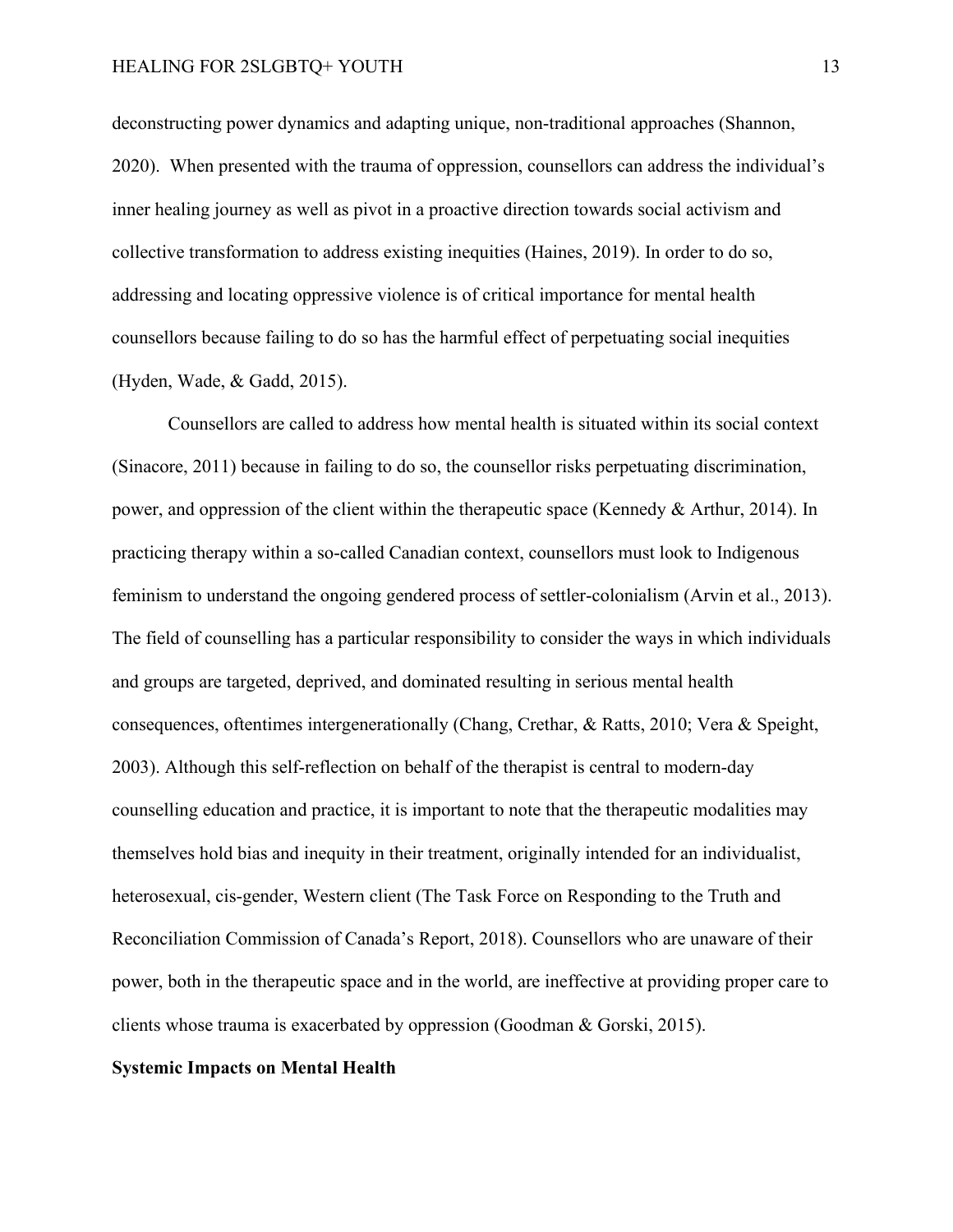Legal, social, and political factors disproportionately impact oppressed communities and subsequently the mental health of those individuals and communities (Jackson, 2011). For 2SLGBTQ+ youth, this can show up as the ageist belief that young people do not have maturity to understand the complexity of their gender or sexual orientation and are often barred from making decisions regarding their own body. Barriers such as access to bathrooms, genderaffirming and affordable healthcare, competent providers, safe and affordable housing, and affirming identity documentation, all of which are human needs that are politically and socially influenced, can cause significant distress for trans and gender diverse youth (Jonah, 2016). These systemic inequalities have real-world impacts on mental health in ways that counsellors regularly witness within therapeutic practice, such as anxiety in public space or hypervigilance in the scanning for discriminatory threat (Jonah, 2016). It is this reality that inspires counsellors to engage in anti-oppressive therapies in an effort to act in best-practice for clients and address root causes of mental health crises. It is also these social and political inequities that have prompted 2SLGBTQ+ communities to advocate and create therapies by, for, and with queer and gender diverse youth.

## <span id="page-13-0"></span>**Purpose**

The purpose of this capstone is to review the available literature on justice-oriented therapies that centre queer and gender diverse communities, creativity, and activism and interrupt the ways in which counselling perpetuates oppression for 2SLGBTQ+ youth. The literature review will question: what therapies centre 2SLBGTQ+ youth's resilience, brilliance, and creativity in healing? In what ways do anti-oppressive therapies respond to the mental health needs of 2SLGBTQ+ youth? What ethical responsibilities do counsellors have to engage in antioppressive practice when working alongside 2SLGBTQ+ youth clients and the greater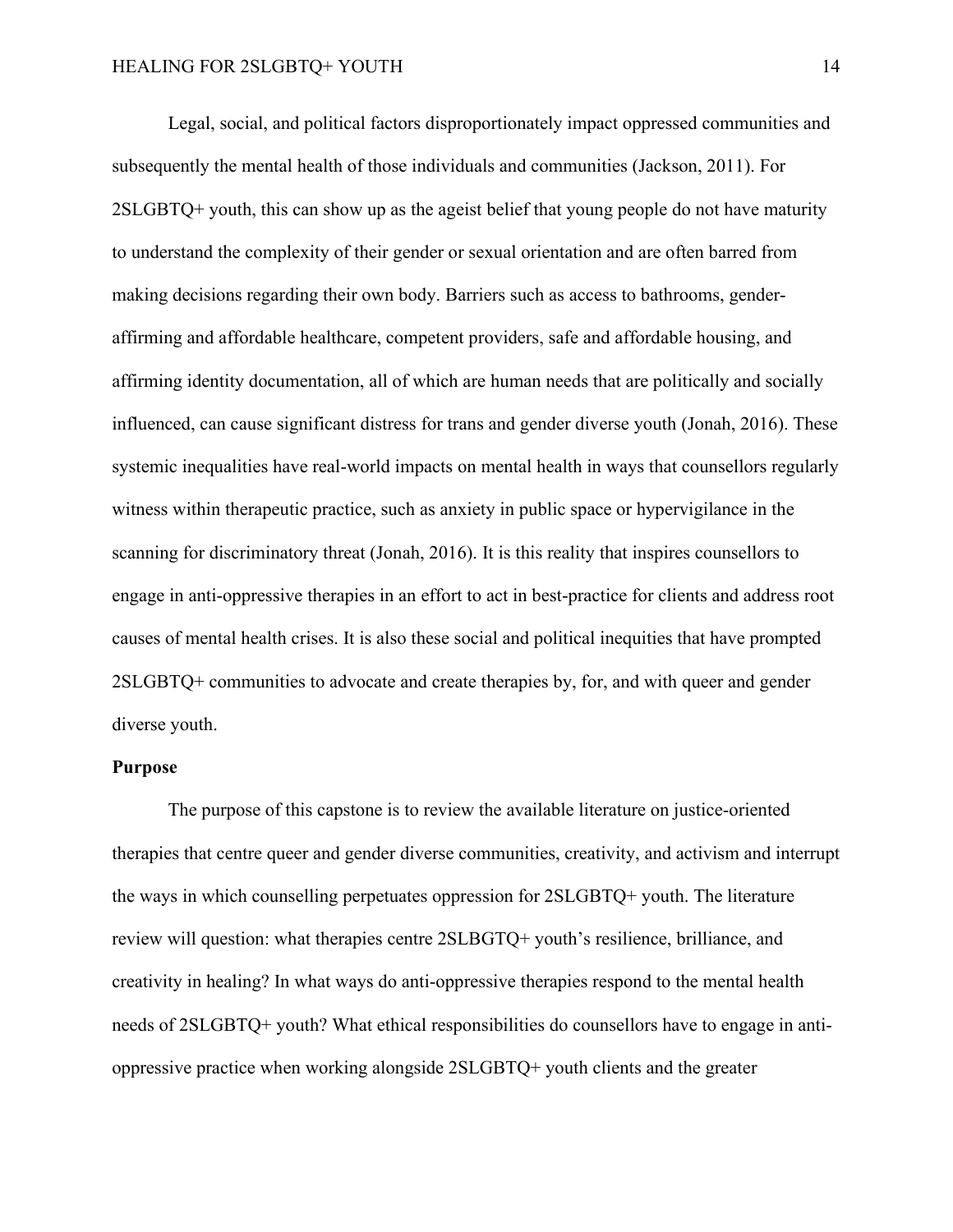2SLGBTQ+ communities? How can counsellors, clients, and communities re-imagine and transform social landscapes for 2SLBGTQ+ youth using therapeutic art, collective action, and joy?

The following review of literature will provide an overview of therapeutic modalities that centre 2SLGBTQ+ experiences, and whenever possible, the literature will highlight therapies created within queer and gender diverse communities. Anti-oppressive therapies reviewed will focus on a therapeutic response that centres healing through pleasure, joy, community, and social change. In Chapter 3 I will propose a unique process-focused group therapy for 2SLGBTQ+ youth inspired by a collaboration of therapies reviewed in Chapter 2.

#### <span id="page-14-0"></span>**Theoretical/Conceptual Framework**

The theories applied to the analysis of reviewed literature include queer theory, liberation theory, and intersectional feminist theory. Friere et al. (2018) interprets oppression as a force that serves to dehumanize people by pitting oppressors against the oppressed, stripping all people of their agency and liberation. This definition will guide the way in which therapeutic modalities are evaluated as acting in solidarity with 2SLGBTQ+ youth or conspiring against them, either in action or in silence. These frameworks offer important lenses through which to consider the literature on 2SLBTQ+ youth because dominant psychological research focuses on pathologizing the mental health of 2SLTBQ+ youth and limiting the emergence of their brilliance. Queer theory emerges from a history of activism and theorists who focus their gaze on the diverse scope of future possibilities (Acadia, 2021). Queer theory indicates that the medicalization and pathologizing of 2SLGBTQ+ clients serves to reproduce power imbalances between therapists and their clients (Boggan et al., 2017). Liberation theory questions whether psychology acts in complicity with oppression if therapeutic work ignores the social injustices, and resulting trauma,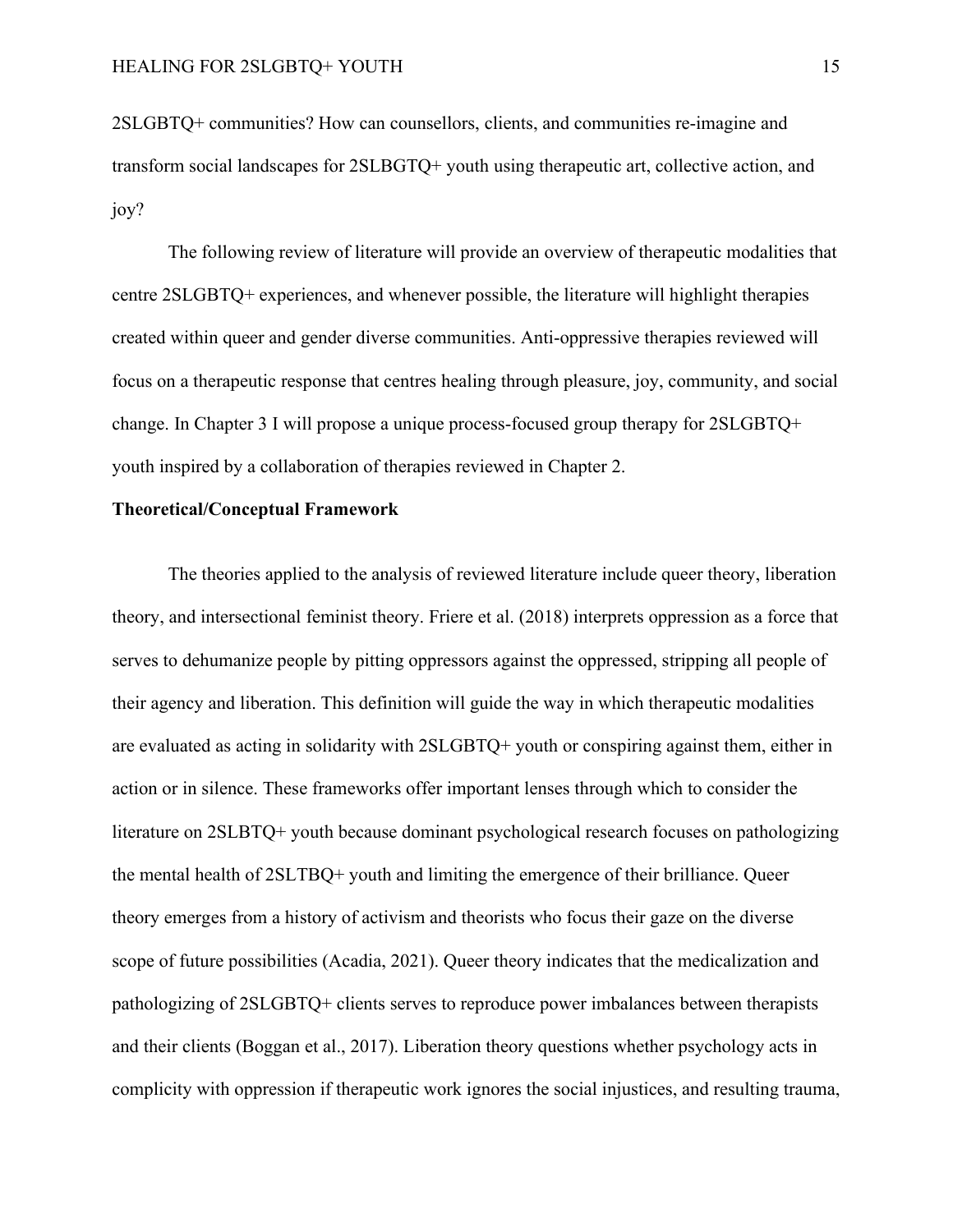experienced by historically and presently oppressed people (Martín-Baró, 1996). This capstone will not limit 2SLGBTQ+ people to a single identity because a truly anti-oppressive and liberatory framework must be able to accommodate the complexity of intersectionality (Cantrick et al., 2018). And lastly, intersectional feminist theory calls for a non-neutral stance and a politicized therapeutic approach (Prochaska & Norcross, 2018). Feminist theory steps into the realm of activism, collaboratively making change to the psyche and society to stand alongside the client and all of humanity (Goodman et al., 2004). Feminist theory provides a space for collective healing, empowerment, and growth for individuals and communities inside and outside of the counsellor's office (Vera & Speight, 2003).

# <span id="page-15-0"></span>**Contribution to the Field**

This topic is critical for all therapists to engage with as  $2SLBTQ+$  youth are currently experiencing high rates of harm within mental healthcare as well as within society. 2SLGBTQ+ youth are incredibly powerful in their creative responses to this harm, which can help to guide the field of counselling towards a more equitable future. More broadly, this capstone serves to call therapists into the arena of resistance and activism.

# <span id="page-15-1"></span>**Reflectivity and Positionality Statement**

I am a white settler student, writing and learning on the stolen lands of the Skwxwú7mesh (Squamish), Stó:lō and Səlilwəta?/Selilwitulh (Tsleil-Waututh) and xʷməθkʷəy̓əm (Musqueam) Nations. I am of Irish, Greek, and mixed European ancestry. I am a queer cisgender woman who delights in the resistance and joy of 2SLGBTQ+ people, which I have done my best to highlight in this piece of writing. My attempts to honour the diversity of 2SLGBTQ+ people will certainly fall short. I welcome critique and reflection as it is part of my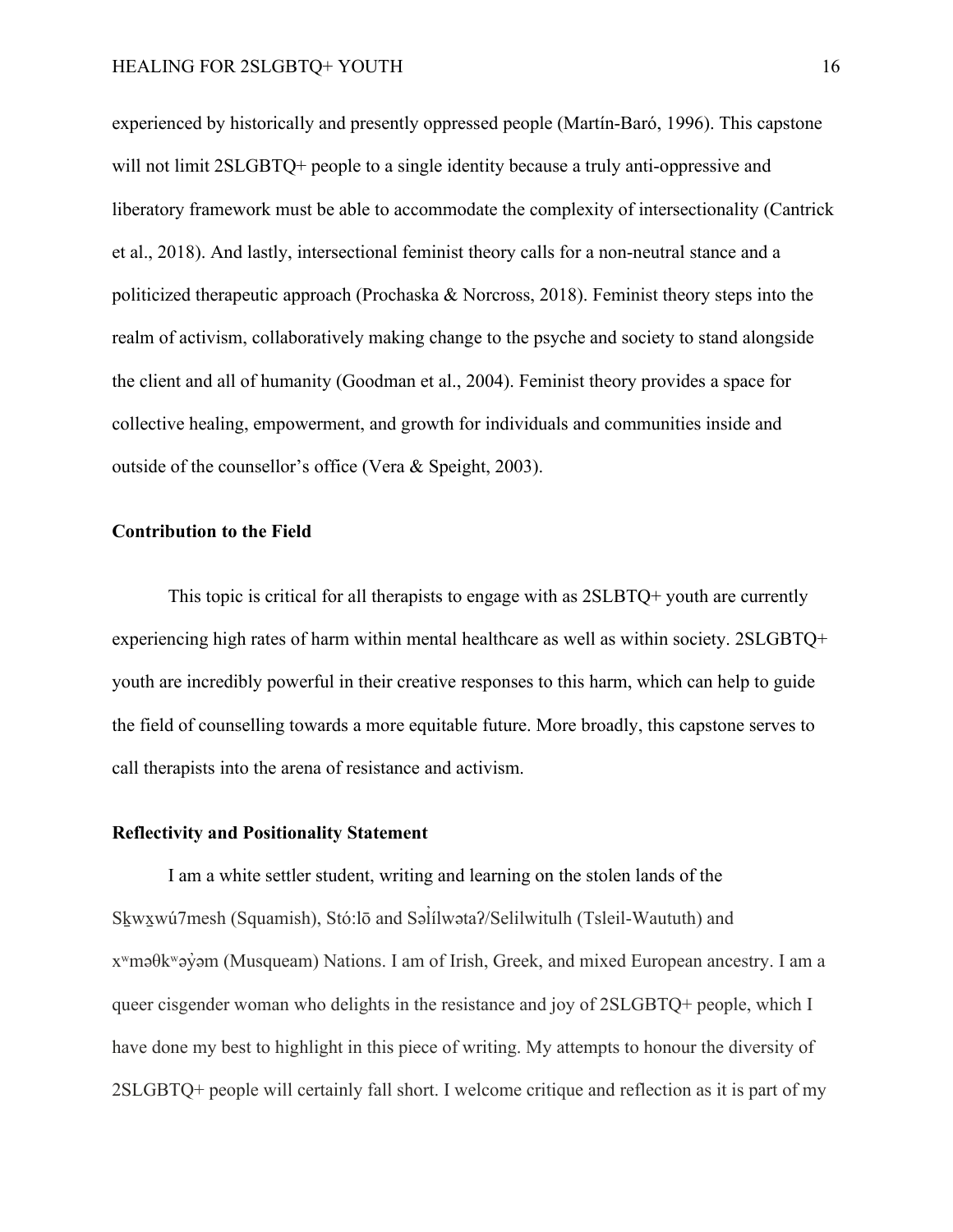lifelong commitment to learning, anti-oppressive therapeutic practice, and liberatory queer joy. This capstone is not written in first person and is not about me, but in some ways it is. My interest in this topic was/is constructed by my experiences and/or witnessing of oppression within academic, medical, carceral, and mental health institutions. Most of my therapeutic work has been alongside youth who have guided, inspired, and humbled me. The exploration of the research included in this capstone has been truly transformative for me. My hope is that this synthesis of wisdom can act as an invitation for myself and other mental health clinicians to engage in anti-oppressive therapies in pursuit of liberation for all people.

# <span id="page-16-0"></span>**Definition of Terms**

**Anti-oppressive practice:** Anti-oppressive practice is a meta-method of therapy that includes advocacy as a non-negotiable responsibility of the therapist (Brown, 2019). This practice recognizes the clinical relevance of privilege and systemic barriers both within and outside of therapeutic sessions (Ansara, 2020). This therapeutic stance is dedicated to the principles of social justice. Anti-oppressive practice acknowledges the connection between oppressive social systems and the personal struggles of those with oppressed identities (Boggan et al., 2017). Antioppression seeks to challenge the established norms that create social division by celebrating diversity and encouraging solidarity among people (Dominelli, 2002). Anti-oppressive practice is interested in the personal, cultural, and structural dynamics of power and ways in which to subvert these forces without reproducing oppression (Yee et al., 2006). Anti-oppression's commitment to resisting systemic forces is a political act, and as such, requires that therapy become political (Boggan et al., 2017).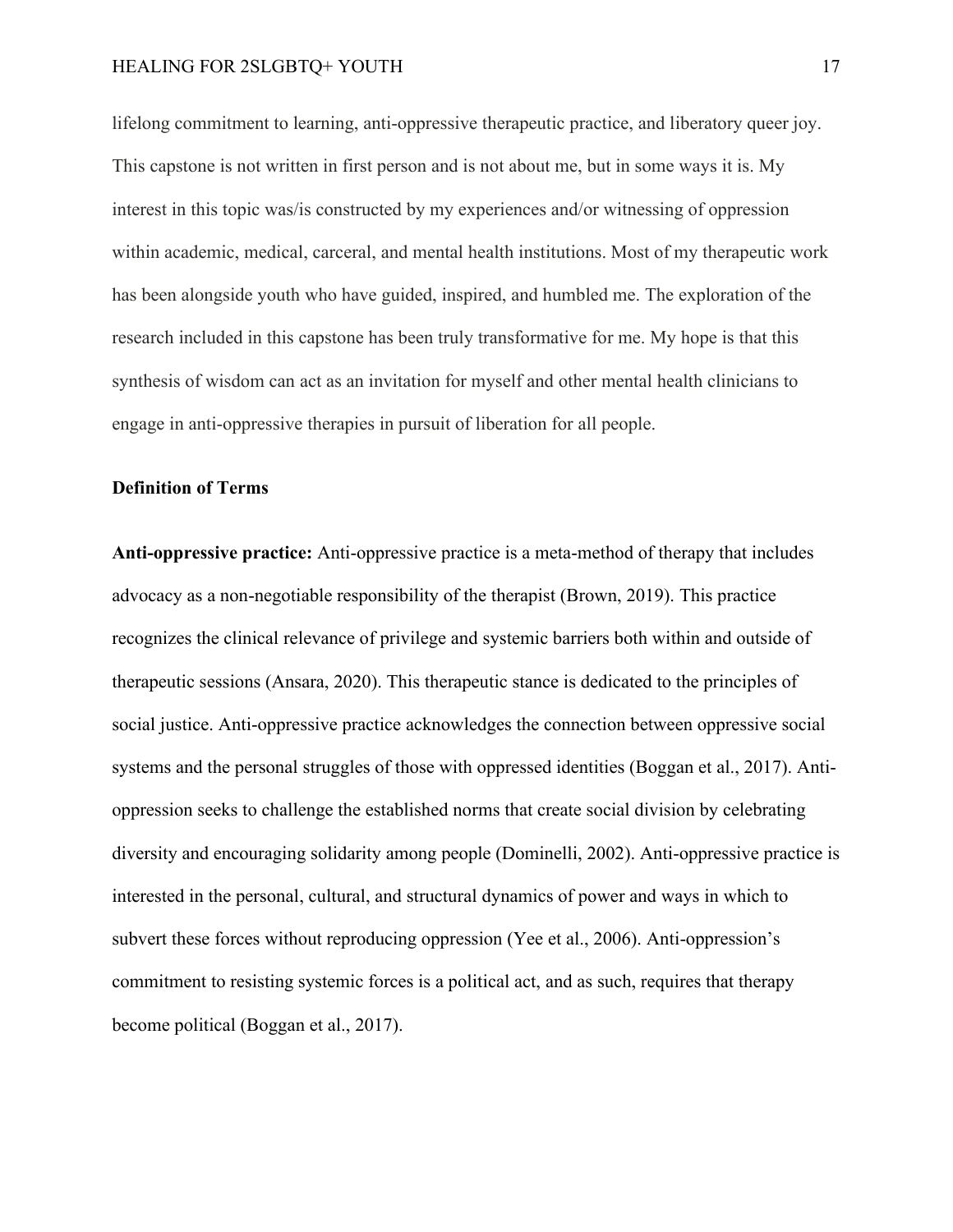**Colonialism:** From an Annishnaabe perspective, colonialism is an historical and a present acting system that diminishes the extent of physical, emotional, cultural, and spiritual freedom that Indigenous people have based on oppressive power structures intentionally created and upheld by settlers (Talaga, 2018). Within a therapeutic context, Riel Dupuis-Rossi (2020) describes colonization as a "forced model of relationship on Indigenous Peoples that is fundamentally about domination and subjugation. This form of genocidal violence infuses every level of our existence. There is no consent. (para. 1)"

**Social justice/justice-oriented counselling:** Most definitions of social justice emphasizes the equitable access to resources that all people and groups deserve (Toporek, Kwan, & Williams, 2012). Another common theme within counselling's description of social justice is the actions that ensure equitable opportunity to fulfill individual and collective potential (Adams, Bell, & Griffin, 2007). Goodman et al. (2004) define social justice counselling as therapists who employ education and professional action "to change societal values, structures, policies, and practices, such that disadvantaged or marginalized groups gain increased access to these tools of selfdetermination" (p. 795). Grzanka et al. (2019) argues that "counseling psychologists should organize their social justice ambitions towards dismantling White supremacy at the level of organizations and systems, especially predominantly White institutions and including professional psychology" (pp. 480-481).

#### **2SLBTQ+:**

**2S**, Two Spirit, refers to an Indigenous individual's fluidity of gender, sex, sexuality, and/or identity as well as specific community roles. This description varies among Indigenous nations and is impossible to define, as the very practice of definition and categorization is a colonial concept (Whitehead, 2018). Two Spirit people were, and are, revered and often embody roles as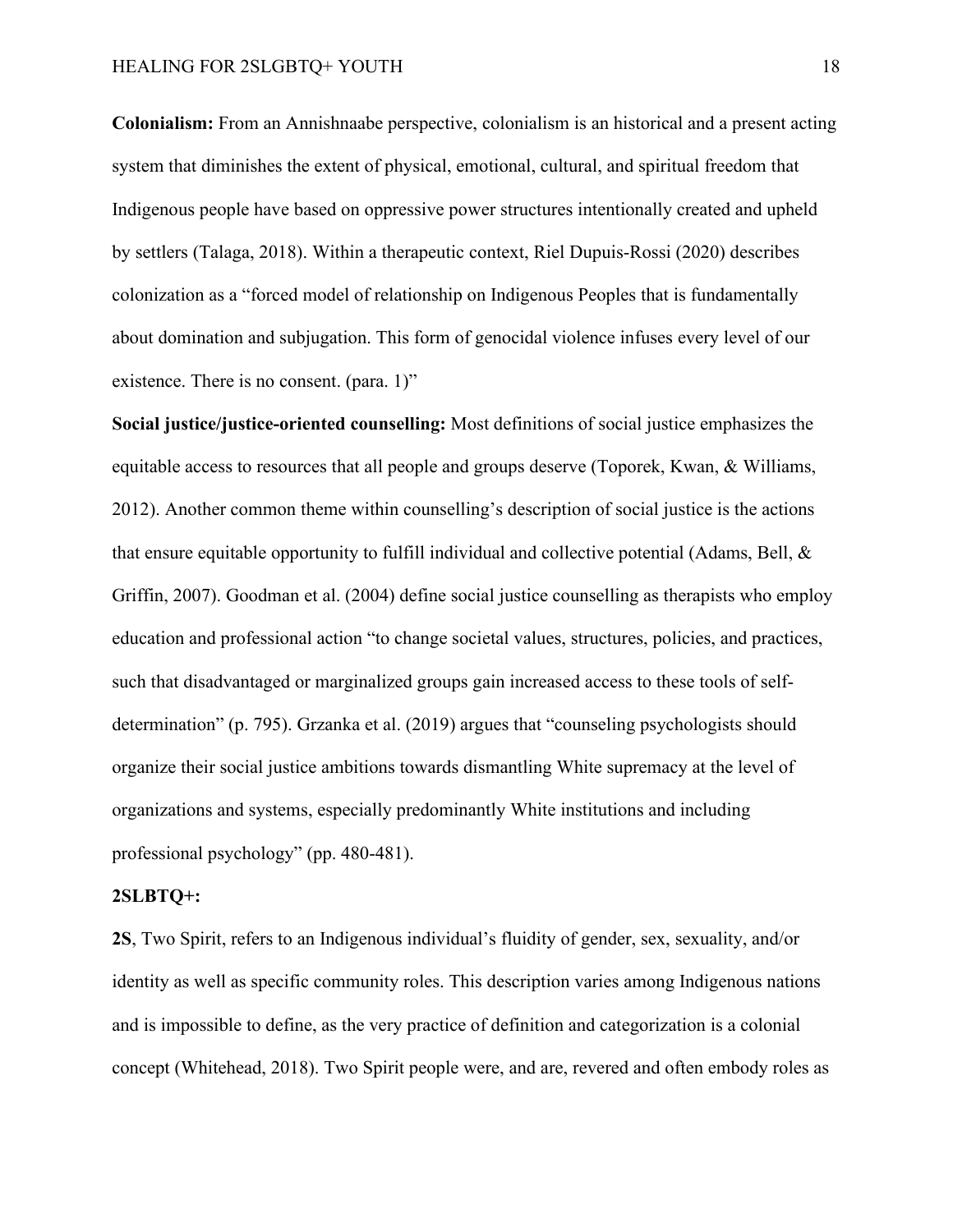visionaries, counsellors, storytellers, healers, and medicine people (Mesa-Miles, 2018). "Since European colonization, the existence of the Two Spirit community has been systematically denied and culturally alienated from the Aboriginal identity. 2 Spirit members bear witness to this activity in the form of racism, sexism, and homophobia in the courts, the streets, the education system, the media, and in other lesbian and gay organizations within the dominant Canadian society" (2 Spirit People of the First Nations, n.d.). Two Spirit is placed in front the LGBTQ+ as a way of signifying that Indigenous wisdom and decolonization must always be centred in conversations of mental health and within queer and gender diverse communities. **L**, lesbian, refers to women who are physically, romantically, and/or emotionally attracted to other women (GLAAD, n.d.). **B**, bisexual, refers to a person who has physical, romantic, and/or emotional attraction to those of the same gender or to those of another gender (GLAAD, n.d.). **T**, transgender, refers to a person whose gender identity and/or gender expression differs from what is typically associated with the sex they were assigned at birth (GLAAD, n.d.). **Q**, queer, is an umbrella term for someone whose sexual identity, gender identity, and/or gender expression is outside of the definitions of heterosexual or cisgender. This term was once, and at times still is, considered to be offensive and has since been reclaimed by some people to describe themselves, however it is not universally accepted within the 2SLGBTQ+ community (GLAAD, n.d.). **+**, the plus sign is inclusive of the many other gender and sexual diversities that exist amongst the queer umbrella. One particularly important community that is often left out of consideration within queer populations is **intersex** people. Intersex refers to a person whose genitalia is ambiguous at birth. Intersex people have been subject to non-consensual genital reconstruction surgery which can have significant mental health repercussions in the future (GLAAD, n.d.). The diversity of gender and sexuality cannot possibly be reviewed, defined, or properly honoured within this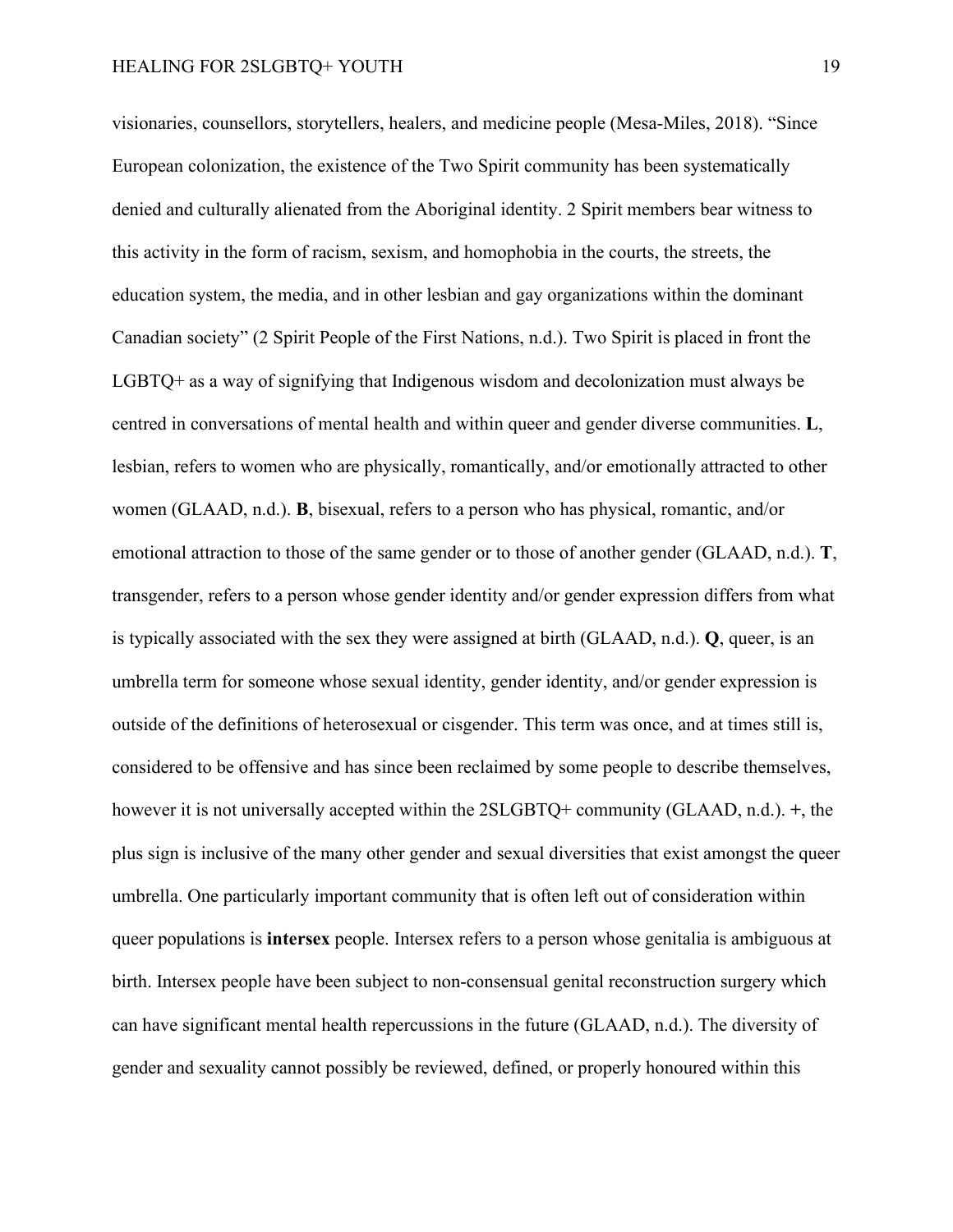capstone. The exclusion of the many other genders and sexualities is likely contributing to continued erasure of those identities. I hold those people close to my heart and commit to honouring them beyond this piece of writing.

### <span id="page-19-0"></span>**Significance**

The significance of this capstone project derives from the way in which mental health has direct correlations to oppression for 2SLGBTQ+ youth (Burnette et al., 2019; Bouman et al, 2017; Brave Heart & De Bruyn, 1998; Ussher, 2010). The use of therapy in response to the experiences of injustice and resulting mental health challenges for 2SLGBTQ+ youth will be considered and reviewed. In imagining a more just world, therapists have an opportunity to act in solidarity with 2SLGBTQ+ youth clients in imagining and building this future. Despite advances in social and legal human rights, the suicide rate for lesbian, gay, bisexual, and transgender individuals is higher than heterosexual and cisgender individuals (Bouman et al., 2017). Despite community organizing and social activism within the 2SLBGTQ+ community, transgender, genderqueer, and non-binary individuals are particularly targeted by gender-based violence at the individual and structural level (Pachankis et al., 2014). Like other historically oppressed groups, 2SLGBTQ+ people face discrimination in areas of housing, employment, education, human services, and legal structures (Harper & Schneider, 2003). These barriers to access are only intensified when individuals have multiple intersecting identities, such as Black and lesbian or Latinx and non-binary (Crenshaw, 1989). By engaging in appropriate therapeutic response with 2SLGBQ+ youth, therapists hold a unique position of power that can enact change on a variety of systems levels; individual, collective, and macro-level healing.

To address these traumas and their connection to systemic oppression is not to resort to fatalistic thinking about 2SLGBTQ+ youth and communities. 2SLGBTQ+ people have a rich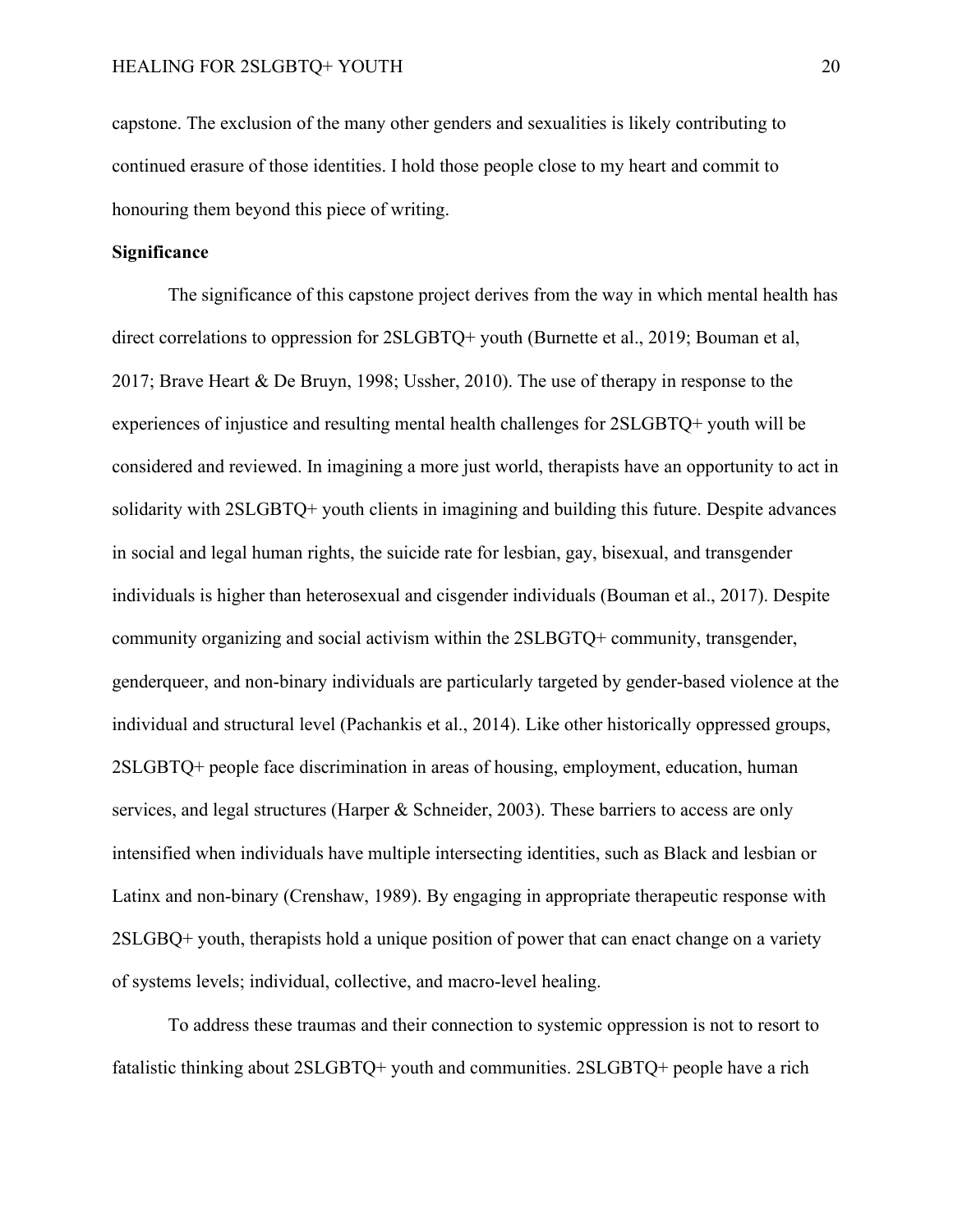history of resilience and survival. For counsellors to work from a justice-oriented perspective is to recognize the fullness of those histories and believe in the power of the collective to create change. There is an inspiring history of counsellors acting alongside and in response to these social movements within the field of community psychology (Dalton et al., 2001). This work continues today alongside communities of people who are resisting and challenging oppression within psychology, social work, and the various social services. As a professional working within the field of psychology, counsellors have a relative amount of power and can use that for the benefit of humanity through social action (Dalton et al., 2001). Counsellors must also balance this hope with a recognition that their work may be met with justified skepticism due to the history of pathology and trauma against 2SLBGQ+ people in diagnosing symptoms of oppression. Social justice therapies are a reaction to this history and calls counsellors into the realm of activism, collaboratively making change to the psyche and society to serve clients and all of humanity.

The role of justice-oriented therapies offers a dynamic and ethical stance for therapists, clients, and communities to engage with inside and outside the therapy room. Social justice therapies position the clinician as acting in solidarity with 2SLGBTQ+ clients, colleagues, and clinical supervisors in a shared resistance against oppressive and abusive power (Reynolds, 2010). Working from this perspective requires counsellors to acknowledge and address power dynamics unique to 2SLGBTQ+ youth that exist within therapeutic exchanges, within communities, and at the policy level. Practicing from a social justice lens requires a commitment to imperfection and flexibility as this work does not have a specified route or methodology (Reynolds, 2013). The oftentimes insidious nature of oppression against 2SLBGTQ+ requires these flexible responses and creative strategies. Most importantly, this work demands that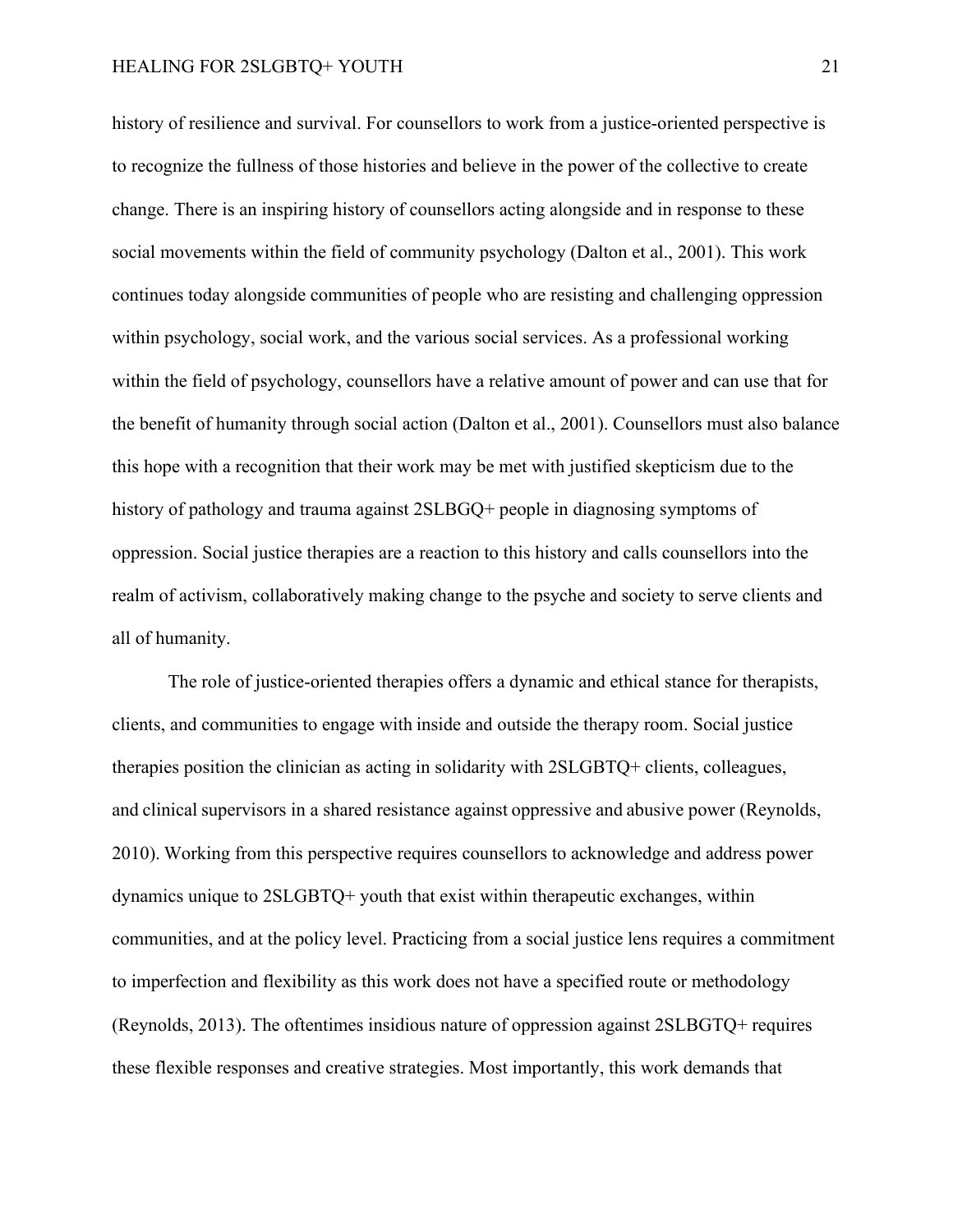justice-oriented therapists work together as a collective of "imperfect allies", defined as individuals "across the differences of privilege that divide to address abuses of power…despite a history of imperfection and not always getting it right" (Reynolds, 2013, p.58). Working alongside 2SLGBTQ+ youth invites therapists to engage in an ethical stance of justice, solidarity, and equity (Reynolds, 2013).

## <span id="page-21-0"></span>**Chapter Summary**

The history of psychology has woven a value of neutrality and objectivity into the fabric of Western counselling that can inadvertently perpetuate harm for 2SLGBTQ+ youth within the therapeutic space (Katz, 1985). Anti-oppressive therapies recognize that the "personal is political"<sup>[2](#page-21-1)</sup> and invite counsellors to broaden the confines of the office as therapeutic space, bringing therapy into community, into politics, and onto the streets. Failure to do so within therapy will only adjust 2SLGBTQ+ youth to various forms of injustice by addressing their symptoms, without affecting broader social and structural change (Waldegrave & Tamasese, 1993). Liberation and social psychologist Ignacio Martín-Baró (1996) poignantly argues that the field of psychology acts in complicity with oppression if therapeutic work ignores the social injustices, and resulting trauma, experienced by historically and presently oppressed people. Beyond this idea of the removal of oppression, anti-oppressive counsellors can work with existing resilience, freedoms, joys, creativity, and community in carving out a more just and liberated future for 2SLGBTQ+ youth. The following analysis of the literature will look to highlight the wisdom coming from within 2SLGBTQ+ communities to inform the ways in which counsellors can use anti-oppressive therapies as a radical relational transformation in an effort to heal individuals, communities, and ultimately our world.

<span id="page-21-1"></span><sup>&</sup>lt;sup>2</sup> Many feminist theorists decline authorship of this phrase and instead cite the community of feminist activists as collective authors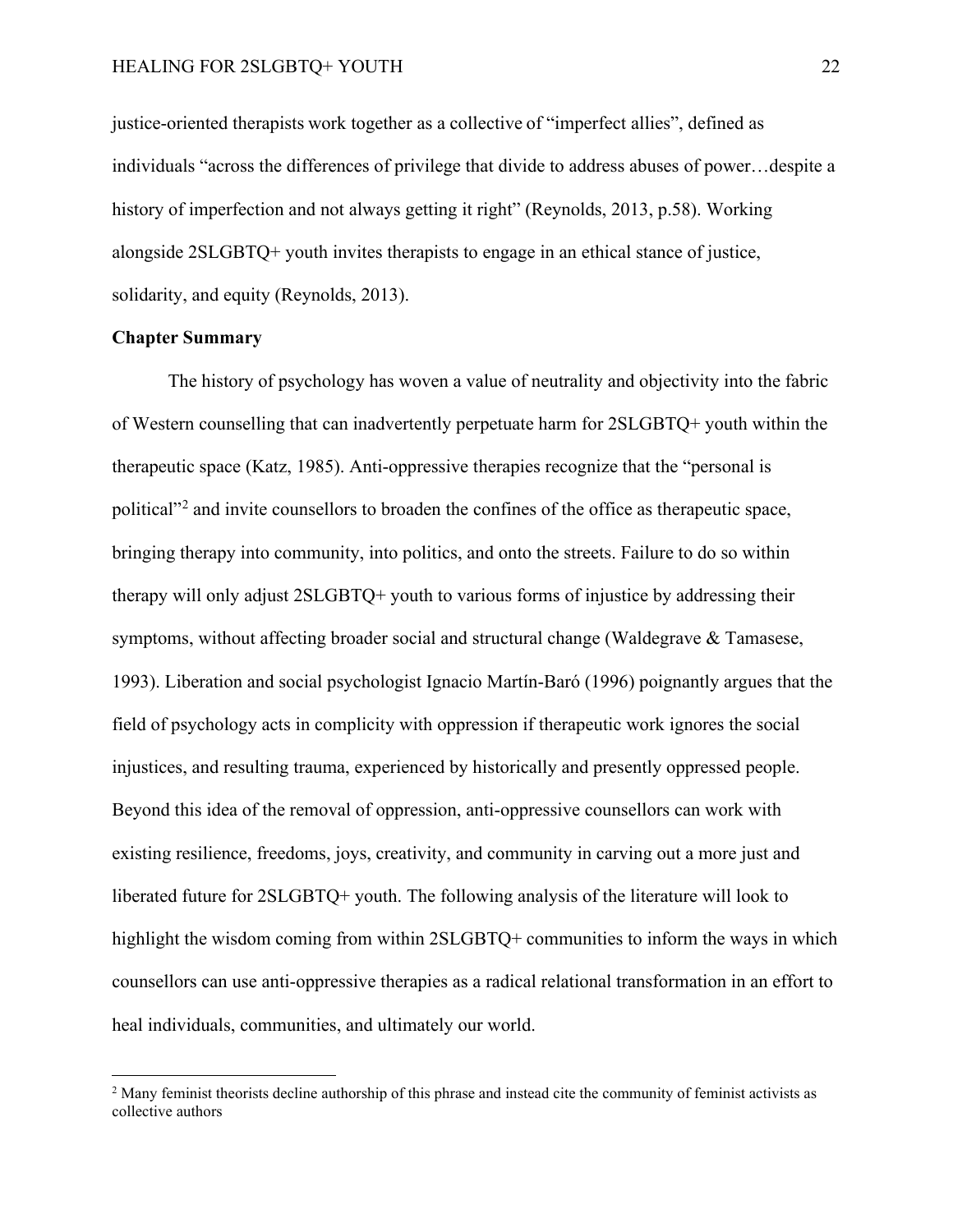#### **Chapter 2**

# <span id="page-22-1"></span><span id="page-22-0"></span>**Introduction**

In chapter 1, the research highlighted a connection between mental health disparities and the systemic oppression experienced by 2SLGBTQ+ youth (Burnette et al., 2019; Bouman et al, 2017; Brave Heart & De Bruyn, 1998; Ussher, 2010). The question of which therapeutic methodologies appropriately respond to the mental health needs of queer youth is critical in the consideration of psychology's history of pathology of queer identities (King, 2019). Chapter 2 will review the literature on the bias within psychology's approach to 2SLGBTQ+ youth as well as therapeutic modalities that claim to be healing for 2SLGBTQ+ youth who are suffering at the hands of oppressive systems. Although many counsellors are uncomfortable with the idea of a political therapeutic practice, Prilleltensky & Fox (2007) state that "psychology is not separate from politics merely because some with it were so" (p. 794). If there is a political nature to mental health disparities that 2SLBGTQ+ youth face, there must also be a political nature to healing within 2SLGBTQ+ communities. The following chapter will highlight actions that unite queer and gender diverse youth with the understanding that all youth deserve dignity and respect. In moving toward an ethic of anti-oppression, counsellors can identify queer and genderaffirming therapies that heal and honour the lived experience 2SLBGTQ+ youth. The literature reviewed will consider the modalities that celebrate 2SLGBTQ+ youth joy, creativity, and resilience while addressing the real mental health symptoms such as suicidality, depression, trauma, and substance use.

#### <span id="page-22-2"></span>**Bias Within Psychology**

In order to gain a holistic understanding of 2SLGBTQ+ adolescent experience within therapy, it is critical to employ the research of developmental psychology. The study of developmental psychology is dominated by Western psychologists such as Jean Piaget, Erik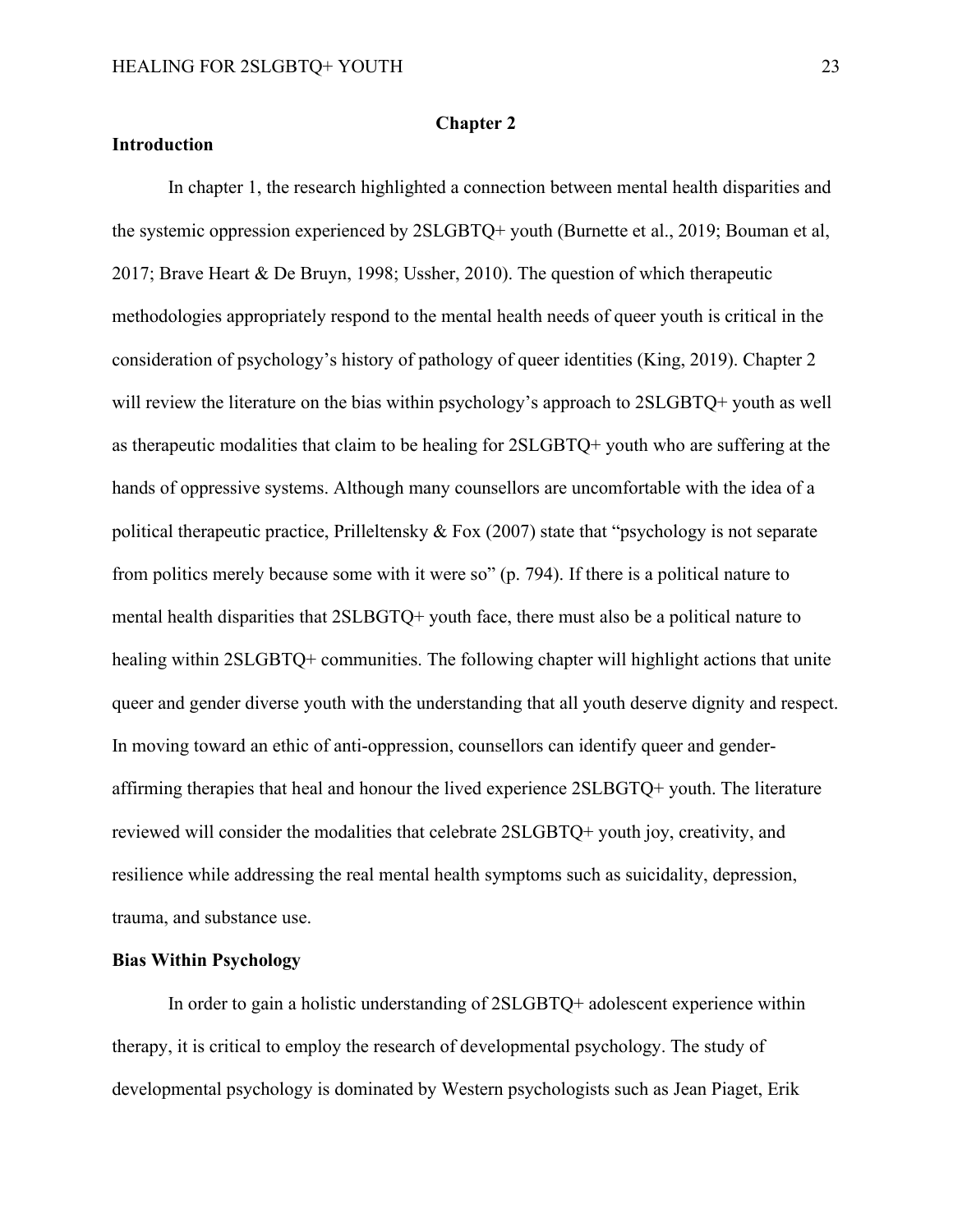Erikson, and Lev Vygotsky (Nielsen et al., 2017). To conclude and apply developmental stages to aging human minds, it is critical that psychology bases its findings on diverse cross-sectional samples (Clegg & Legare, 2016). Developmental psychology theories offer a universal, standardized expectation of developmental milestones throughout the aging life process (Burman, 2007). However, modern research shows a significant bias in the way Western developmental psychology has assumed norms about all children and adolescents, disregarding culture, socio-economic status, gender, or sexuality (Nielsen et al., 2017). Not only does this bias neglect much of the population, it constructs an assumption about normative psychological development in relation to white, cisgender, heterosexuality (Beetham, 2018). The implications of these biases categorize children and adolescents who "fail" to achieve developmental milestones as abnormal (Burman, 2007). By ignoring environmental context, the developmental psychology theories are not reflecting the full range of development for the human being; mind, body, and spirit.

In a formal capacity in the year 1992, the field of counselling committed itself to the promotion of equity and inclusion with the integration of multicultural counselling competencies (Arredondo, 1999). These competencies were born out of an understanding that current counselling education is rooted in historically individualistic, Western modalities. These therapeutic interventions were heavily influenced by white, cis-gender male, wealthy, ablebodied social scientists who then created "normative" descriptions of mental wellness in their own self-reflection (Arredondo, 1999). In addition to racial and ethnic diversity, feminist theorists moved to create greater awareness to the ways in which counselling addressed gender inequities (Evans et al., 2005). These shifts towards social justice counselling, although consistently called-for and acted-upon among client groups, occur incrementally throughout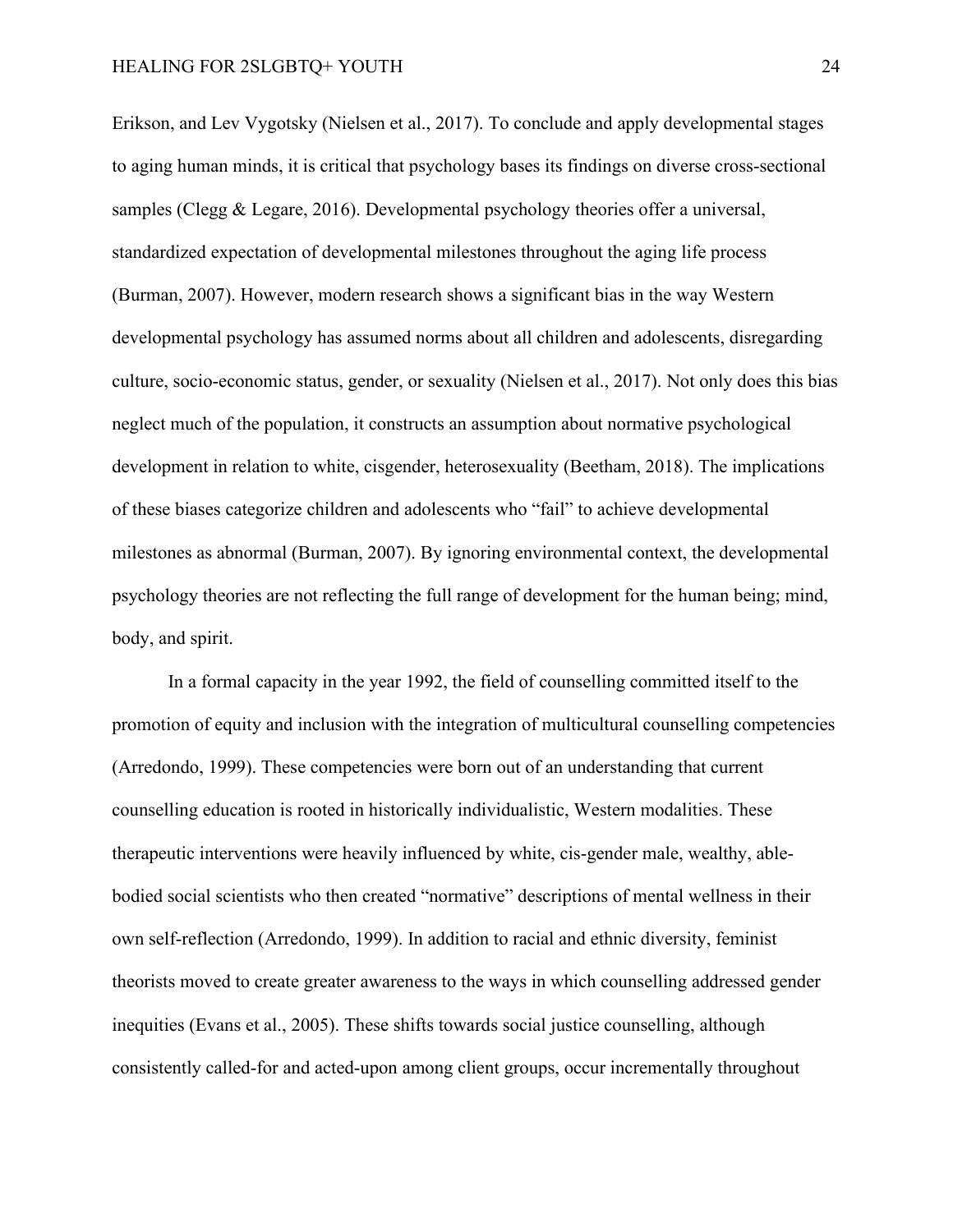history within the professional field of psychology. Although these shifts were monumental and acted upon socially just goals, these commitments are sporadic throughout history (Toporek, Kwan, & Williams, 2012). For time immemorial Indigenous and multi-cultural theorists have stated that the mental health of an individual cannot adequately be addressed without uprooting the many forms of oppression wielded against individuals and groups (Goodman et al., 2004). Although the field of psychology began to shift away from outright bias, it has not acknowledged itself and its history as rooted in white supremacy, patriarchy, heteronormativity, and cisnormativity (Katz, 1985).

Psychology has a history of complicity in policing "normative" mental health and locating it solely within brain chemistry or thought patterns (Ritchie, 2017). "Normative" mental health is enforced through the formal institution of policing as well as through the culture of policing within mental health institutions. In the first half of the twentieth century, lesbians, trans women, bisexual women, and women with disabilities were targeted by police and mental health institutions for their non-conformity to gender binaries and heterosexuality (Ritchie, 2017). These women were forced into psychiatric institutions or labeled as mentally unwell. Today, people who self-report a mental health disability are overrepresented among those who are arrested or have contact with police (Boyce et al., 2015). Research also suggests that individuals with mental illnesses are at increased risk of arrest by police (Boyce et al., 2015). These harms are only compounded for Black, Indigenous, mixed race, and/or people of colour causing further trauma (Menakem, 2017). This surveillance has real effects on queer and gender diverse bodies. Oppression is mediated in and through the body, which has implications for the counsellor's support of healing body, mind, and spirit (Johnson, 2009).

#### <span id="page-24-0"></span>**The Politics of Healing**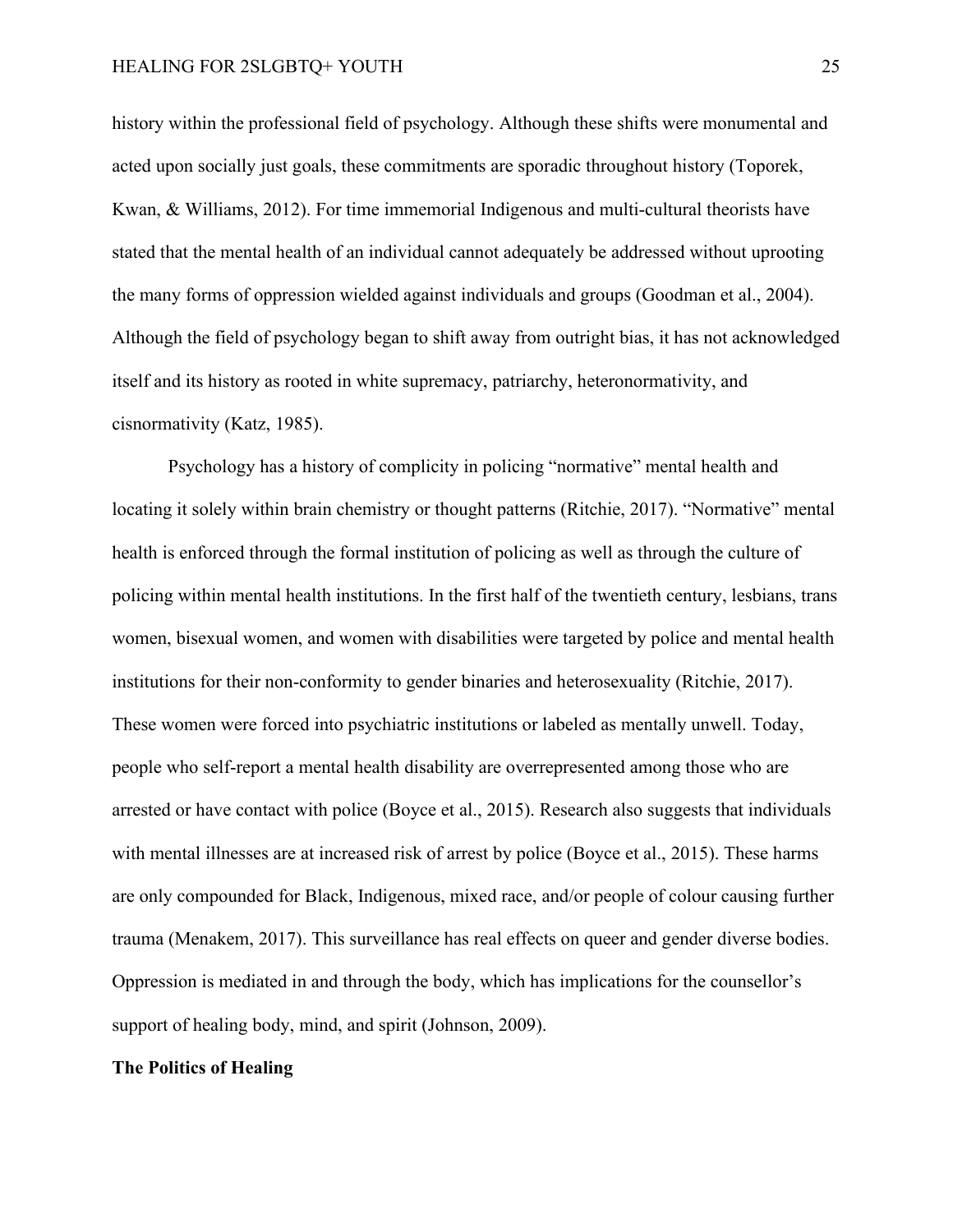Counsellors have long witnessed the need for social justice and anti-oppressive practice within the field of psychology (Vera & Speight, 2003). Cis-heteropatriarchy and white supremacy are political systems that enforce hierarchies of identity, belonging, and worthiness upon 2SLGBTQ+ youth (Grzanka et al., 2019). These hierarchies were and are created with intention to uphold a system of domination that privileges bodies that are white, cisgender, and male. There is a hesitancy within the field of counselling to conceptualize therapeutic practice as "political" (Rutherford & Pettit, 2015). However, to engage in advocacy for the mental health and wellness of all clients requires a commitment to anti-oppression and social justice, which is inherently political (Grzanka et al., 2019). Many modern therapeutic modalities accept the idea of the gender binary, which serves to exclude and perpetuate oppression towards trans and gender diverse clients and clinicians (Nyland & Temple, 2017). There seems to be a lack of education and very few competent mental health clinicians who are able to offer appropriate therapy for trans and gender diverse clients (Byne et al, 2012). It is imperative for counsellors to consider all client identities and their various intersections, rather than reserving an intersectional and anti-oppressive lens for 2SLGBTQ+ and/or BIPOC (Black, Indigenous, and/or people of colour) clients (Grzanka et al., 2019). All individuals are situated across various social locations, and it is the work of anti-oppression to navigate those intricacies appropriately (Lawrence  $\&$ Dua, 2015). Failure to do so contributes to erasure through homogenization (Lawrence & Dua, 2015). 2SLGBTQ+ youth represent a vast span of diversity, and each individual deserves individualized care that reflects their unique experience.

Queer liberation asserts that the struggles of all oppressed people are fundamentally linked, and this liberation movement has deep roots that have paved the way for this work (Bassichis et al., 2011). The gay rights movement focuses on integrating queer folks, namely gay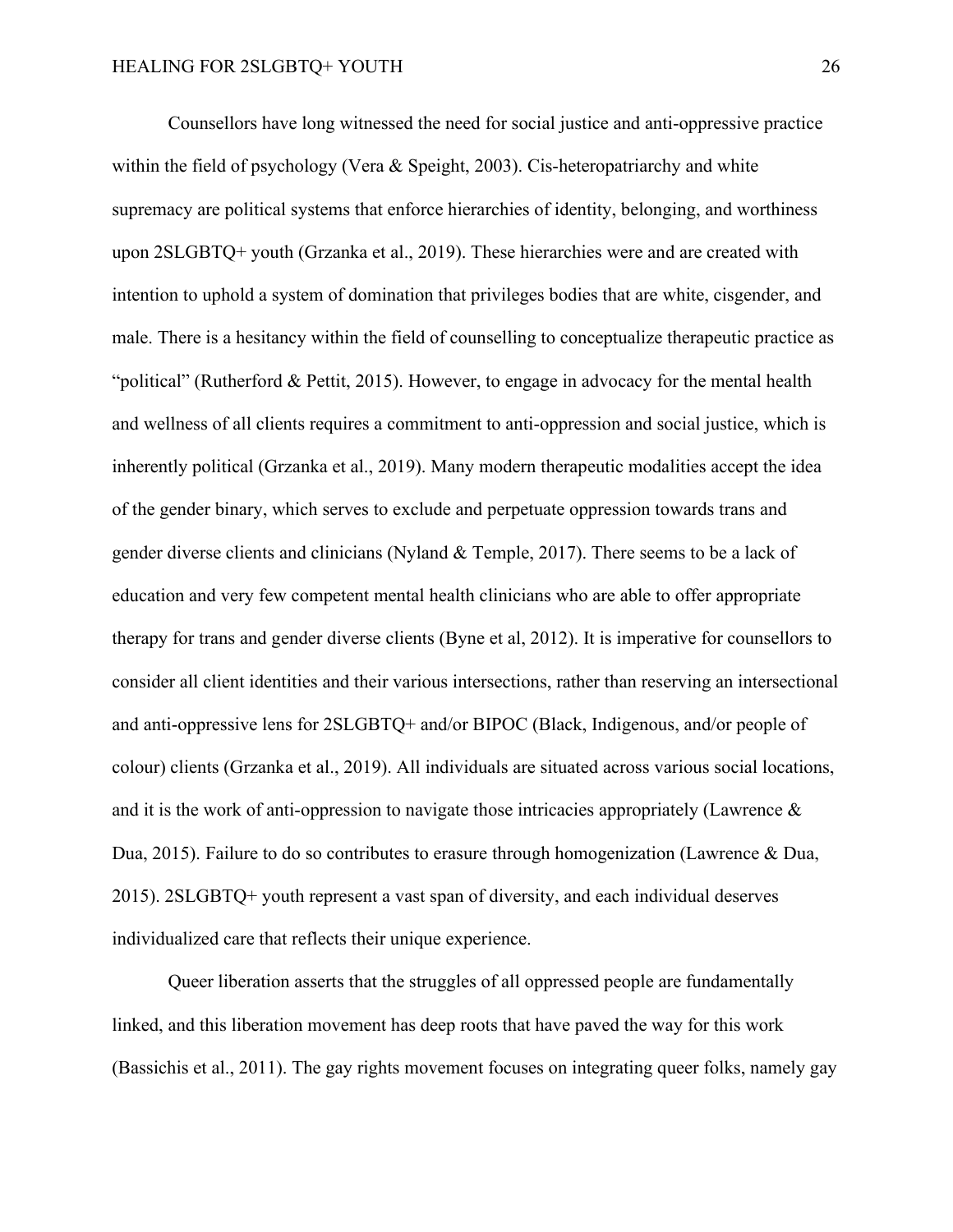and lesbian cisgender people, into existing systems of marriage, military, and employment (Anderson-Nathe et al., 2018). This integration into institutions such as marriage produces a hierarchy of "deserving" queer and gender diverse people who assimilate into society's heteronormative and cisnormative ideals (Spade, 2013). This differs from the queer liberation movement which challenges existing systems through the leadership of queer people who have historically been excluded from these movements (Anderson-Nathe, 2018). Healing will require collective action, centring the voices of those who are afforded the fewest resources, and dismantling oppressive systems (Bassichis et al., 2011). Queer and gender diverse youth are a critical population to engage in these discussions of oppression and healing as their power and wisdom is often dismissed due to their age, developmental stage, and various accompanying oppressed identities.

There is a dominant story of the queer movement that has celebrated white, middle-class, cis-gender, able-bodied, monogamously married couples (Jennex, 2020). This has left behind and perpetuated invisibility and violence for many individuals within the queer, trans, and gender non-conforming communities. There is a long history of people who defy the gender binary and heterosexuality, which was a colonial project that justified, and continues to justify, violence against Indigenous peoples (Ritchie, 2017). By aligning with colonial systems of oppression, white and cisgender queer communities are invited into dominant cis-heteropatriarchal settler society which further marginalizes Indigenous queer and trans people (Arvin et al., 2013). The increase in visibility of white, cisgender queer people serves to silence the Black, Indigenous, and people of colour who are queer and/or gender diverse. The implications of this are in opposition to the heart of queer activism, which is to liberate the community from the policing of sexuality and gender identities. The creation of these hierarchies within queer and gender diverse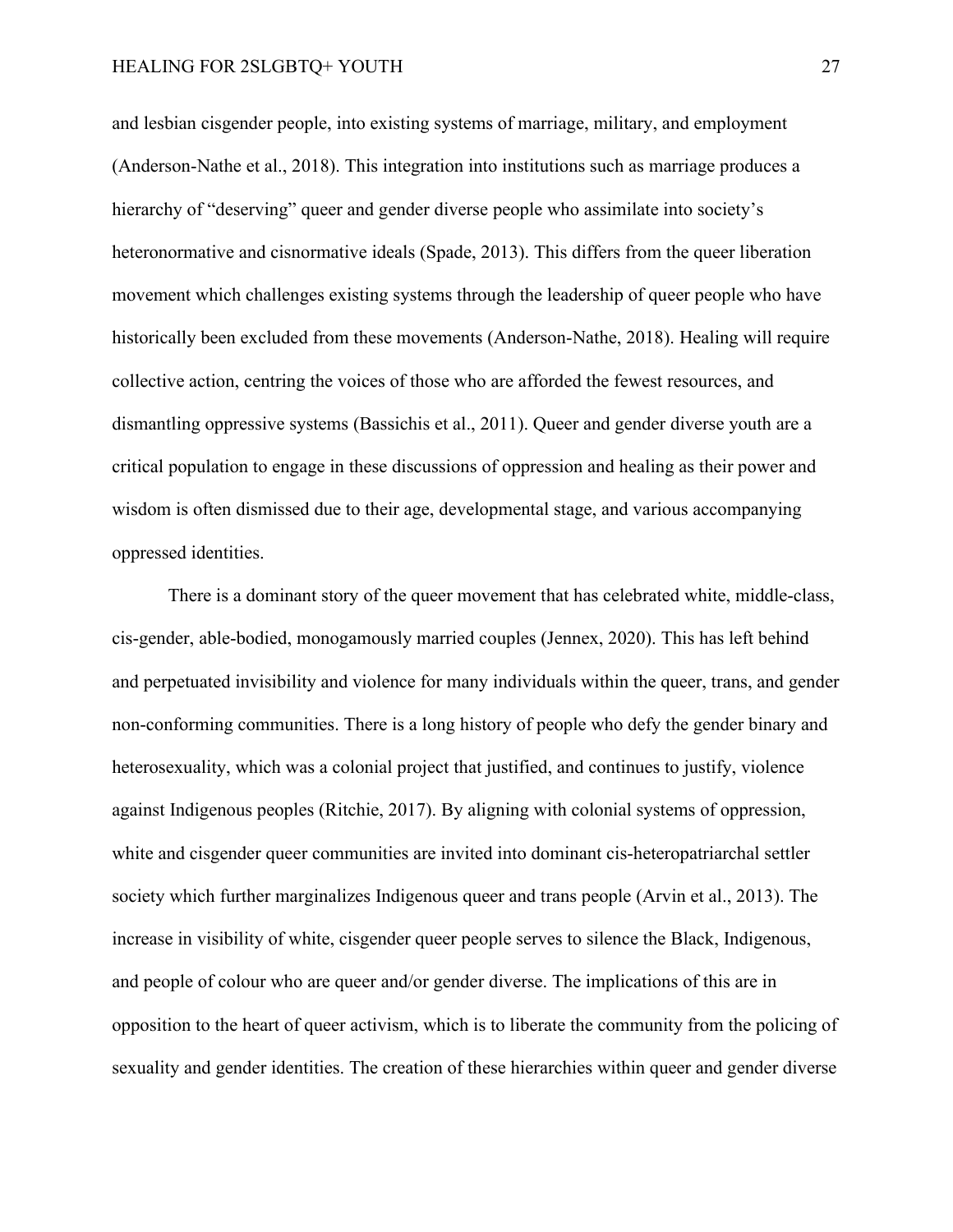communities is political (Ritchie, 2017). The inclusion of white queer identity can be compared to the co-option of white women in the white feminist movement (hooks, 1984). This welcoming of white women's needs and class interests ignored the needs of Black, Indigenous, and women of colour (hooks, 1984). Spade (2012) argues for a 'trickle-up' approach to justice, which prioritizes people who face the most "dangerous manifestations of transphobia and homophobia first" (pp. 48). In order to address oppression and the mental health traumas associated with such experiences, it is imperative that the lives and realities of those most marginalized are centred; that they theorize and lead action for the liberation of all oppressed peoples (hooks, 1984).

#### <span id="page-27-0"></span>**Collective Liberation**

The gay liberation movement occurred between the late 1960's to the mid-1980's, sparked by the Stonewall riots. This liberation movement encouraged gays and lesbians to engage in direct action that called for equal rights and pride in queer identities. Prior to this emergence of activism, the act of categorizing identity into 'lesbian' or 'gay' occurred alongside the emergence of the medical and mental health professions as a means of medicalizing and regulating people (Tilsen & Nyland, 2010). These categories privileged certain identities within the queer communities, namely monogamous, white, lesbians and gays (Sycamore, 2008). The progress that we see in marriage equality and legal protections is a rejection of the radical history of queerness, mimicking heteronormativity and gender binaries (Tilsen & Nyland, 2010). Queer theory offers a challenge to hegemonic assumptions of gender, sexual identity, and sexual desire, outside of any gender binary or assumed "natural" states of being amongst larger contexts such as race, class, and consumer capitalism (Butler, 1990). Butler (1993) argues that gender is unconsciously constructed through "reiterative discourse" (pp. 3). Those who do not fit into societal categorizations of the gender binary are punished by society, overtly or covertly (Butler,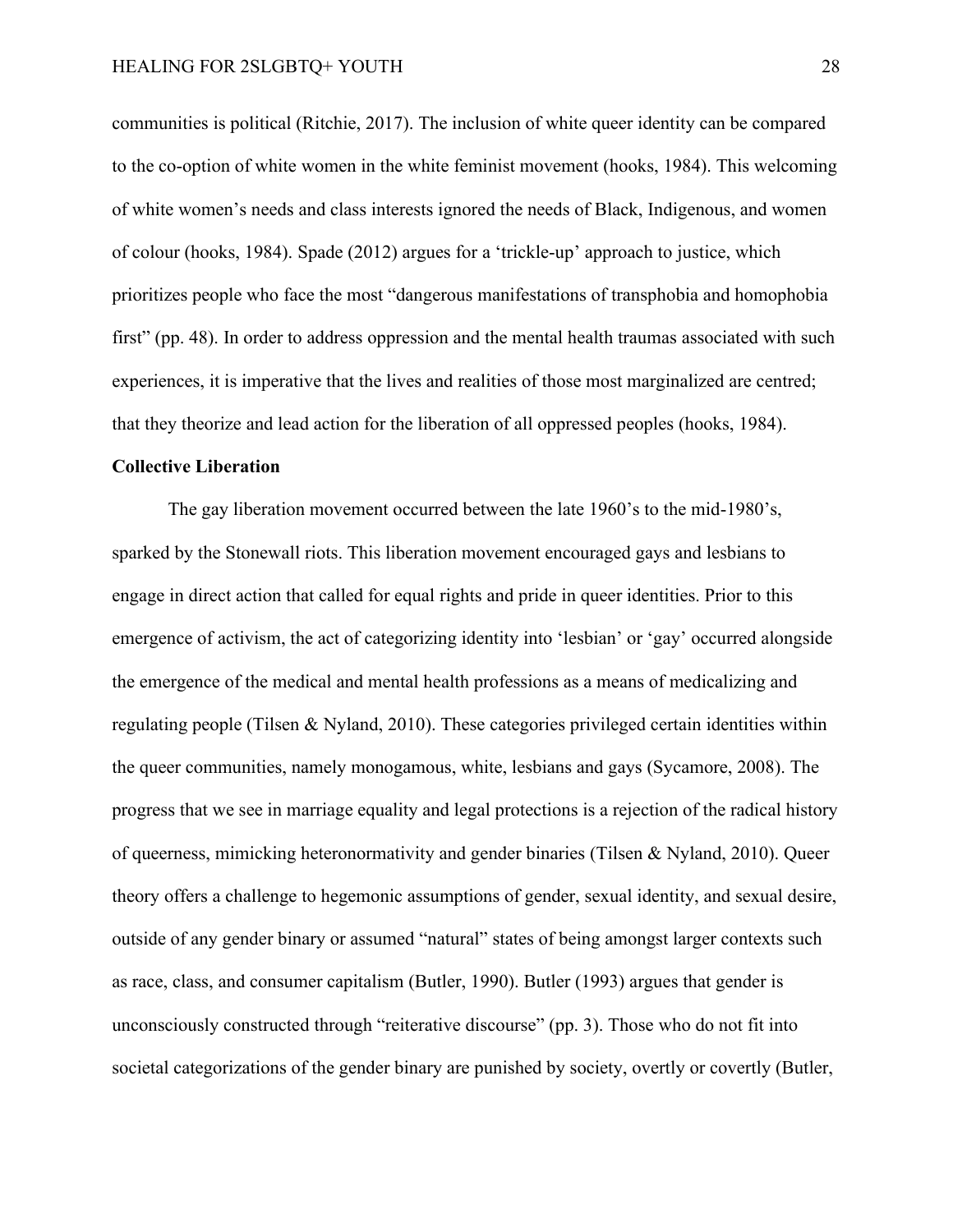1993). In this way, queer theory invites freedom and creativity outside of prescribed norms or binaries. The freedom that queer theory seeks is to liberate all people from any perceived norms or pressures to categorize themselves (Acadia, 2021).

Historically, the gay rights movement has progressed itself by posing as non-threatening to heterosexual and cisgender people by centering the rhetoric that LGBT people are no different from the cisgender, heterosexual public (Ward, 2008). This does nothing to address systemic oppression and supresses the vastness of identity differences. Ward (2008) argues that gays and lesbians have been and are welcoming of diversity only when it is "predictable, profitable, rational, or respectable" (p. 2). Queer liberation moves towards a deconstruction of this conditional diversity by centralizing the needs of the most marginalized (Anderson-Nathe et al., 2018). In many ways, the gay rights movement silences, exploits, and exoticizes the Two-Spirit, trans, and gender non-conforming leaders. Queer liberation organizes around shared experiences of oppression, particularly for those people who are undocumented, income-assisted, homeless, and/or in prison (Anderson-Nathe et al., 2018). Although history has presented 2SLGBTQ+ youth as neutral of any other oppressed identities, liberation offers a means of resistance; in many ways, liberation offers space for freedom (Green, 2017). This freedom provides the opportunities necessary for imagining a radically different future for queer youth (Giroux, 2012).

In order to transform the world into a liberatory place for all people, humankind must begin with the creation of spaces that are actively decolonial, anti-racist, anti-homophobic, and anti-sexist (Grady et al., 2012). Liberation cannot be perceived as an empty metaphor and must include decolonization if mental health practitioners strive towards liberatory practice (Tuck & Yang, 2012). Frequently non-Indigenous queer and gender diverse people claim their oppressed statuses as an urgent priority, which it certainly is. However, these stories of LGBTQ+ exclusion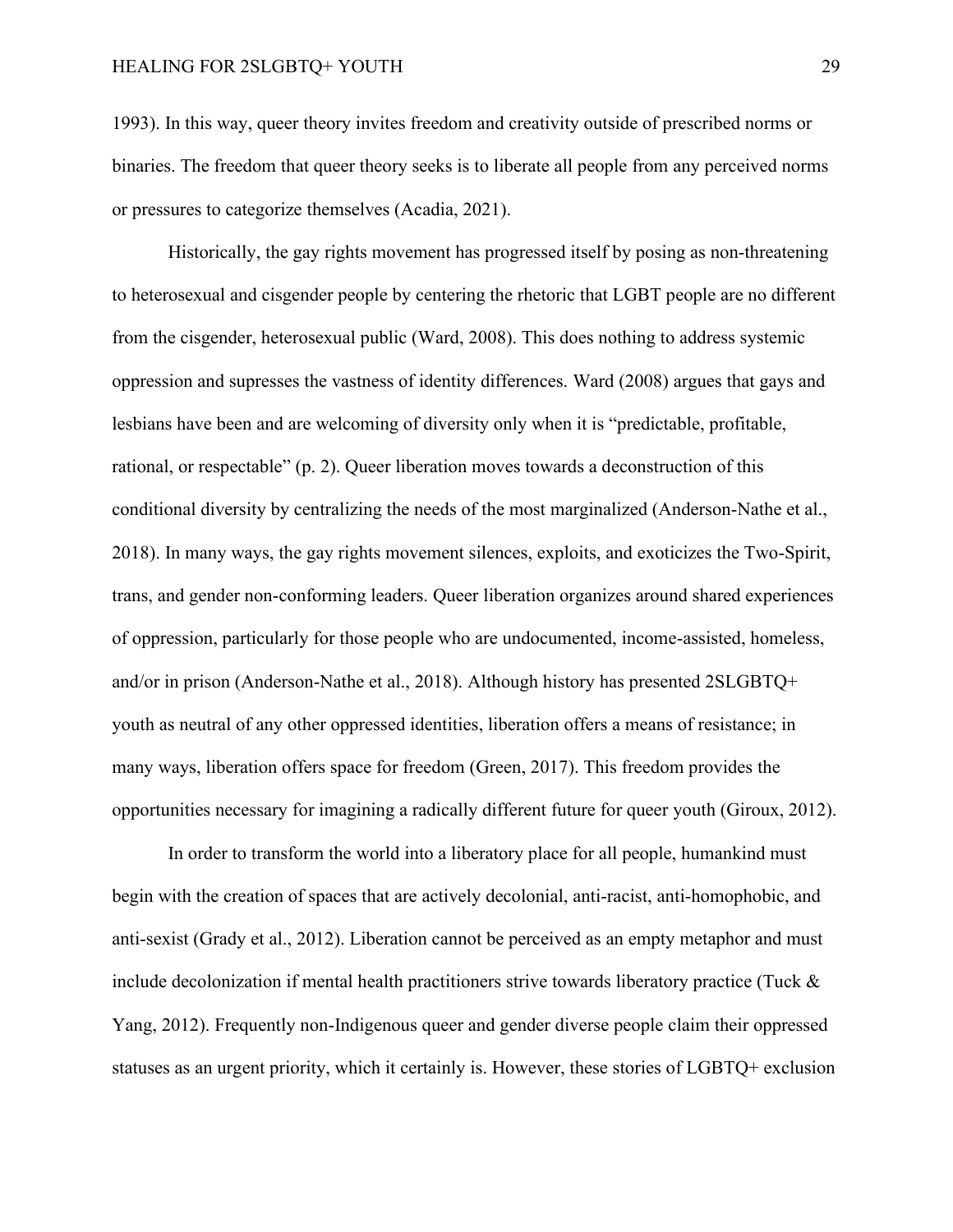prompt what scholar Eve Tuck calls "settler moves to innocence", which are attempts to relieve settler feelings of guilt without giving up land, power, or privilege. (Tuck & Yang, 2012). The mental health inequality statistics of Two Spirit, Indigiqueer (Whitehead, 2017), queer and/or trans Indigenous peoples is a token multicultural gesture which seeks to include and envelop Indigenous people into the politics of equity (Tuck & Yang, 2012). Two Spirit history predates the LGBTQ+ movement and differs in that it is a reclamation of pre-contact identity (Mesa-Miles, 2018). Lang (2007) indicates that counsellors who are settlers are likely to manifest, perhaps subconsciously, oppressive attitudes in cross-cultural counselling sessions. Moving beyond the Western ideal of multicultural therapy, Makungu Akinyela calls for a decolonizing practice by the name of cultural democracy which calls for a critical challenge to the presumption of Western psychology as the standard or origin of therapeutic practices (2014). Collective liberation in the context of mental health for 2SLGBTQ+ people must confront settler colonialism rather than adopting a vague multicultural approach, which simply assuages the guilt of queer and trans settlers (Tuck & Yang, 2012).

Audre Lorde (1984), self-described as 'Black, lesbian, mother, warrior, poet', writes about liberation living within each person as "an incredible reserve of creativity and power" (pp. 36-37). Grady et al. (2012) argues that 2SLGBTQ+ youth have led this liberatory movement in the creation of dance and performance spaces which amplify "voice, exposure, safe spaces, freedom to think critically, and greater support (p. 995). Queer spaces centred around creativity and dance provide precious time and space for belonging and collective power (Jennex, 2020). Queer gender-bending drag and variety shows offer 2SLBGTQ+ youth and adults the opportunity to see themselves reflected on stage (Thomas, 2014). Many of these performances reflect a full spectrum of gender on stage and ensure the safety of all attendees by providing safer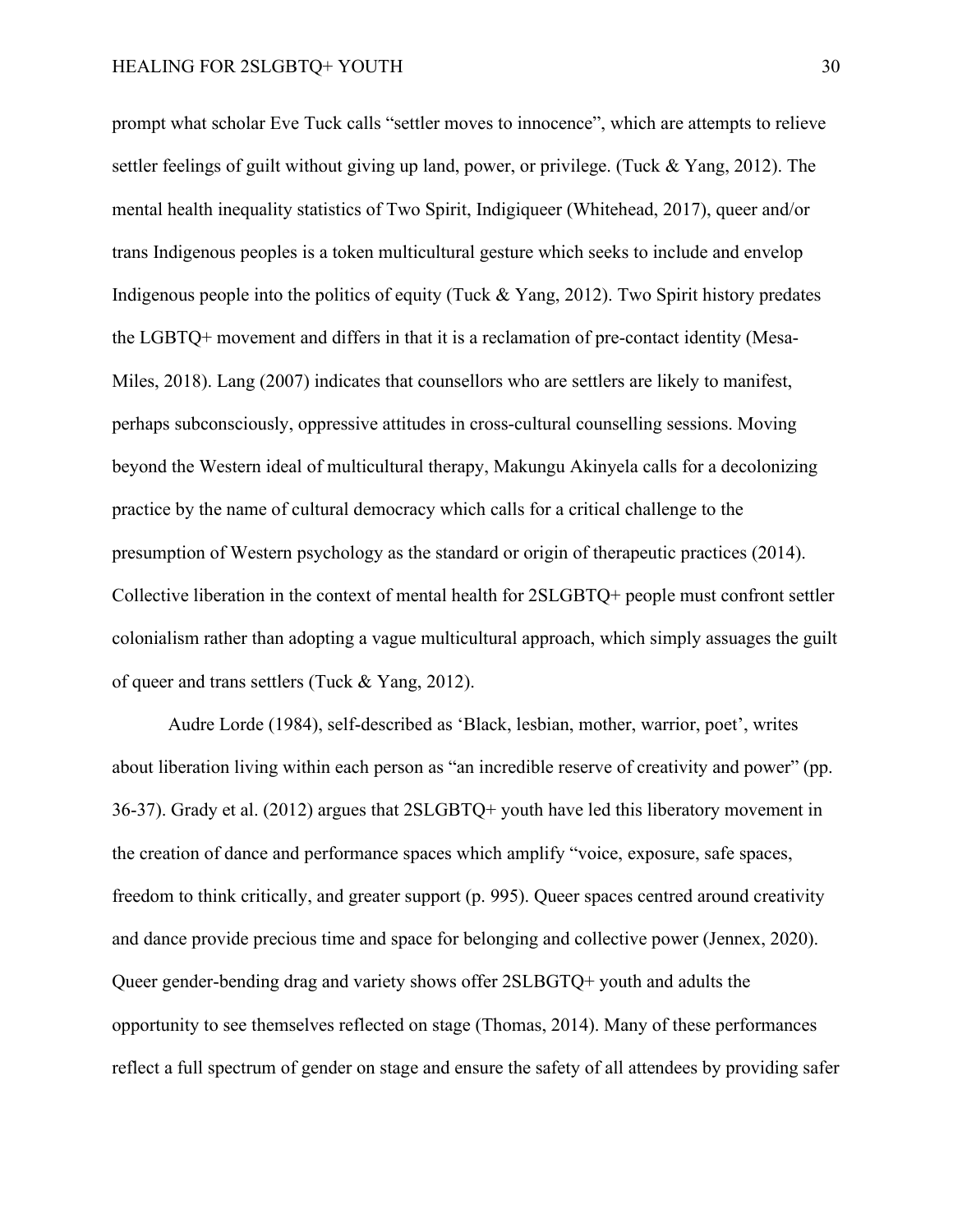sex options, buddy systems, bus tickets, and drug-testing kits (Thomas, 2014). Queer and gender diverse dances have historically raised mutual aid funds in support of fellow community members which holds within itself a transformative power in disrupting capitalist economic injustice (Jennex, 2020). Music created by BIPOC is celebrated and played at these dances, highlighting the intersections of 2SLGBTQ+ identities and anti-racism. In fact, youth accessing therapy suggest that music which reflects their social locations might serve as a pathway to liberation (Heath & Arroyo, 2016).

#### <span id="page-30-0"></span>**Anti-Oppressive Practice**

One such pathway to liberation for 2SLGBTQ+ youth is through anti-oppressive practice, which can transform individuals, including clients, counsellors, and societies. Anti-oppression can take the form of what James Kelly and Vikki Reynolds (2018) discusses as "expansive space where everybody's not required to get boxed" (pp. 38). When categorization is removed and the expansiveness of sexuality and gender is welcomed, it creates space for further interlocking sites of oppression to be explored (Reynolds & Kelly, 2018). Tilsen and Nyland (2010) state that therapists committed to anti-oppressive practice want their clients to have an expansive, nonpolicing experience of wellness that is "founded on an ethic of justice, accountability, and solidarity" (pp. 3). This extends to everything from intake forms to codes of ethical conduct to nonverbal communications of power imbalances between therapist and client (Cantrick et al., 2018). Therapists must take into consideration how the larger societal frameworks, perhaps inclusive of their own therapeutic frameworks, might reiterate oppression (Cantrick et al., 2018).

In 2003, The American Counseling Association (ACA) published a guideline of Advocacy Competencies for mental health clinicians to incorporate into their work with clients (Ratts et al., 2018). This was an important moment in the history of counselling due to its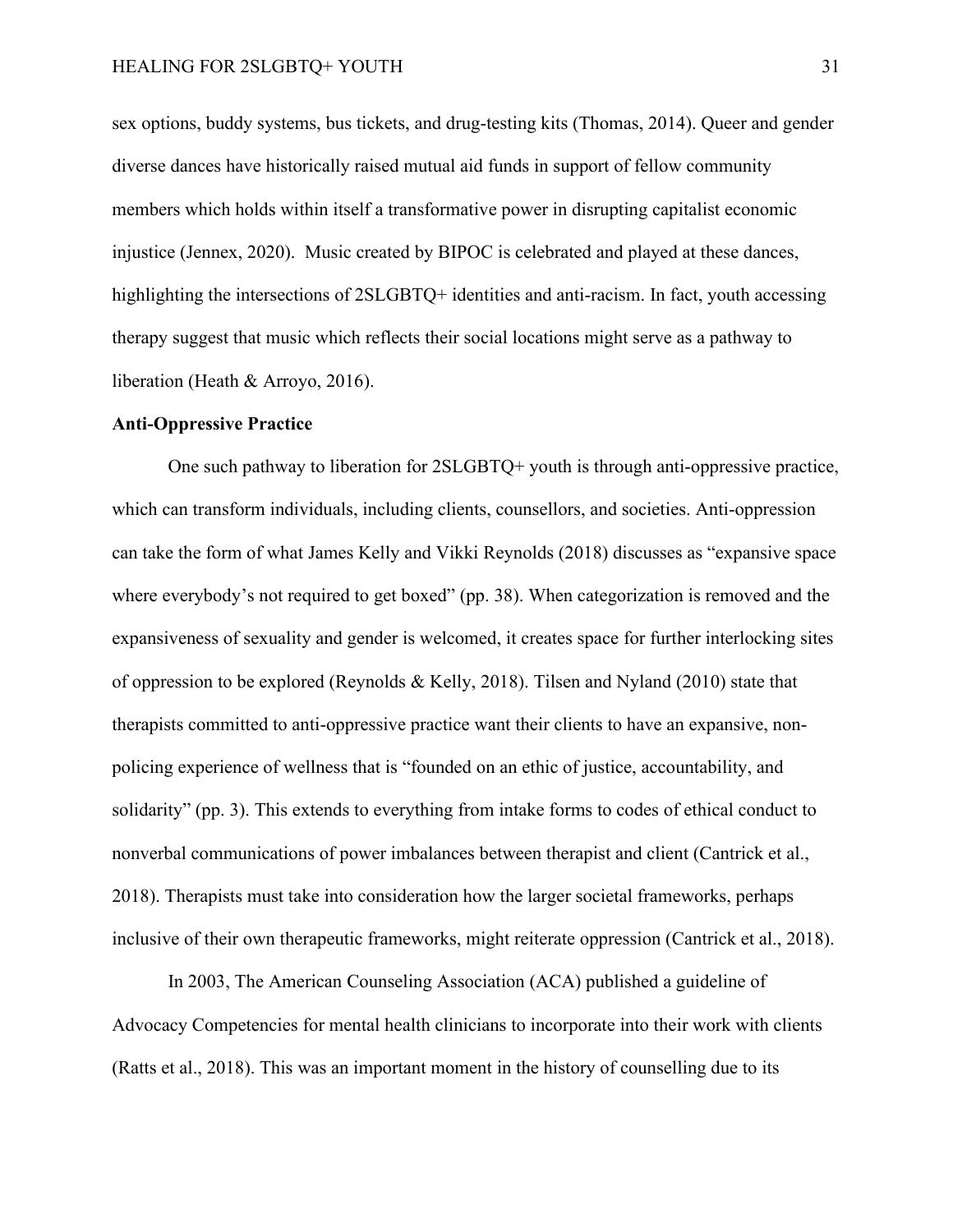recognition of advocacy as critical to the anti-oppressive nature of therapeutic practice. Loretta Bradley, who was the president of the ACA at the time, states that advocacy is a client right, not a privilege, and that each counsellor's advocacy competencies must be held accountable through professional supervision (Bradley et al., 2008). Advocacy, defined from the ACA's perspective, was action that counsellors could take to influence policies that affect their clients (Toporek, Kwan, & Williams, 2012). The ACA recognized that mental health professionals were inevitably presented with client experiences of oppression that cannot solely be resolved through change within the individual. This was a monumental shift in a counsellor's understanding of their role, moving from intrapsychic concerns to a broader awareness of the external factors impacting mental health (Kiselica & Robinson, 2001). These advocacy competencies highlight the ways that advocacy can empower the individual client while engaging the counsellor in collective action to address community-wide and structural inequities (Ratts et al., 2018). This changes the counsellor's understanding of their healing capacity from within an office-like therapy session to community-wide therapeutic engagement. Although Loretta Bradley's presidency prompted some of this change, it did call for a kind of advocacy that speaks on behalf of clients and communities, rather than alongside them (Bradley et al., 2008). Anti-oppressive therapies have noted this kind of advocacy as potentially harmful as it perpetuates the cycle of domination and suppression of client voices and experiences instead of increasing the client's sense of empowerment and agency over their own lives (Kiselica & Robinson, 2001). In order to mitigate this risk, counsellors are called to address their own position in relation to power, privilege, and oppression within the therapeutic relationship and in relation to macro-level structures (Ratts et al., 2018).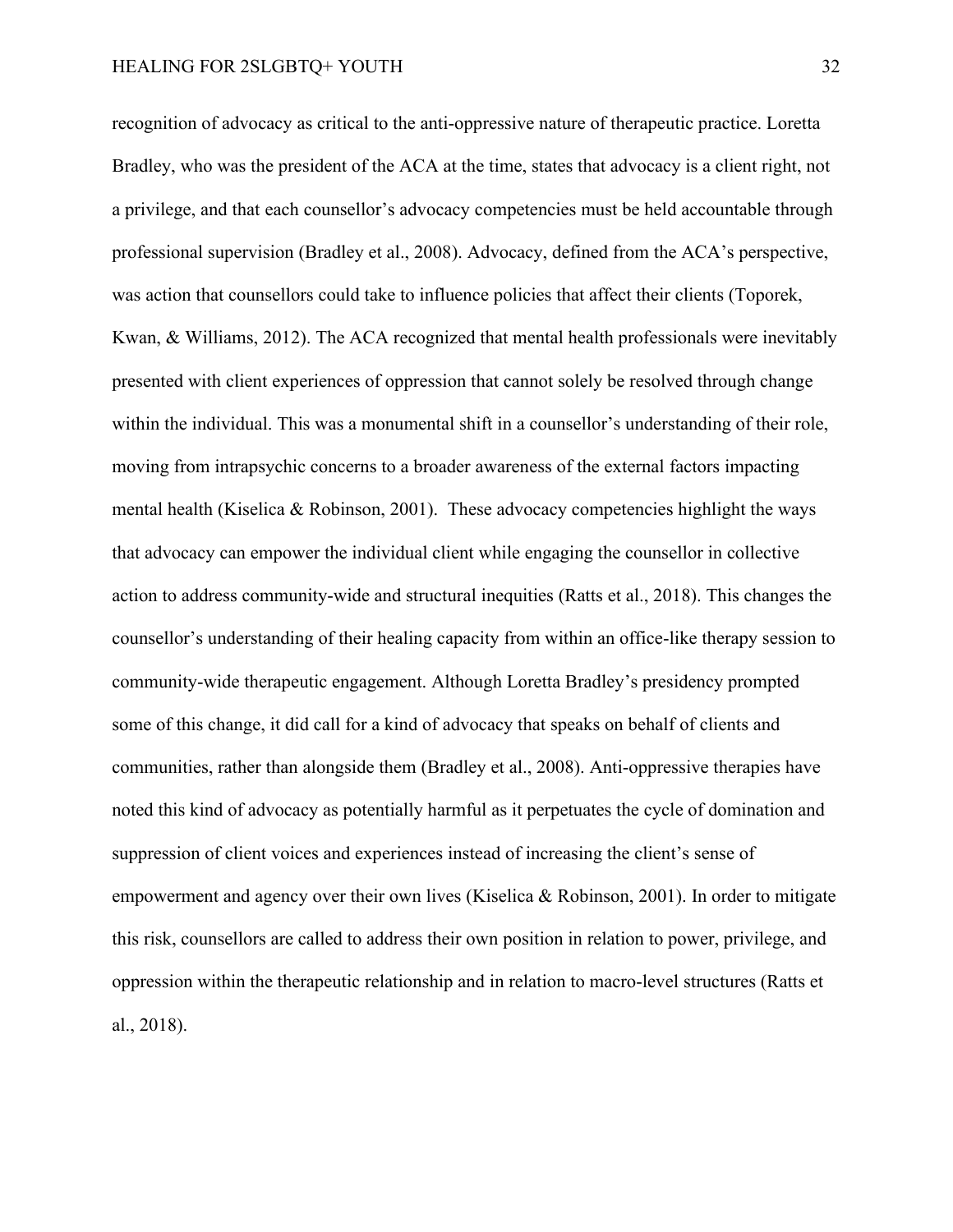There is an argument for advocacy and activism within counselling practice in order to address issues of equity for those who have been marginalized within society (Ratts, 2009). This aligns with the codes of ethical conduct that counsellors are committed to upholding. Within the Code of Ethical Conduct for the British Columbia Association of Clinical Counsellors (2014), it is clear that clinicians have a responsibility to "ensure that oppressive laws and structures are changed" (p. 9). This responsibility is not only intended for individual clients, but for the benefit of society to which counsellors dedicate their personal responsibilities and their profession (BCACC, 2014). Although the codes of ethical conduct are clear that counsellors have a responsibility to address systemic oppression, they are unclear how to engage in this work. Clear language needs to be developed around the professional role, competencies, and training of therapists in addressing inequities (Toporek & Williams, 2006). The British Columbia Association for Clinical Counsellors (2014) states that the code of ethics provides a moral framework for analyzing and making decisions when confronted with ethical dilemmas. Anti-oppressive practices call on professionals to view ethics as interactional and living, rather than static codes to adhere to (Reynolds, 2014). These ethics respectfully centre the client's reality and call upon the professionals to stand alongside the client, in opposition to the oppressive forces impacting their lives (Reynolds, 2014). In keeping with these ethics, collective action against oppressive systems that impact clients is integral to counselling professional practice. Similarly, the Canadian Counselling and Psychotherapy Association's Standards of Practice (CCPA, 2015) call on clinicians to "speak out or take other appropriate actions against practices, policies, laws, and regulations that directly or indirectly bring harm to others or violate their human rights" (p. 2).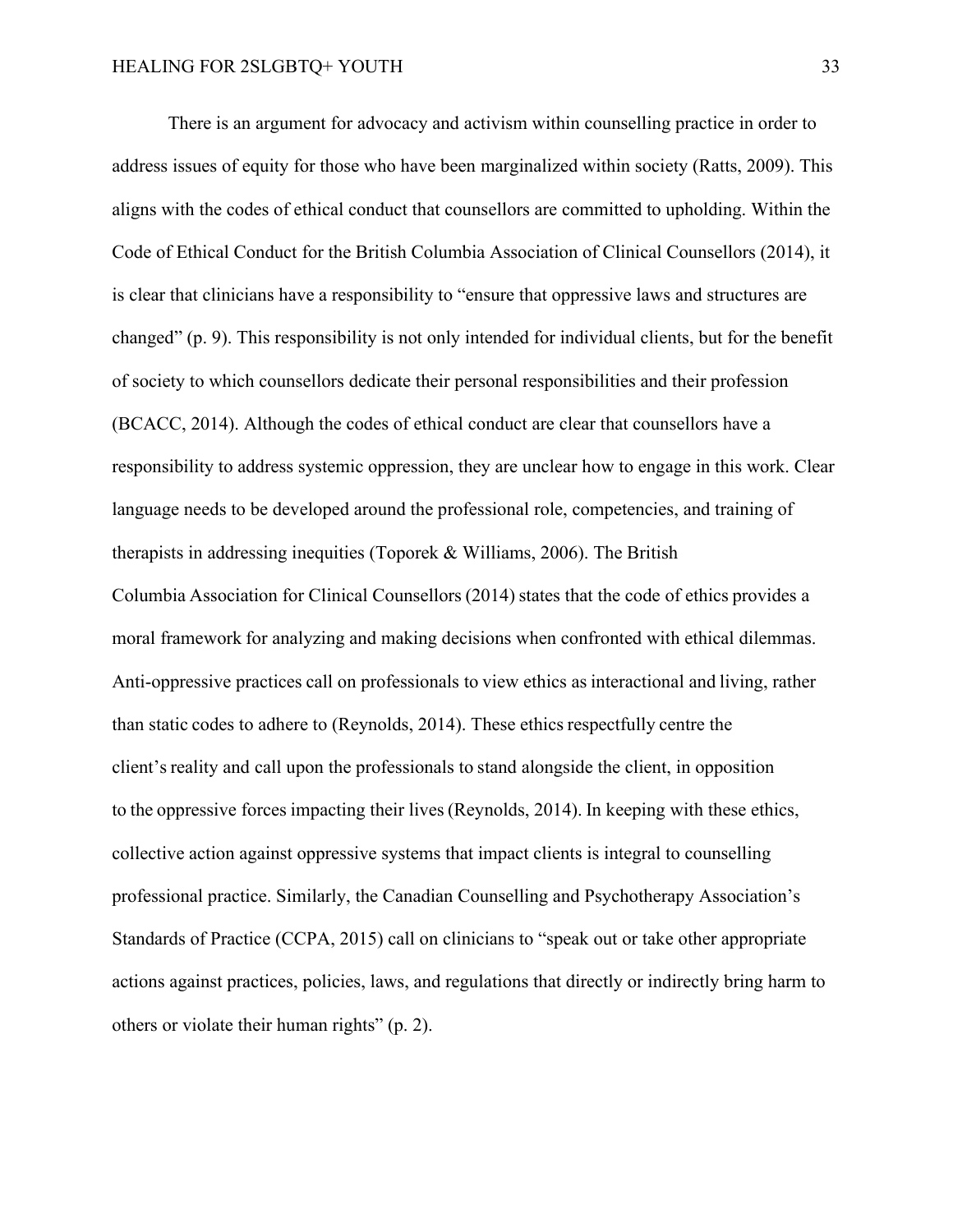Anti-oppressive practice is an approach that can be layered onto therapeutic modalities, such as narrative therapy paired with queer theory. Traditional therapeutic modalities might reflect modern constructions of identity for 2SLGBTQ+ people by encouraging youth to "come out", confront internalized homophobia or transphobia, and embrace their "authentic self" (Tilsen & Nyland, 2010). However, these pathologizing assumptions of identity are directly related to 2SLBGQ+ youth's experiences of oppression (Tilsen & Nyland, 2010). Antioppressive practice engages the client in locating oppression as outside of themselves and considers the ways in which they can act in resistance (Tilsen & Nyland, 2010). Rather than dictate normative behaviour and performance, therapists have the opportunity to co-create and/or allow clients to emerge in the fullness of themselves. In diverting from traditional forms of therapeutic intervention, narrative therapists shift away from positioning themselves as experts (Akinyela, 2014). 2SLBGTQ+ youth are welcome to explore and redefine their sexuality and gender in ways that honour them. Queer theory and narrative therapy privilege the client over the therapeutic modality and centres the lived experience of clients as a guiding compass in therapy (Nyland & Temple, 2017). The expertise of the therapist is not in the interpretation, diagnosing, or therapeutic modality applied to the client, but rather in the awareness of the oppressive forces impacting the client's wellness (Akinyela, 2014).

It is important to recognize that narrative therapy is not without its faults and cannot claim to offer access to all 2SLGBTQ+ people. The layering of anti-oppression onto narrative therapy is contentious as narrative therapy was born from the intersection of whiteness and social work (White & Epston, 1990). Narrative therapy's use of externalizing, politicized storytelling, and acts of resistance can be sourced in Indigenous scholars and history and Black feminist thought (Dumaresque et al., 2018). Although narrative therapists may work towards anti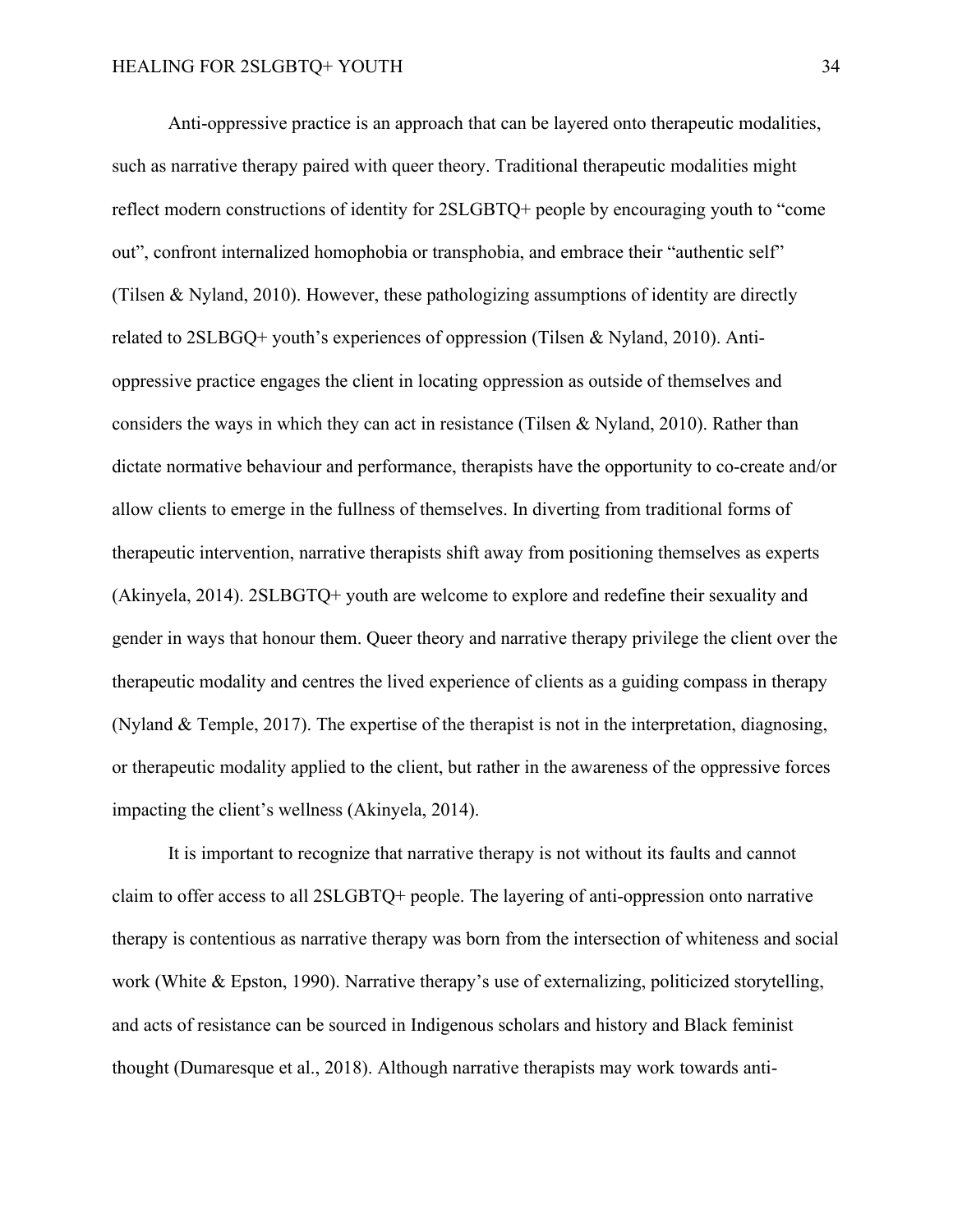oppression, many narrative practitioners work within a biomedical framework and pathologize individuals in ways that perpetuate violence (Combs & Freedman 2012). Pathologizing within therapy is frequently experienced by 2SLGBTQ+ youth due to their lack of access to power within adult-as-expert mental health systems (Lefrançois, 2013).

Historically, the practice of art therapy has been a space for processing responses to societal oppression and trauma as well as a source of empowerment for clients (Karcher, 2017). Social action art therapy assumes that the therapeutic relationship will, in some ways, mimic or resist the relational dynamics of society (Kapitan, 2015). This approach naturally invites a lens of anti-oppression which intentionally explores the ways in which gender, sexuality, race, ability, and various identities affect the client, the art therapist, and the therapeutic relationship (Karcher, 2017). This can include self-reflection on the ways in which clients and therapists ignore or collude with oppression (Karcher, 2017). For queer and gender diverse youth, art can be a place of self-expression and identity formation (Kivel & Kleiber, 2000). This kind of expression can occur in role-playing identities or expressions with a therapist, exploring the use of clothing or makeup in a safe therapeutic space, and other creative means of resistance against oppression (Pelton-Sweet & Sherry, 2008). Art therapy was used to support 2SLGBTQ+ youth processing grief following the 2016 massacre of at a Florida nightclub (Suárez et al., 2020). Art allowed these youth to express their shared humanity, their pride in being members of the 2SLGBTQ+ community, and process their terror (Suárez et al., 2020). One youth participant in the study (Suárez et al., 2020) shared a photograph of their cat and stated:

I was playing with this cat, I was thinking about um, you know, pets and what they mean to us and kinds of family and how that plays into chosen family in the LGBT community and that also I thought about all the moms and dads and brothers and sisters that lost their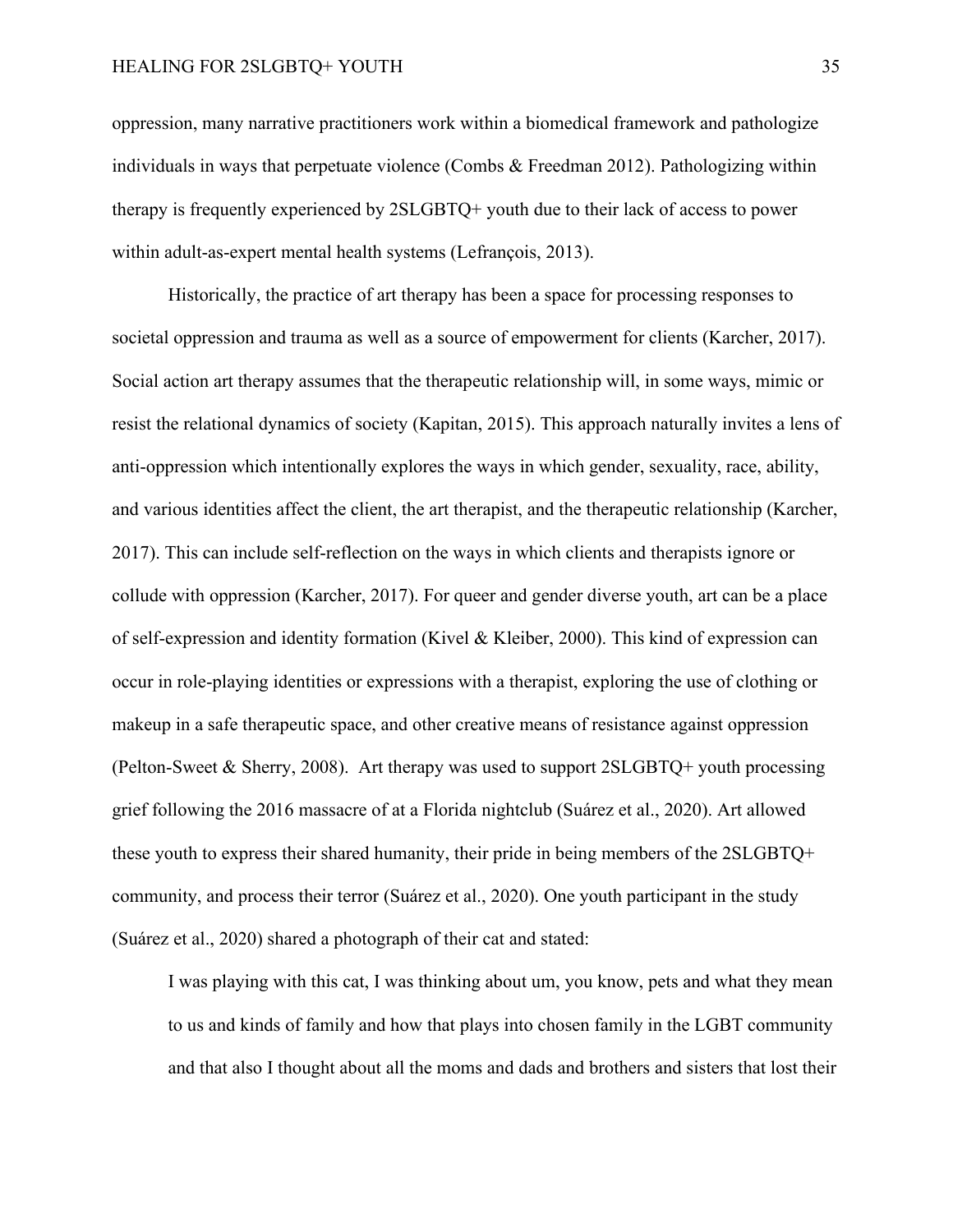loved one...in the Pulse massacre. I also thought about their pets and like and how many

pets that night didn't get to see their owner come back home. (pp. 11)

This art piece speaks to the way in which 2SLBTQ+ youth are impacted by violence against their communities and the depth of empathy that binds 2SLGBTQ+ communities together (Suárez et al., 2020). Similar to narrative therapy, art therapy is rooted in white, colonial ways of knowing and being in the world (Kuri, 2017). This was particularly important in the art therapy study on the Pulse nightclub shooting as it had particularly acute impacts on queer and gender diverse communities of colour. Art therapists have an added responsibility to become aware of the influence of white, Western preferences, expectations, and biases of art within themselves and clients (Kuri, 2017).

Queer and gender diverse individuals, and any marginalized people, experience oppression through their bodies which can have lasting impacts on the body's role in mediating trauma (Johnson, 2009). Oppression is experienced in and through the body in the ways that individuals are measured against societal norms (Van der Kolk, 2014). Thus, the link between oppression and bodily trauma is significant for gender diverse and queer bodies (Kira et al., 2013). Chronic stressors, such as systemic inequality or institutionalized discrimination, can initiate subsequent traumas, such as job loss following experiences of transphobia in the workplace (Kira, et al., 2013). To only see oppression as outside of oneself and neglect the impact on individual bodies is to erase the realities and work of disability activists (Clare, 2001). Clare (2001) argues that "in defining the external, collective, material nature of social injustice as separate from the body, we have sometimes ended up sidelining the profound relationships that connect our bodies with who we are and how we experience oppression" (pp. 359). The body can be a location where which the impacts of oppression are felt and can also be a location for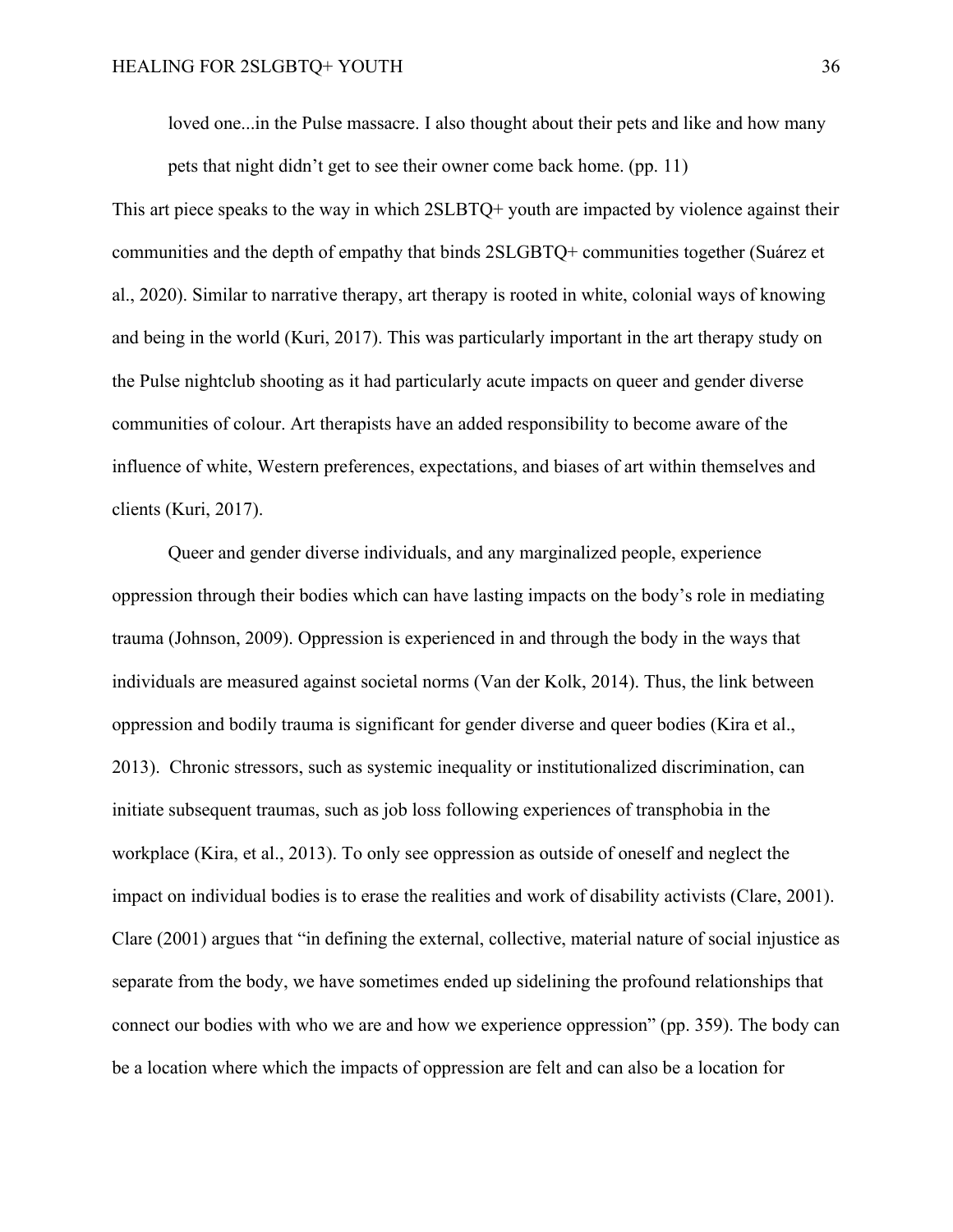healing (Cantrick et al, 2018). Somatic therapists are able to support queer and gender diverse individuals to cultivate an integrated, embodied experience that incorporates the body's wisdom and resistance to oppression (Johnson, 2009).

In 2016, Bain, Grzanka, and Crowe developed a queer music therapy that embraced fluidity of gender and sexuality for adolescents. This model did not simply invite queer and gender diverse youth into existing therapeutic "inclusive" space, but rather, challenged all concepts of normality and fixed identity (Bain et al, 2016). Clients were invited to engage with music that reflected their identities and that resisted categorization. Clients analyzed lyrics, performed gender expression, created a visual projection of their musical experience, and cocreated a group anthem. Incorporating queer and gender diverse people into existing therapeutic programs is not sufficient because it does not challenge the cissexism and heterosexism present in the fabric of its creation (Boggan et al., 2017). The aim of queer music therapy is to intervene in systems of heterosexism and cissexism, as opposed to traditional therapy's aim of treating the client (Boggan et al., 2017). In qualitative analyses of queer music therapy, counsellors stated "if we work to create changes in our clients, but we don't work to change the communities and systems around them – all the way up to the top of our government – we're doing a huge disservice" (Boggan et al., 2017, pp. 382).

#### <span id="page-36-0"></span>**Activism and Therapy**

The more radical the person is, the more fully he or she enters into reality so that, knowing it better, he or she can transform it. This individual is not afraid to confront, to listen, to see the world unveiled. This person is not afraid to meet the people or to enter into a dialogue with them. This person does not consider himself or herself the proprietor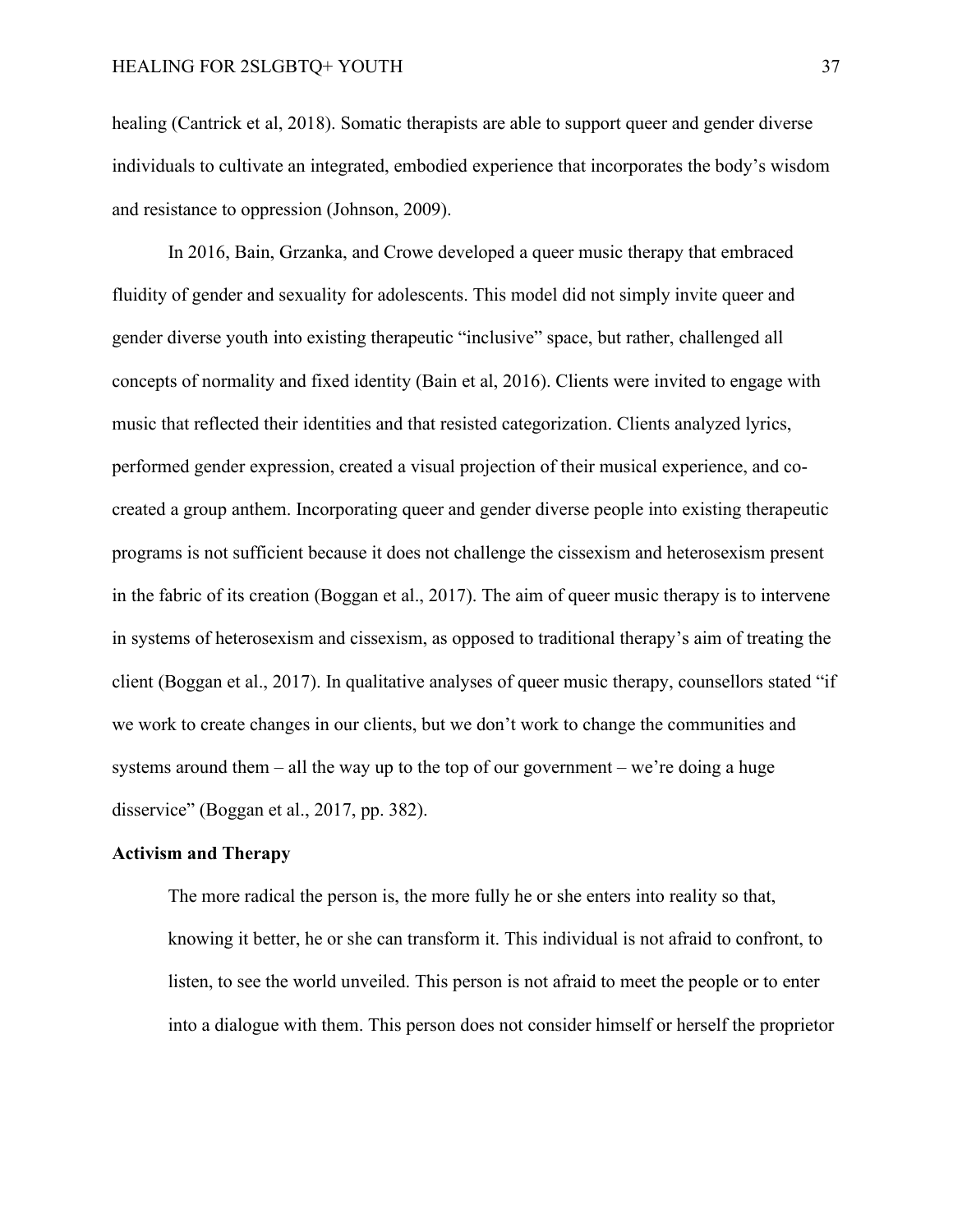of history or of all people, or the liberator of the oppressed; but he or she does commit

himself or herself, within history, to fight at their side. (Friere, 1960, pp. 39). The above quote is an important frame through which to explore the role of activism in mitigating the harm of oppression. Although Friere speaks in gender binaries, he points to a critical location for self-reflection to ensure that activists are acting on behalf of the greater good and not as the liberator or saviour of a community. This is also known as a deficit narrative, which is the temptation to frame individuals and communities as disadvantaged victims rather than focusing on their strength, expertise, and resistance (Toporek, 2018). Gilster (2012) identifies that there are psychological and social benefits to community activism. These benefits include a sense of empowerment, social connectedness, and increased mental health (Gilster, 2012). Toporek (2018) suggests that counsellors who only employ individually focused therapeutic modalities do not sufficiently address injustice and, intentionally or unintentionally, perpetuate oppression.

Activism and social justice have been a part of the counselling profession since its inception (Ratts, 2009). The 1972 American Psychiatric Association saw a psychiatrist, wearing a mask for safety and anonymity, disclose his queer sexuality and call upon others within the profession to take up an activist stance in shifting the attitudes of heterosexual psychiatrists for the sake of all humanity (In Your Face, 2002). Naming oppression and acting upon it within a therapeutic context has roots in the work of Paulo Friere (1993). Friere (1993) believed that when individuals are made aware of oppressive forces, a process that he called conscientização, critical consciousness, they are better able to empower and advocate for themselves. For counsellors who recognize systemic barriers in their clients' lives, this requires a systems-based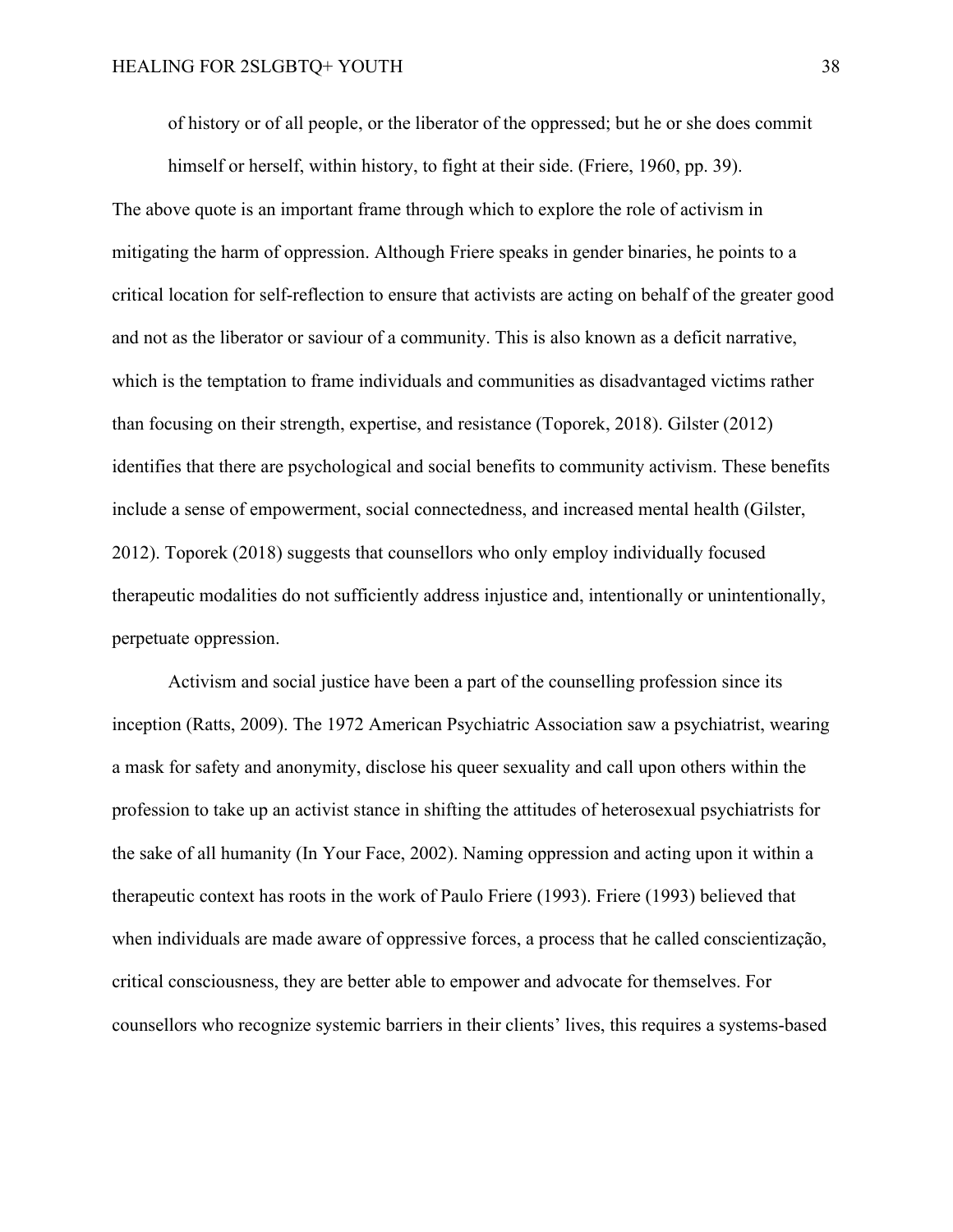intervention which might mean working beyond the four walls of the therapy office (Ratts, 2009).

This intersection of therapy and activism, with its benefits and challenges, is present in non-profit agency work as well as within private practice. Kivell (2007) calls attention to the difference between social service work and social change work. The difference being that social service work addresses the needs of individuals impacted by violence while social change work addresses the root cause of oppression and violence (Kivell, 2007). Although both are incredibly important, therapists who are interested in anti-oppression and activism work must question whether they are simply acclimating clients to oppression by only offering social service work (Kivell, 2007). For adolescent 2SLGBTQ+ clients, human development must be seen contextually, and the use of activism can remove oppressive environmental barriers (Cantrick et al., 2018). Kivell (2007) identifies that many well-intentioned social services, including therapy practices, are inadvertently maintaining the inequities that caused harm in the first place. Reynolds and Hammoud-Beckett (2017) point to this intersection between activism and therapy as problematic and hopeful. In committing to collective ethics, it is possible for therapists to hold themselves accountable and critique colonial and other oppressive therapeutic practices (Reynolds & Hammoud-Beckett, 2017). One such critique within therapeutic practice is of neutrality and objectivity. In attempts to enact neutrality, the therapist is practicing heteronormativity, cis-normativity, ableism, white supremacy, and colonization (Reynolds & Hammoud-Beckett, 2017). Therapists must do more than name oppression within the therapeutic context, they must act on it in order to truly address the root causes of their clients' pain.

# <span id="page-38-0"></span>**Chapter Summary**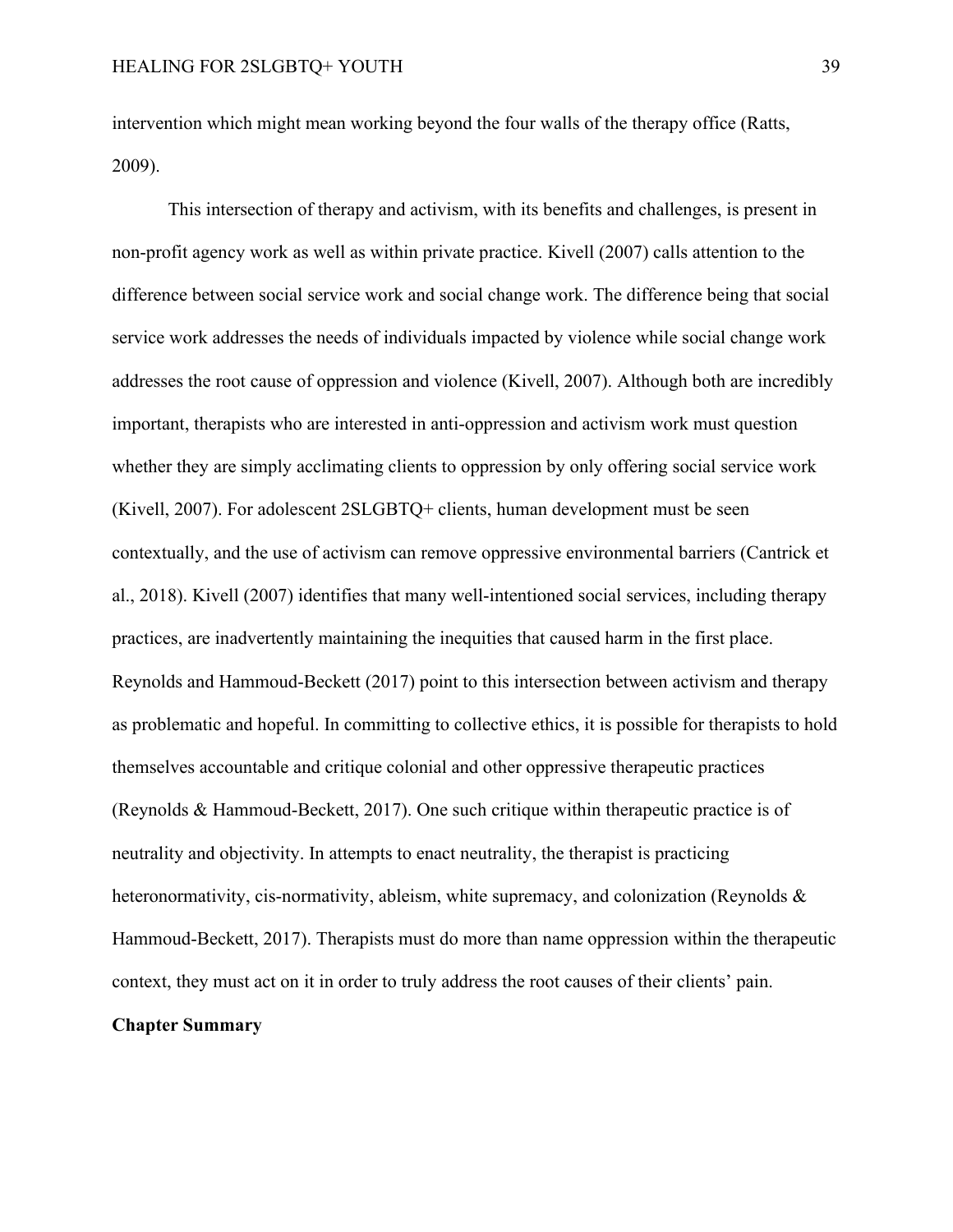The literature reviewed offers an important perspective for counsellors working with 2SLGBTQ+ adolescent clients. The research indicates that queer and gender diverse individuals have long resisted oppression and therapists can join alongside this resistance in an antioppressive stance. Counsellors are acting within their therapeutic scope and upholding codes of ethical conduct by engaging in advocacy and activism with clients facing oppression. Efforts towards liberation teach us that our humanity is interconnected and that by acting in solidarity with 2SLGBTQ+ youth, we are working towards a liberatory future for everyone. Therapists play a critical role in recognizing oppressive systems, perhaps even ones they participate and work within. This work requires stepping out of the traditional roles of therapist, beyond the four walls and the myth of neutrality. In taking these risks, Reynolds (2012), collecting inspiration from the work of Paolo Friere, suggests that we can participate in "revolutionary love that is an act of courage and commitment to others" (pp. 24).

# <span id="page-39-1"></span><span id="page-39-0"></span>**Chapter 3 Therapeutic Application, Next Steps, and Conclusion**

This capstone project has served as a space to explore the connections between therapy and 2SLGBTQ+ youth identity through methodology, activism, and community engagement. Chapter 1 established much of the framework for why 2SLGBTQ+ youth are overrepresented in mental health practice, highlighting the gaps within systems that leave 2SLGBTQ+ youth underserved and, at times, harmed. Chapter 1 allowed space for positionality of the author and provided a framework which informed this capstone; namely, queer, liberation, and intersectional feminist theories. In Chapter 2, the literature available on best practices in working with 2SLGBTQ+ youth was reviewed and critiqued for its accessibility and impact. In this final chapter, I would like to propose an outline of a group therapy for 2SLGBT+ youth. The therapy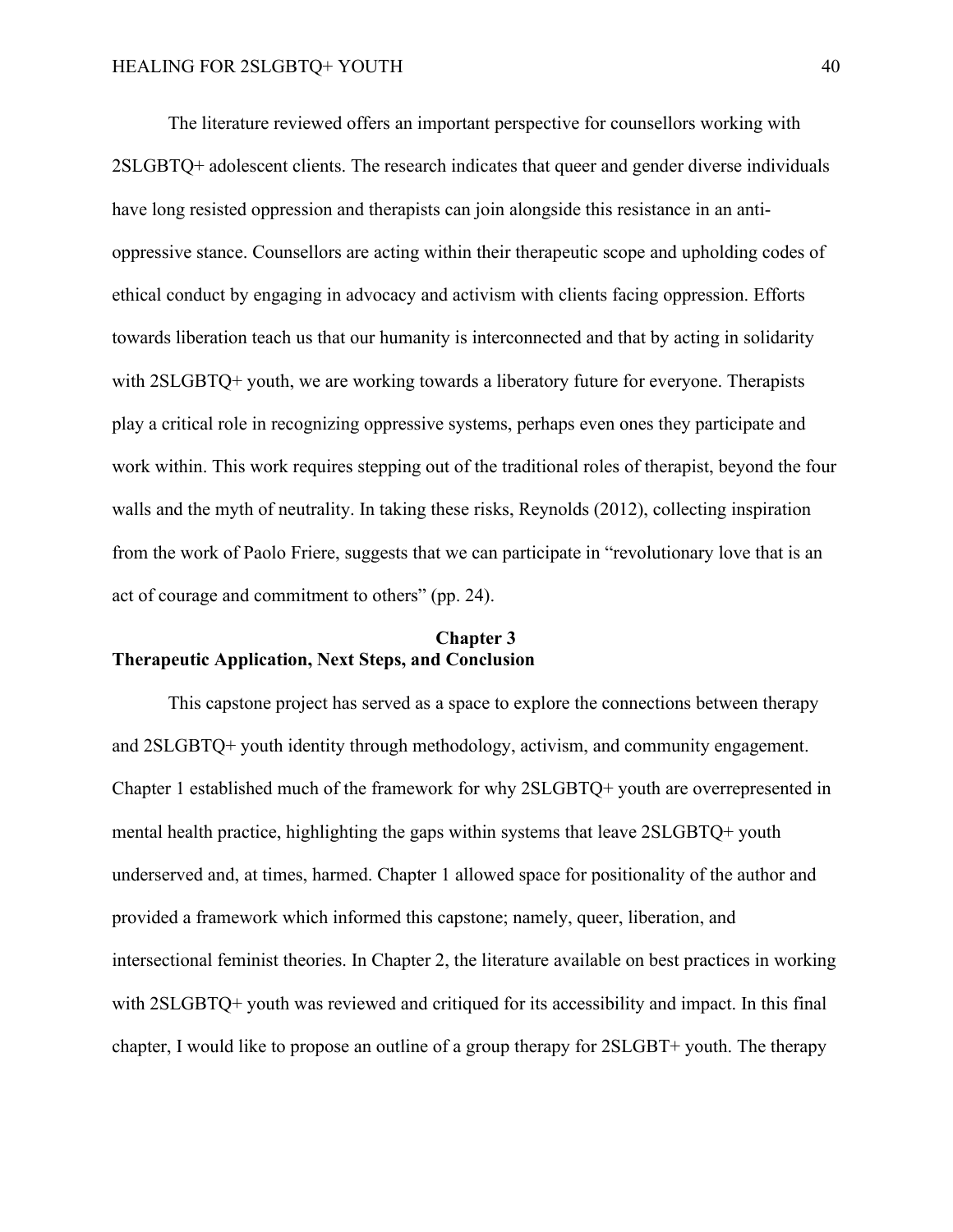techniques included in this proposal are directly informed by the art, narrative, and queer theories and modalities reviewed in Chapter 2.

## <span id="page-40-0"></span>**Session One: Introduction, Consent for service, Confidentiality, and Group Identity**

This group therapy will be conducted with self-identifying 2SLGBTQ+ youth between the ages of 13 and 18 and, separately, 19 and 25. This age range is based on the needs identified in Chapter 1 of youth between the ages of 13 and 25. The separation into two age categories is for group cohesion in considering similar life experiences; namely, public school-aged and posthigh school-aged. There is no requirement for having attended or completed school. The group must take place in a facility that considers physical and transportation accessibility, neighbourhood safety for youth of colour or gender diversity in attendance, confidentiality, and equitable bathroom access. Considerations of neighbourhood danger might include proximity to white-dominated space or a location with a history of cis-sexist discrimination. All considerations of safety should defer to the youth themselves and include their ideas in the choice of space. The responsibility for ensuring access and needs must fall upon the group facilitator, but it is encouraged that the therapist engage clients prior to the group in order to ensure all needs can be met and that no needs have been overlooked. This might include support in transportation, a private space to change into comfortable, gender-affirming clothing, food and water provisions, and supplies. Consent for service and confidentiality must be discussed with the youth prior to the initial session. This is to ensure that the youth are aware of any risks involved in participation prior to their commitment. Youth must be aware that attendance could risk the disclosure of their gender and/or sexuality as well as the content of their participation to others. The terms of confidentiality must include limits of confidentiality and an understanding of the importance of maintaining confidentiality for others. Confidentiality will be an ongoing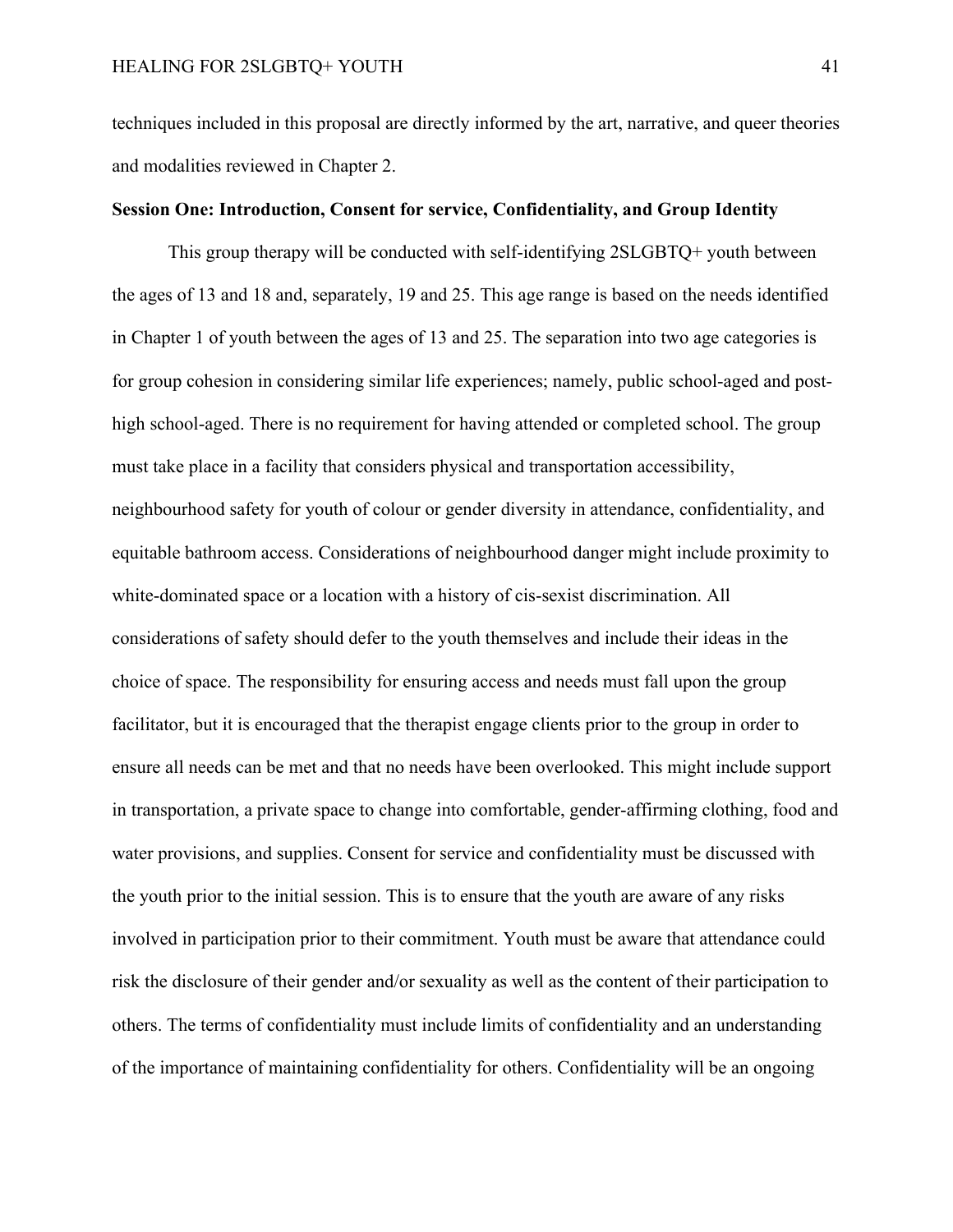topic within the group so that all youth are able to contribute to ways in which they participate in safety for themselves and others.

Initial group meeting will include introductions where youth share names and pronouns. Youth are invited to create nametags that reflect this at each session. Therapeutic facilitator will discuss how names and pronouns are welcome to shift at any time and engage youth in a conversation about how to correct each other if names or pronouns are used incorrectly. Youth are encouraged to employ anonymity in using alternate names if they are uncomfortable disclosing their common names. The facilitating therapist will initiate sharing their name, pronouns, and important identity factors for them. The therapist will also initiate an opening for Indigenous land acknowledgement and contributions from group members. Initial group meeting will include discussion of group activities, including art, music, and storytelling. Youth participants are encouraged to share their experiences and comfort level with these mediums. Therapist will discuss power and the political nature of healing for 2SLGBTQ+ youth, in youthaccessible language. There will be a discussion of the possible power dynamic between therapist and participants and invite collaboration to equalize that power differential. The therapist will share more information about their role as a "non-expert" by centring participants' wisdom and lived experiences (Everett et al., 2013). Youth will be provided a "social locations" worksheet to reflect on their intersecting identities (Axes of Dominance, Privilege, and Oppression, 2016). The worksheet will detail the following:

| Age:                |  |
|---------------------|--|
| Race:               |  |
| Sexual orientation: |  |
| Gender identity:    |  |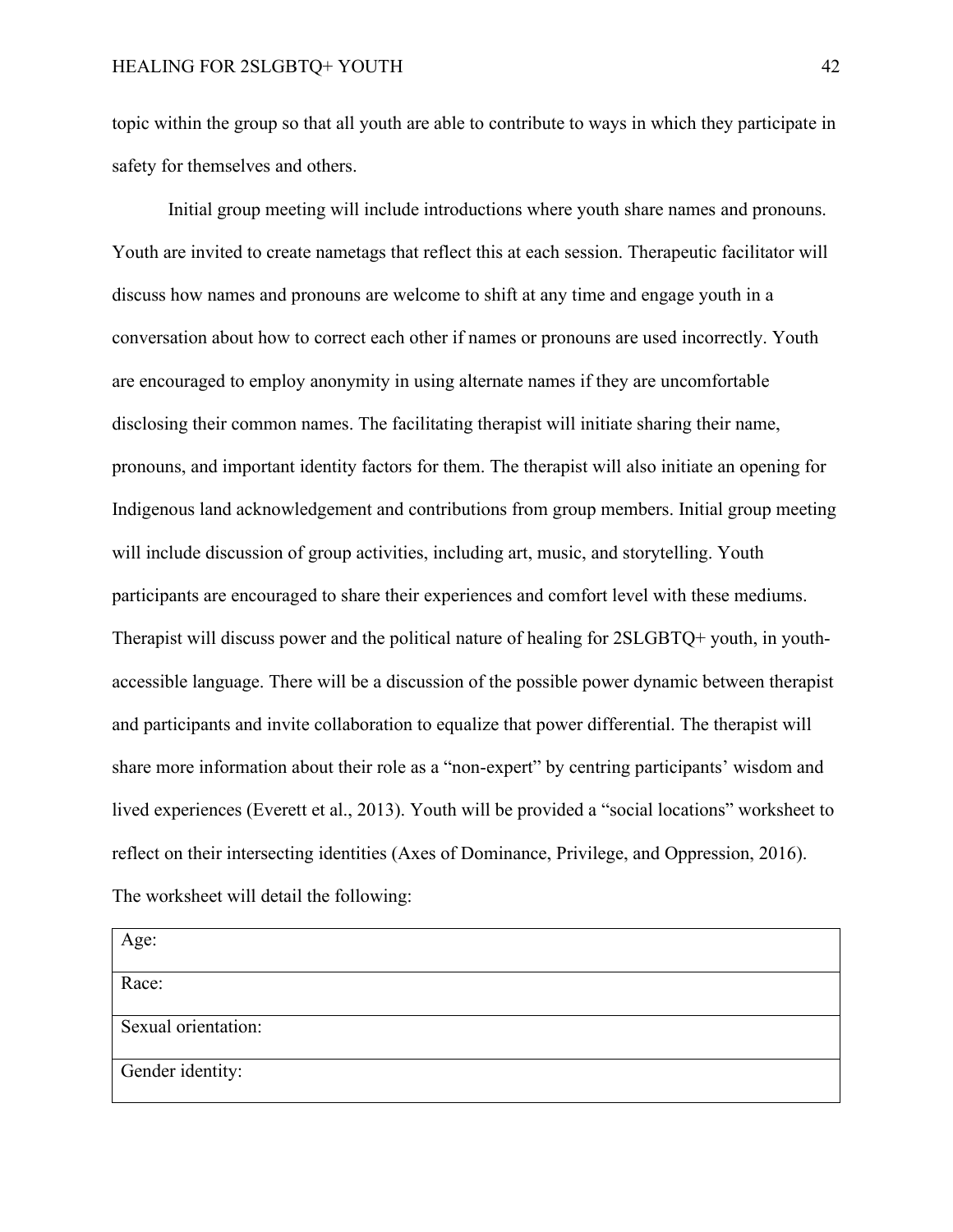| Class:                     |  |
|----------------------------|--|
| Culture (:                 |  |
| Religion or spirituality:  |  |
| Education:                 |  |
| Language:                  |  |
| Disability/ability:        |  |
| Other, not included above: |  |

Participants are invited to discuss how these identities shape their lived experiences as 2SLGBTQ+ youth. Participants are not required to disclose any of their social locations that they are not comfortable sharing. The counsellor will take part in this, and all, activities. Participation on behalf of the counsellor works to decentre the counsellor as expert and re-centre the youth and their experiences. The counsellor will take care to reflect back each youth's experience and offer further prompts or reflection from other group members. The counsellor will ensure that the group reflects on protective factors and resilience in 2SLGBTQ+ youth identities. The group will be invited to artistically represent the diversity of their experiences. This can take the form of various music playlists, dance, writing, storytelling, or visual art such as drawing or painting, but must be completed collaboratively as a group unit, including the therapist. The closing activity will include a discussion of what to expect in the next session as well as any reflections or critiques about the first session.

# <span id="page-42-0"></span>**Session Two: 2SLGBTQ+ Ancestors**

Session two will begin with the therapist initiating an opening for Indigenous land acknowledgement and contributions from group members. The session will have a discussion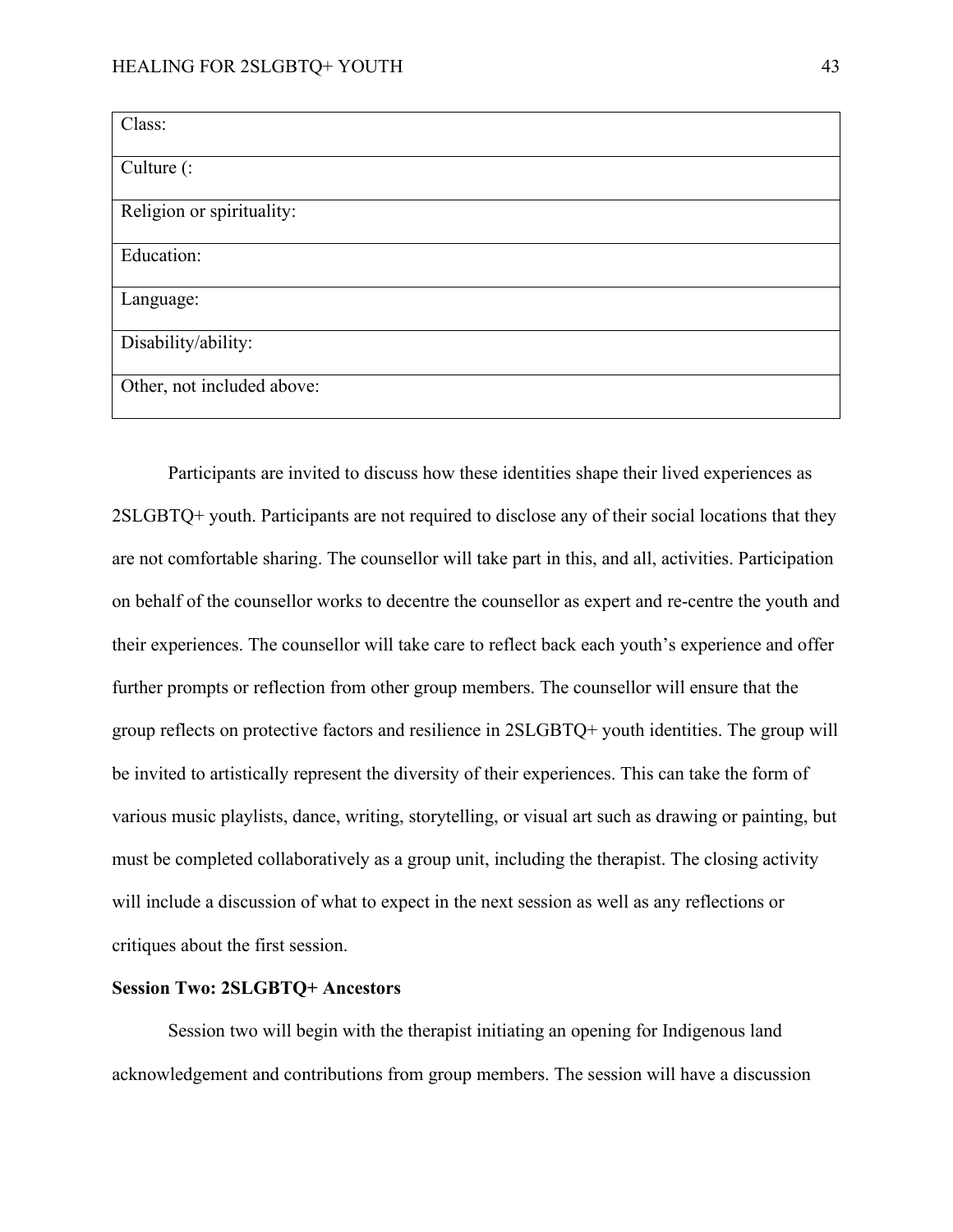similar to session one focusing on ongoing confidentiality, a check-in for each individual, and expectations for the session. This session youth are invited to engage with 2SLGBTQ+ individuals that they find inspirational for challenging concepts of normality and fixed identity (Bain et al, 2016). This could be an historic figure, a musician, an activist, a family member, an artist, etc. As an example, the therapist must share their own inspiring figure. An example could be Marsha P. Johnson who is credited with activism prior to and following the Stonewall Riots as well as her engagement with ACT UP, the organization working to end the AIDS crisis. Youth will be given time to consider this inspiring figure's impact as well as reflect on the social locations of the inspiring figure. Youth will reflect in a group discussion about how this figure impacted their lives and the world. Youth are encouraged to share music, photos, or stories to bring their inspiration to life in the group.

Options for discussion prompts:

- In what ways does this ancestral figure impact you and the way you live your life?
- In what ways does this figure offer you comfort, bravery, companionship, love, hope, wisdom?
- How did this figure overcome adversity? Who helped?
- What can this ancestral figure offer you and/or the group today?

Youth are encouraged to move the discussion towards a conversation about community and collective liberation.

Options for discussion prompts:

- In reflecting on the ways in which these ancestral figures impacted group members, in what ways do these actions affect wider community change?
- How did the ancestral figure facilitate liberation for more than just themselves?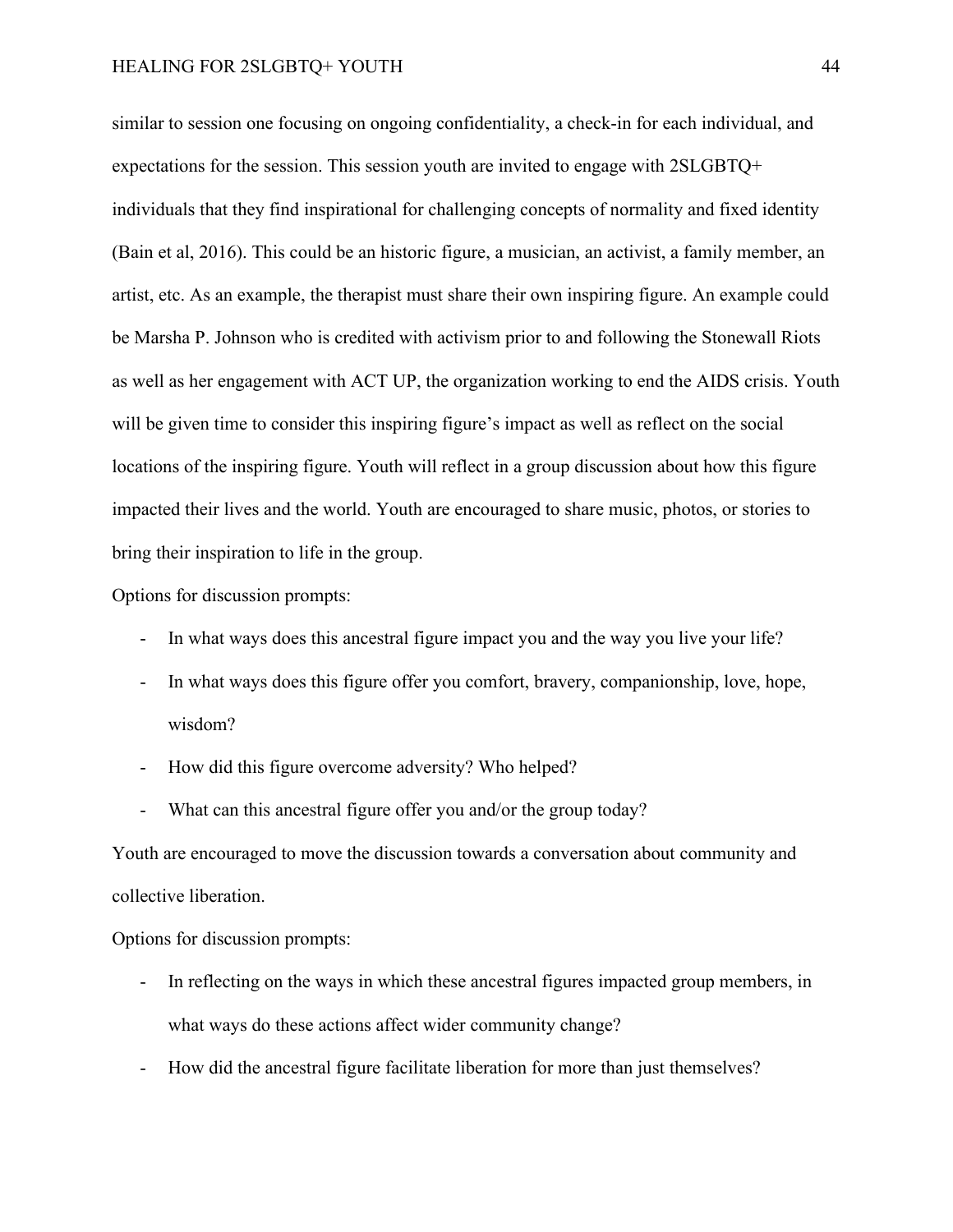- How did the figure resist oppression in overt and covert ways? How have you resisted in your own life?
- To whom was the ancestral figure accountable? To whom are you accountable?
- In what ways was the figure acting in solidarity with an individual or group?
- How can we apply this wisdom, solidarity, and accountability within the group therapy sessions?

To conclude session two, participants will reflect on their experiences that day, their sense of connectedness, and offer constructive feedback.

#### <span id="page-44-0"></span>**Session Three: Activism in Community**

In session three, the therapist will initiate an opening for Indigenous land acknowledgement and contributions from group members. Session three will have an ongoing conversation about confidentiality, a check-in for each individual, and expectations for this session. Youth are invited to discuss the ways in which the 2SLGBTQ+ community has evolved with the following discussion prompts:

- The 2SLGBTQ+ community's progress over the last few decades have left behind or actively excluded many members (Two Spirit, Black, Indigenous, people of colour, bisexual, intersex, gender diverse folks, etc.) causing very serious mental and physical health consequences. How do you imagine "progress" that centres the wisdom of those groups who have been silenced?
- In what ways have those groups been resisting within the 2SLGBTQ+ community? The therapist can offer the example of Black Lives Matter stopping the Pride Parade as an example of resistance to police involvement in Pride and the de-centering and white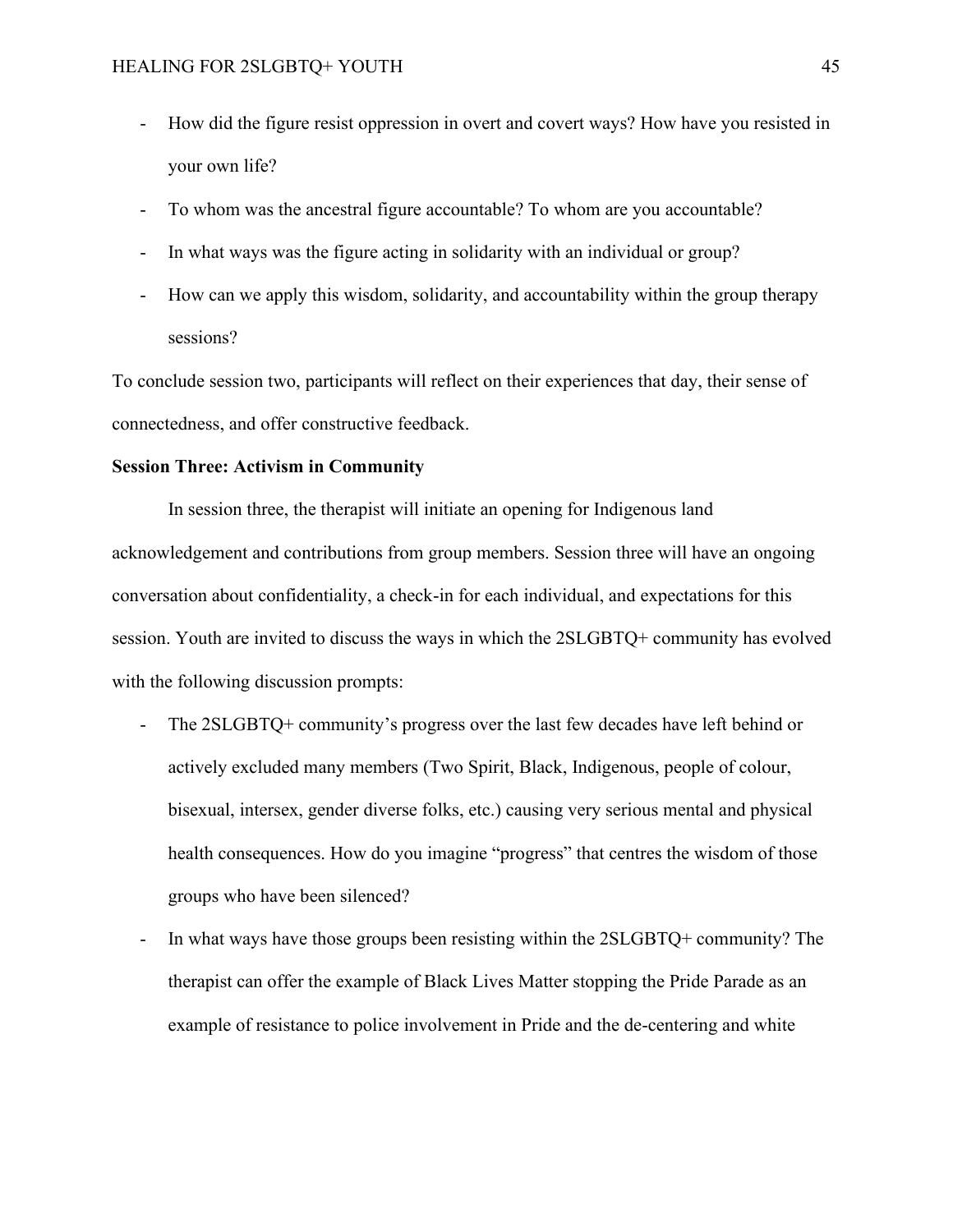supremacist violence towards Black lives within 2SLGBTQ+ culture (Black Lives Matter, 2016).

- In what ways have you perhaps benefited from their silencing? The therapist can suggest that the youth reflect back on their social locations worksheet and consider the fact that they are likely occupying stolen land (Tuck & Yang, 2012).
- Despite our good intentions, "what positions are we not taking or being silent about"? (Reynolds & Hammoud-Beckett, 2018, pp. 5).
- These examples of resistance are covert and overt activism. What impact does this form of activism have on mental health for 2SLGBTQ+ communities?
- In recalling last session, we discussed how one act of resistance from our 2SLGBTQ+ ancestor impacted the greater community. How do you see or hope to see yourself acting in solidarity with marginalized groups within the 2SLGBTQ+ communities?
- How will you know if your actions are helpful or harmful? Safe or unsafe?
- Is there anything stirring within you that feels called to an action or to learning?

The facilitating therapist must be able to respond to feelings of settler guilt and engage the youth in resisting "settler moves to innocence" (Tuck & Yang, 2012). If the group feels called towards an action or learning, the facilitating counsellor will support this. The group might feel called to petition, protest, send mutual aid, spread awareness, creating art, and/or commit to learning. As much as possible, the facilitating therapist will support the group in co-creating those actions. This might look like making posters, organizing, writing poetry, painting, creating stickers, recording music, or journaling. These actions can range from stickering the community with the progress Pride flag to performing spoken word poetry within the group to expressing gratitude or connectedness to the land. The role of the therapist is to ensure that the youth feel supported in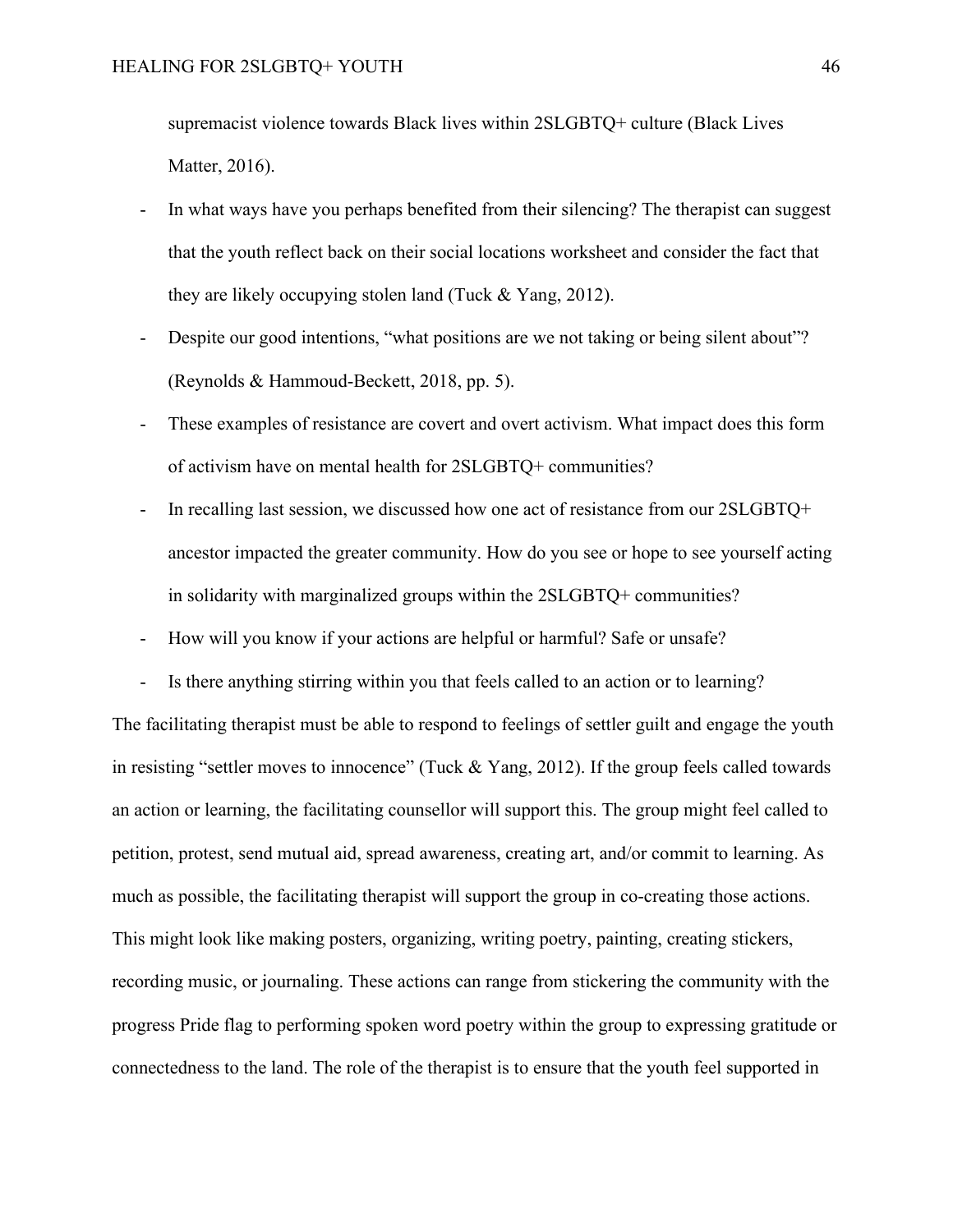their actions and highlight the impact of youth acting in solidarity. To conclude session three, participants will reflect on their experiences that day, their sense of connectedness, and offer constructive feedback.

## <span id="page-46-0"></span>**Session Four: Future Imaginings**

In session four, the therapist will initiate an opening for Indigenous land acknowledgement and contributions from group members. Session four will have an ongoing conversation about confidentiality, a check-in for each individual, and expectations for this session. This session will conclude the group's therapeutic work together and will serve as a space for reflection. The facilitating therapist will initiate a discussion on the power of collective action within this group, gratitude for the youth's bravery and expression within the group and hopes for the future of the 2SLGBTQ+ youth communities. Youth will be invited to reflect on their experiences within the group using the following discussion prompts:

- This group has created a space for connection that is so special and unique. What has this therapeutic space felt like for you?
- What role has art played in this group therapy for expressing your ideas, emotions, and dreams for the future?
- What have the relationships and connections built within this group meant to you? How have they changed you, shaped you, inspired you, challenged you?
- How will you carry these relationships with you, within your heart, as you leave this therapeutic space?
- How can you use the idea of 2SLGBTQ+ relationships, our connectedness to 2SLGBTQ+ ancestors and 2SLGBTQ+ communities, to comfort and inspire you moving forward?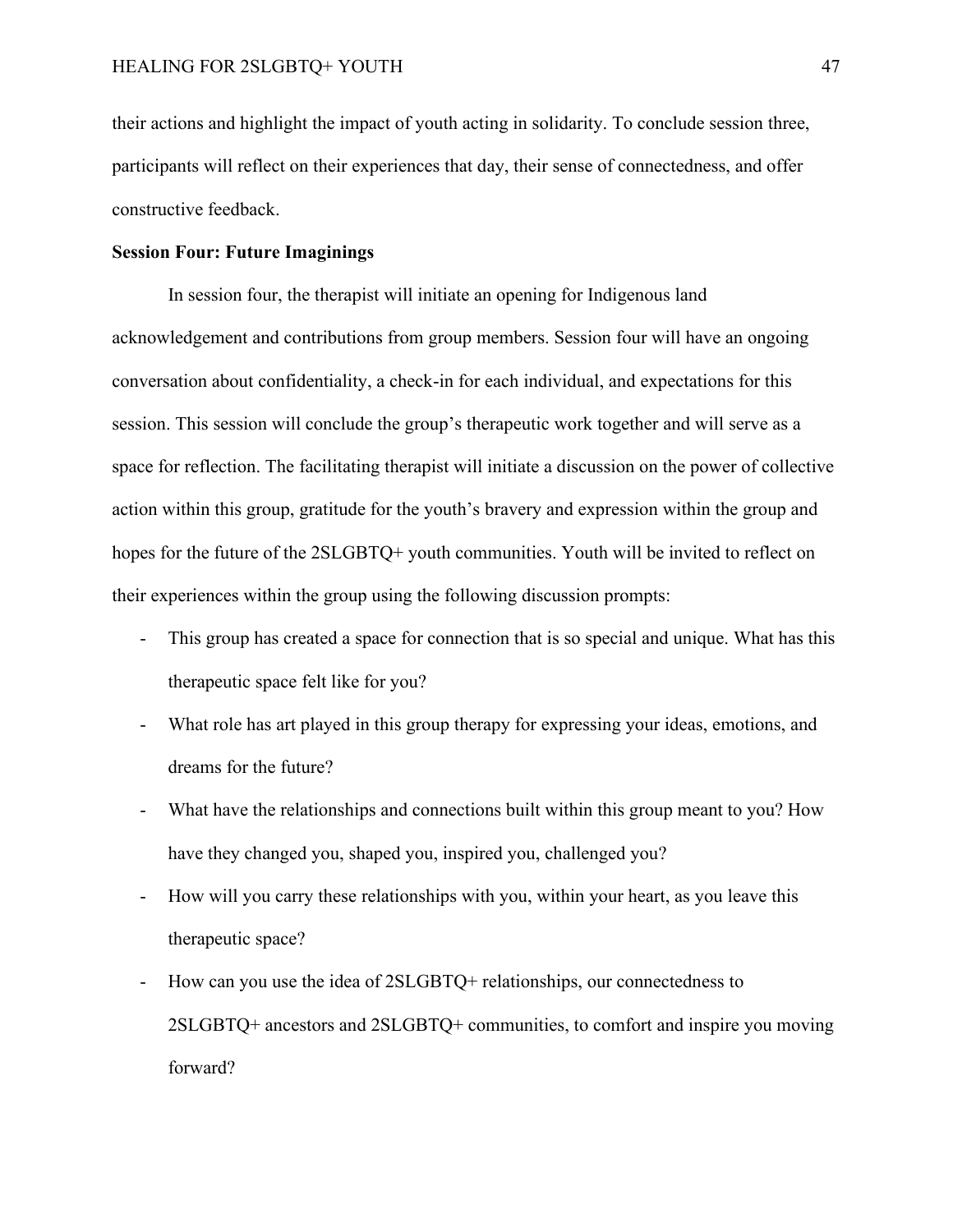The facilitating therapist will invite youth to co-create a concluding piece expressing their connectedness to each other, to history, and to the greater 2SLGBTQ+ community. This can take any art form as long as it includes every youth's contributions. To conclude the session, participants will reflect on their experiences, their sense of connectedness, and offer constructive feedback. This feedback can be delivered orally by the participants or anonymously through a written suggestion box.

# <span id="page-47-0"></span>**Limitations**

There is a history of approximately fifteen years of anti-oppressive practice within clinical social work, yet this approach is newer to the field of psychotherapy (Ansara, 2020). As for the therapeutic understanding between wellness and justice, Prilleltensky and Fox (2007) suggest that more research is required to understand the link between these concepts. Reynolds and Hammoud-Beckett (2018) highlight the importance of how well-intentioned activism can unintentionally strengthen oppressive structures and institutions. Due to the limiting nature of this capstone manuscript, not enough time or attention was paid to a decolonizing anti-oppressive practice. This capstone has reviewed available literature yet cannot claim to conduct original research and offer any conclusions about the efficacy of anti-oppressive therapy with 2SLGBTQ+ youth. The group therapy sessions proposed offer a suggested strategy for therapeutic practice with 2SLGBTQ+ youth, however they are merely recommendations based on available research. It is also important to note that language regarding the 2SLGBTQ+ communities evolves and adjusts in becoming more inclusive and responsive to societal injustice. The language represented in this capstone is relevant to its time and place and may not be suitable for future use.

#### <span id="page-47-1"></span>**Suggestions for Further Research**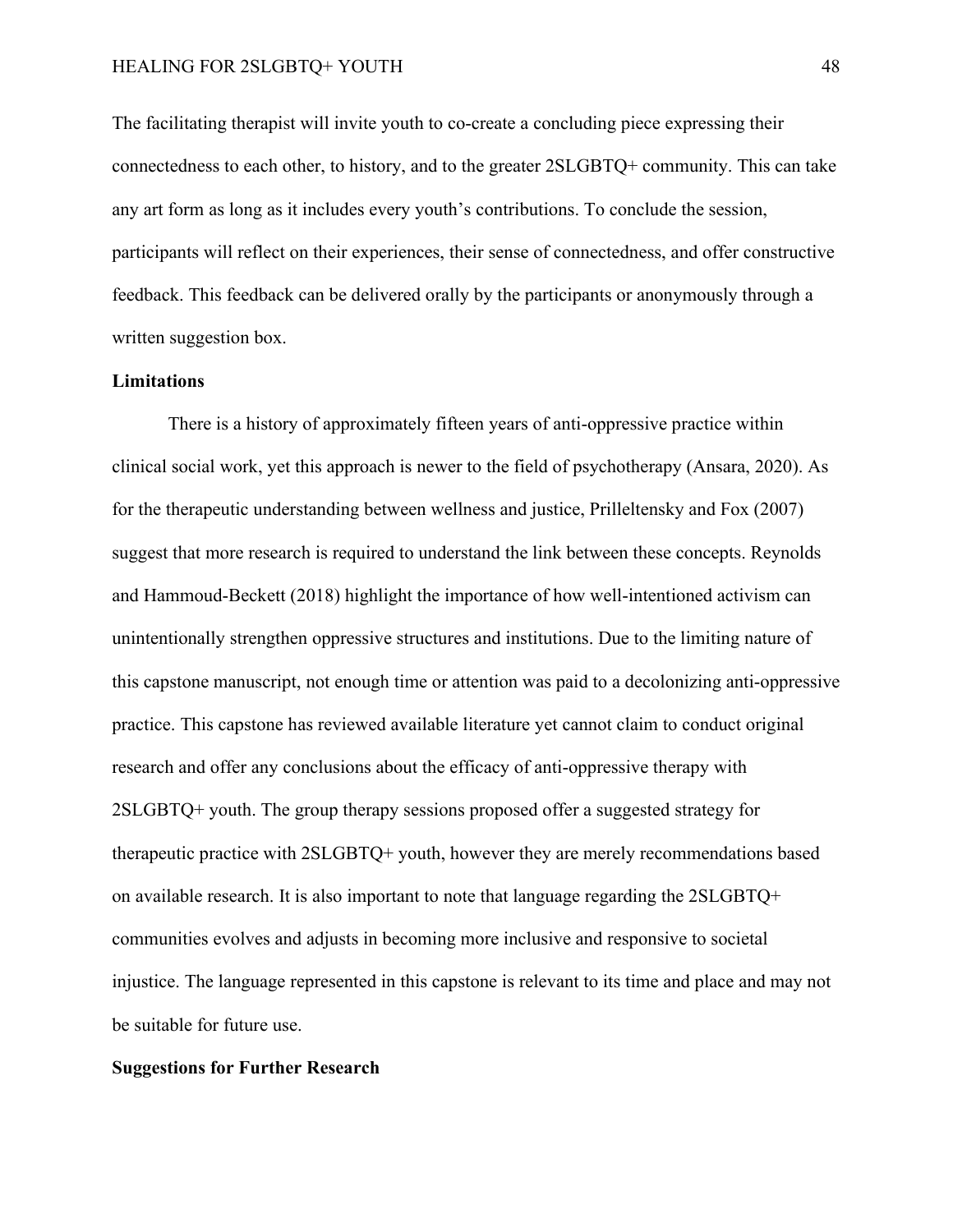Further research should explore anti-oppression and its application in therapeutic context. Of particular interest and relevance to this capstone would be research into community activism and the potential mental health benefits for the 2SLGBTQ+ youth communities. In order to address the lack of research and application of anti-oppressive practice, further research could explore methods of training and teaching anti-oppression to student therapists. There is very little research on therapeutic group work with 2SLGBTQ+ youth clients. Further research could explore non-pathologizing approaches with 2SLGBTQ+ youth and must engage youth in the research-process itself.

#### <span id="page-48-0"></span>**Conclusion**

For 2SLGBTQ+ youth, their mental health has been impacted by the forces of systemic oppression, both presently and historically. The institution of mental health provision is not innocent of perpetuating this violence against the 2SLGBTQ+ communities and must act in resistance to the ways in which oppression has been normalized and weaponized within therapy. The research reviewed highlights the ways in which marginalized groups within 2SLGBTQ+ communities must be centred and honoured for their knowledge and activism. The decolonization of therapy must take urgent priority. When therapists educate themselves on the role of oppression within their profession and within society, they have a responsibility to act in solidarity with those who have led resistance and those who have resisted since time immemorial (Wade, 1997). 2SLGBTQ+ youth hold a unique perspective and insight into a liberatory future for all people. Therapists who employ anti-oppressive practice act in solidarity with 2SLGBTQ+ forms of resistance. Beyond this idea of the removal of oppression, anti-oppressive counsellors can work with existing resilience, freedoms, joys, creativity, and community in carving out more healing and a liberated future for 2SLGBTQ+ youth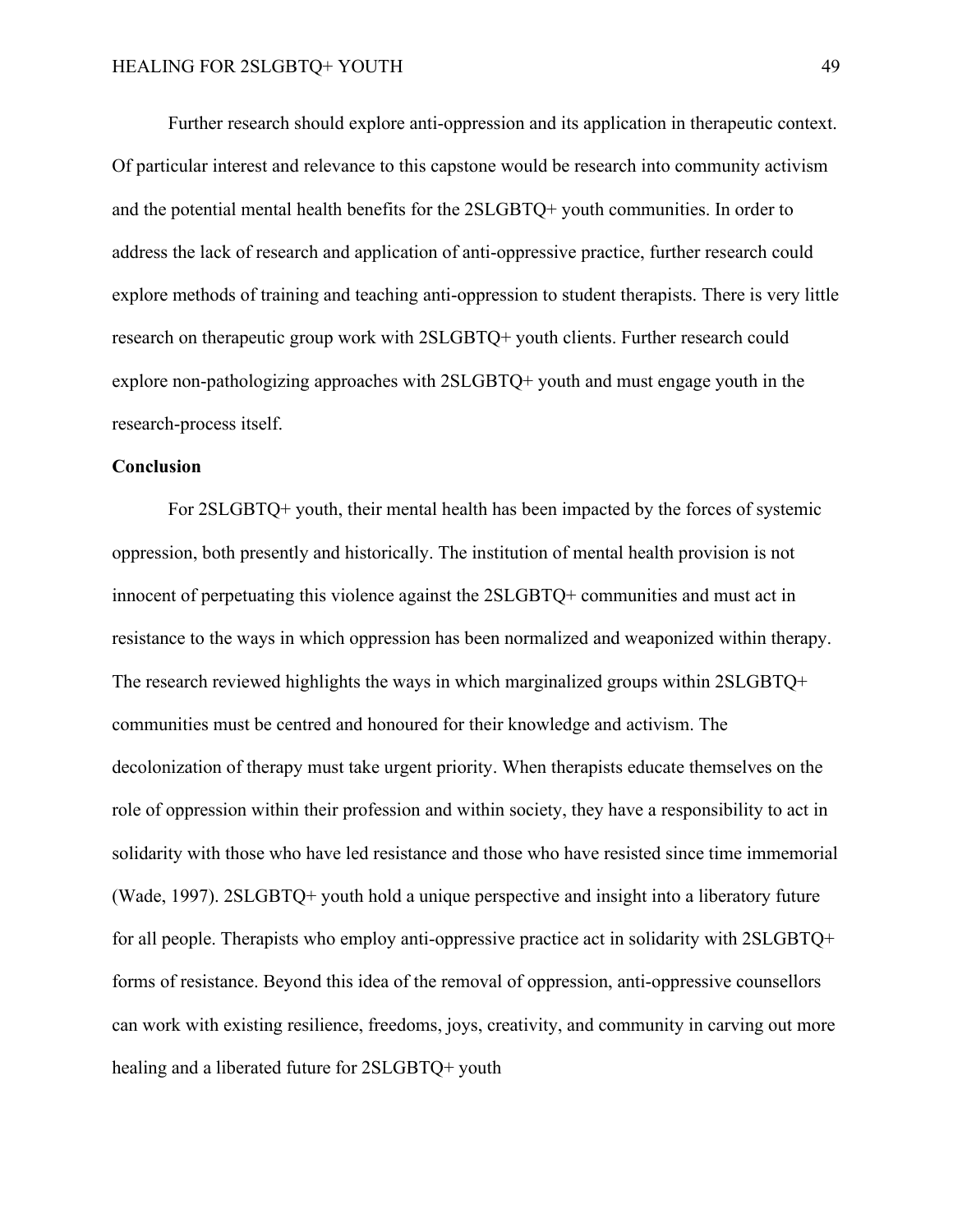#### **References**

- <span id="page-49-0"></span>2 Spirit People of the First Nations (n.d.). Retrieved from http://www.2spirits.com/PDFolder/History.pdf
- Acadia, L. (2021). Queer theory. *Oxford Research Encyclopedia of Literature*. Retrieved from https://oxfordre.com/literature/view/10.1093/acrefore/9780190201098.001.0001/acrefore -9780190201098-e-1003
- Adams, M., Bell, L.A., & Griffin, P. (2007). *Teaching for diversity and social justice* (2nd ed.). New York, NY: Routledge.

Akinyela, M. (2014). Narrative therapy and cultural democracy: A testimony view. *Australian and New Zealand Journal of Family Therapy, 35*, 46-49. Retrieved from https://www.researchgate.net/publication/261957872 Narrative Therapy and Cultural Democracy\_A\_Testimony\_View

Anderson-Nathe, B., DeFilippis, J.N., & Mehrotra, G.R. (2018). Deconstructing and reconstructing identity: How queer liberation organizations deploy collective identities. *The Journal of Sociology & Social Welfare, 45*(3), 85-111. Retrieved from https://scholarworks.wmich.edu/cgi/viewcontent.cgi?article=4217&=&context=jssw&=& sei-

redir=1&referer=https%253A%252F%252Fscholar.google.ca%252Fscholar%253Fhl%2 53Den%2526as\_sdt%253D0%25252C5%2526q%253Dqueer%252Bliberation%2526btn G%253D#search=%22queer%20liberation%22

Angelique, H. & Mulvey, A. (2012). Feminist Community Psychology: The Dynamic Co-Creation of Identities in Multilayered Contexts. *Journal of Community Psychology, 40*(1), 1-10. doi: 10.1002/jcop.20515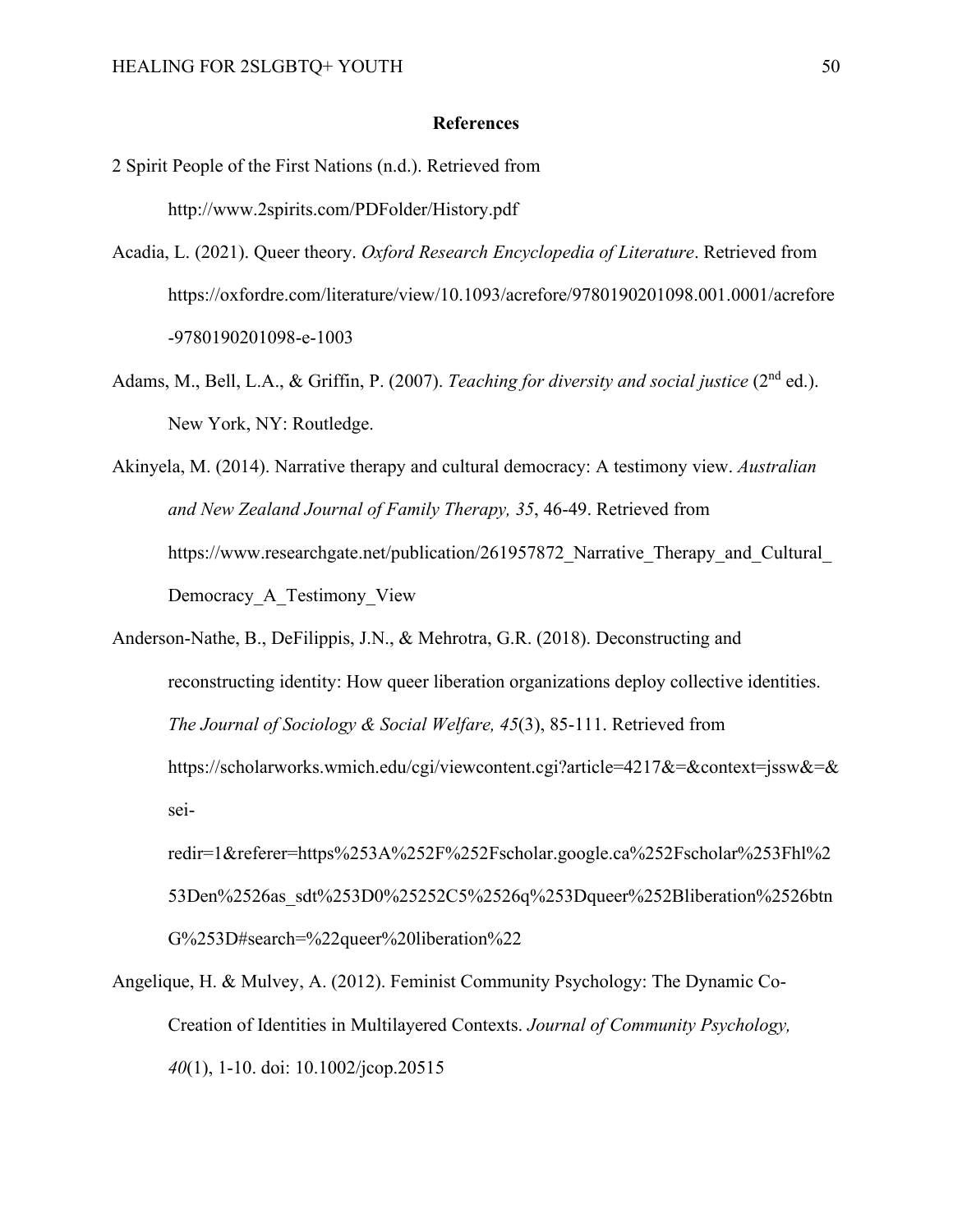- Ansara, G.Y. (2020). Building an anti-oppressive community of practice: Moving from lip service to liberation through belonging. *Psychotherapy and Counselling Journal of Australia, 8*(2). Retrieved from https://pacja.org.au/2020/12/editorial-building-an-antioppressive-community-of-practice-moving-from-lip-service-to-liberation-throughbelonging/
- Arredondo, P. (1999). Multicultural counseling competencies as tools to address oppression and racism. *Journal of Counseling and Development, 77*(1), 102-108. doi: 10.1002/j.1556- 6676.1999.tb02427.x
- Arvin, M., Tuck, E., & Morrill, A. (2013). Decolonizing feminism: Challenging connections between settler colonialism and heteropatriarchy. *Feminist Formations, 25*(1), 8-34. Retrieved from

https://static1.squarespace.com/static/557744ffe4b013bae3b7af63/t/557f2e91e4b09b7d71f c9447/1434398353565/Arvin%2C+Tuck%2C+Morrill\_Decolonizing+Feminism.pdf

- Axes of Dominance, Privilege, and Oppression (2016, December 21). Retrieved from https://ssdp.org/blog/inclusion-and-diversity-matters/nocite-axes-of-dominance-privilegeand-oppression-1/
- Baldwin, J (2010). *The cross of redemption.* (R. Kenan, Ed.) Pantheon Books. (Original speech given in 1980).
- Bain, C.L., Grzanka, P.R., & Crowe, B.J. (2016). Toward a queer music therapy: The implications of queer theory for radically inclusive music therapy. *The Arts in*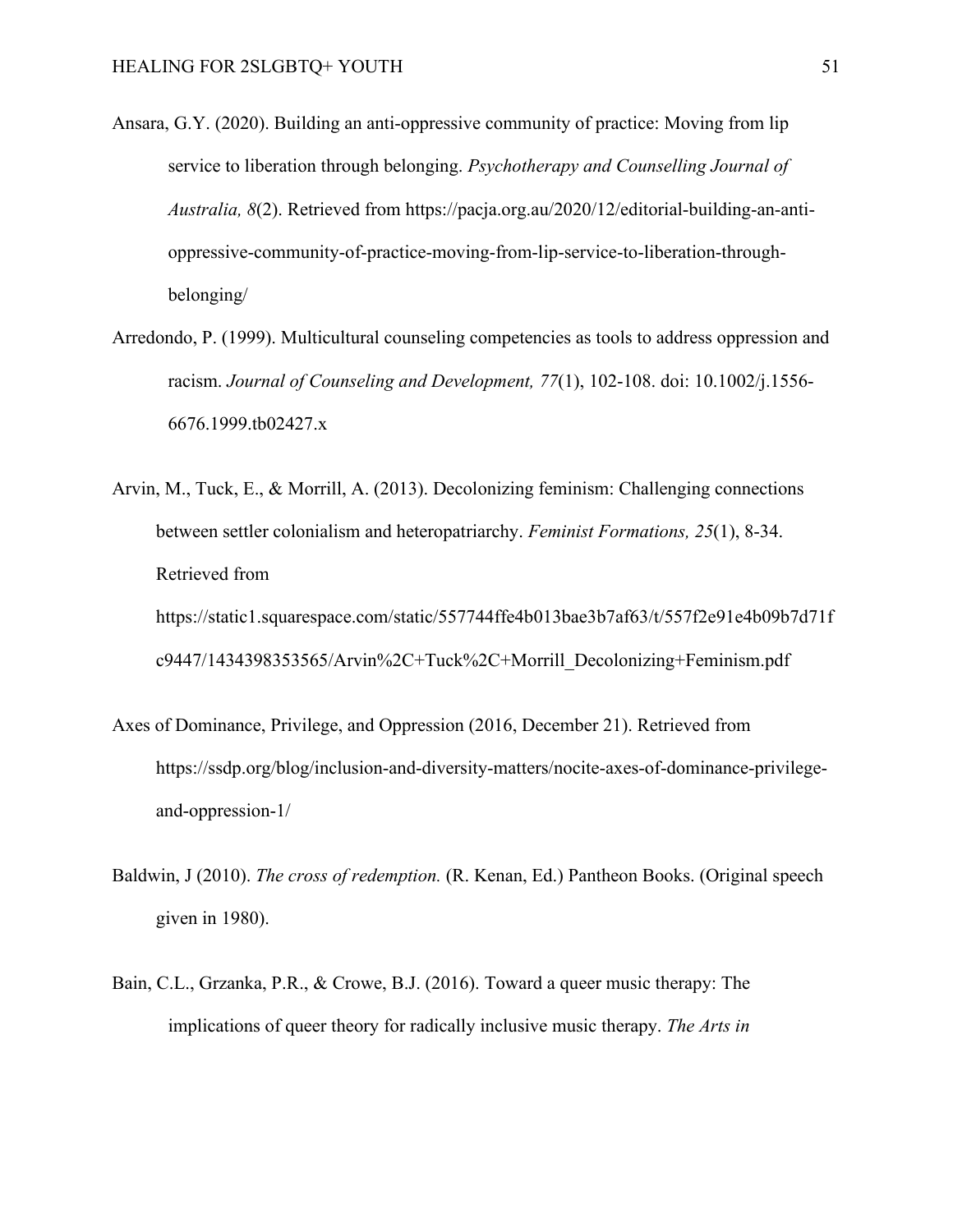*Psychotherapy, 50*, 22-33. Retrieved from

https://www.sciencedirect.com/science/article/abs/pii/S0197455616300260?via%3Dihub

- Bassichis, M., Lee, A., & Spade, D. (2011). Building an abolitionist trans and queer movement with everything we've got. In E.A. Stanley & N. Smith (Eds.), *Captive genders: Trans embodiment and the prison industrial complex* (pp. 15-40). AK Press.
- Beetham, T. (2021). [Review of the book *Deconstructing developmental psychology*, by E. Burman]. *Qualitative Research in Psychology,18*(1), 126-128. doi: 10.1080/14780887.2018.1477097
- Benson, J.B. (2015). *Advances in Child Development and Behavior.* Elsevier Science & Technology.
- Berube, A. (2007). How gay stays white and what kind of white it stays. In T. Das Gupta, C.E. James, R.C.A. Maaka, G. Galabuzi, & C. Andersen (Eds.). *Race and Racialization* (pp. 363-372). Toronto, Canada: Canadian Scholar's Press.
- Black Lives Matter (2016). Demanding that police be removed from Pride is a strategy toward abolitionist futures. Retrieved from https://www.blacklivesmatter.ca/proud
- Boggan, C.E., Grzanka, P.R., & Bain, C.L. (2017). Perspectives on queer music therapy: A qualitative analysis of music therapists' reactions to radically inclusive practice. *Journal of Music Therapy, 54*(4), 375-404. Retrieved from https://web-b-ebscohostcom.proxy.cityu.edu/ehost/pdfviewer/pdfviewer?vid=1&sid=7bdaf5ff-f4fa-4896-af73- 29e2f97629c0%40sessionmgr103
- Bouman, W. P., Claes, L., Brewin, N., Crawford, J. R., Millet, N., Fernandez-Aranda, F., & Arcelus, J. (2017). Transgender and anxiety: a comparative study between transgender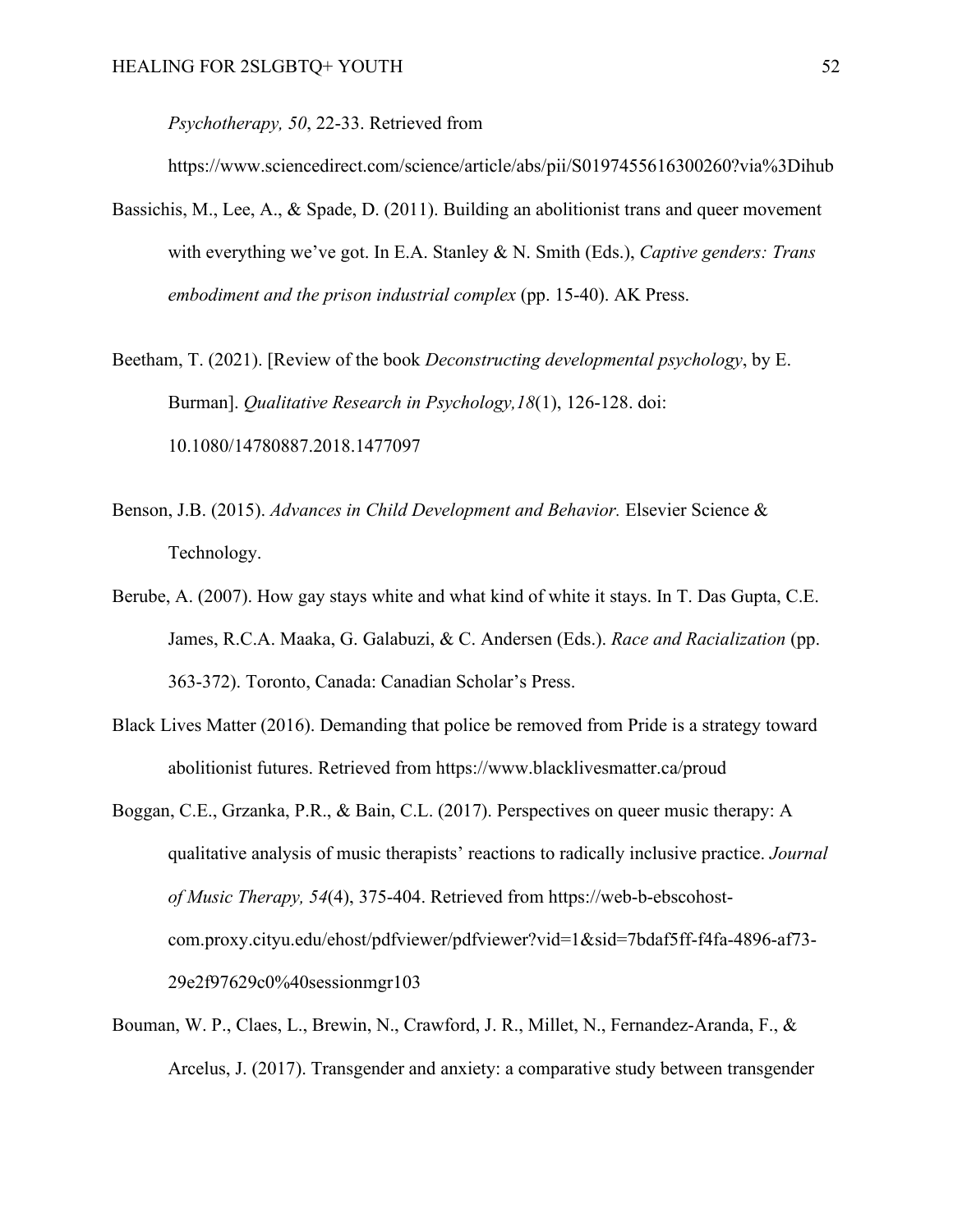people and the general population. *International Journal of Transgenderism, 18*(1), 16- 26. doi: 10.1080/15532739.2016.1258352

- Boyce, J., Rotenberg, C., & Karam, M. (2015). Mental health and contact with police in Canada, 2012. *Juristat*. Statistics Canada Catalogue no. 85-002-X. Retrieved from https://www150.statcan.gc.ca/n1/pub/85-002-x/2015001/article/14176-eng.pdf
- Brabeck, M. & Brown, L. (1997). Feminist theory and psychological practice. In J. Worell & N.G. Johnson (Eds.), *Shaping the future of feminist psychology: Education, research, and practice* (pp. 15-35). American Psychological Association Press.
- Bradley, L.J., Lewis, J., Hendricks, B., & Crews, C.R. (2008) Advocacy: Implications for supervision training. *American Counseling Association: Professional Counseling Digest.* Retrieved from https://www.counseling.org/resources/library/ACA%20Digests/ACAPCD-13.pdf
- Brave Heart, M.Y.H., & De Bruyn, L. (1998). The American holocaust: Historical unresolved grief among native American Indians. National Center for American Indian and Alaska Native Mental Health Research Journal, 8(2), 56-78
- British Columbia Association of Clinical Counsellors. (2014). Code of ethical conduct. Retrieved from https://bc-counsellors.org/wp-content/uploads/2015/09/BCACC-Code-of-Ethical-Conduct-2014.pdf
- Brown, J.D. (2019). *Anti-oppressive counseling and psychotherapy: Action for personal and social change.* New York, NY: Routledge.

Burman, E. (2017). *Deconstructing Developmental Psychology*. Routledge.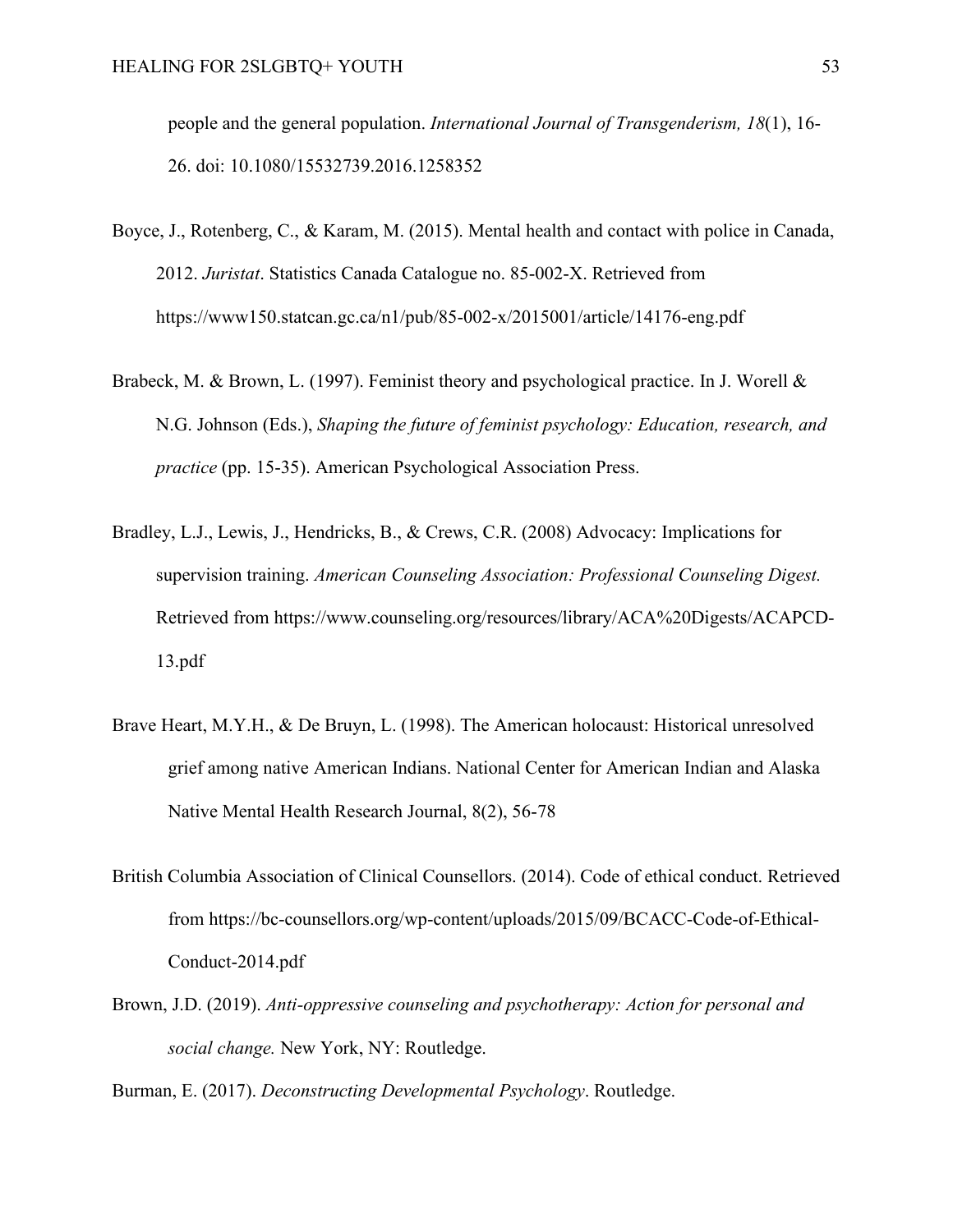- Burnette, C. E., Renner, L. M., & Figley, C. R. (2019). The framework of historical oppression, resilience and transcendence to understand disparities in depression amongst Indigenous peoples. *British Journal of Social Work, 49*(4), 943-962. doi: 10.1093/bjsw/bcz041
- Burstow, B. (2003). Toward a Radical Understanding of Trauma and Trauma Work. *Violence Against Women*, *9*(11), 1293–1317. doi: 10.1177/1077801203255555
- Butler, J. (1993). *Bodies that matter.* New York, NY: Routledge.
- Butler, J. (1990). *Gender trouble: Feminism and the subversion of identity*. New York: Routledge.
- Byne, W., Bradley, S.J., Coleman, E., Green, R., Menvielle, E.J., Meyer-Bahlburg, H.F.L., Pleak, R.R., Tompkins, A., & Eyler, A.E. (2012). Report of the American Psychiatric Association task force on treatment of gender identity disorder. *Archives of Sexual Behavior, 41*(4), 759-796. Retrieved from https://www.researchgate.net/publication/228071071 Report of the American Psychiatri

c\_Association\_Task\_Force\_on\_Treatment\_of\_Gender\_Identity\_Disorder

Canadian Counselling and Psychotherapy Association. (2015). Standards of practice. Retrieved from https://www.ccpa-accp.ca/wpcontent/uploads/2015/07/StandardsOfPractice\_en\_June2015.pdf

Canadian Human Rights Act (2018). *Rights of LGBTI persons.* Retrieved from https://www.canada.ca/en/canadian-heritage/services/rights-lgbti-persons.html#a1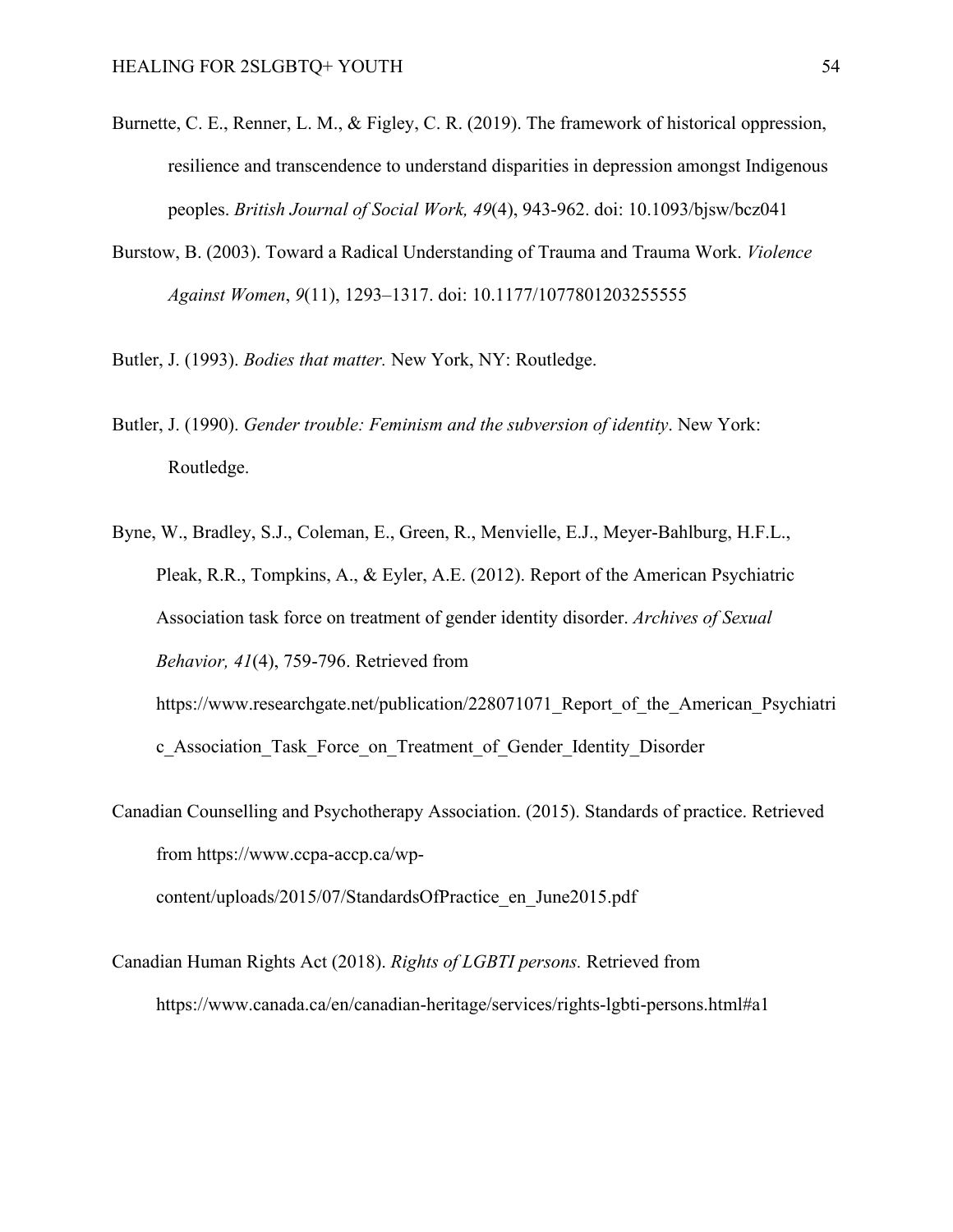Cantrick, M., Anderson, T., Bennett Leighton, L., & Warning, M. (2018). Embodying activism: Reconciling injustice through dance/movement therapy. *American Journal of Dance Therapy, 40*(2), 191-201. Retrieved from https://search-proquestcom.proxy.cityu.edu/docview/2131036694?pqorigsite=summon&https://search.proquest.com/central

- Chang, C.Y., Crethar, H.C., & Ratts, M.J. (2010). Social justice: A national imperative for counselor education and supervision. *Counselor Education & Supervision, 50*(2), 82-87.
- Clare, E. (2001). Stolen bodies, reclaimed bodies: Disability and queerness. *Public Culture, 13*(3), 359-365. Retrieved from https://www.sharingweight.com/wpcontent/uploads/2018/07/Eli-Clare-Stolen-Bodies-Reclaimed-Bodies-Disability-and-Queerness.pdf
- Clegg, J. M., & Legare, C. H. (2016). A cross-cultural comparison of children's imitative flexibility. *Developmental Psychology, 52*, 1435-1444. doi:10.1037/dev0000131
- Combs, G. & Freedman, J. (2012). Narrative, poststructuralism, and social justice: Current practices in narrative therapy. *The Counseling Psychologist, 40*(7), 1033-1060. Retrieved from https://journals-sagepub-com.proxy.cityu.edu/doi/full/10.1177/0011000012460662
- Crenshaw, K. (1989). Demarginalizing the intersection of race and sex: A Black feminist critique of antidiscrimination doctrine, feminist theory and antiracist politics. *University of Chicago Legal Forum, 1989*(8), 139-167. Retrieved from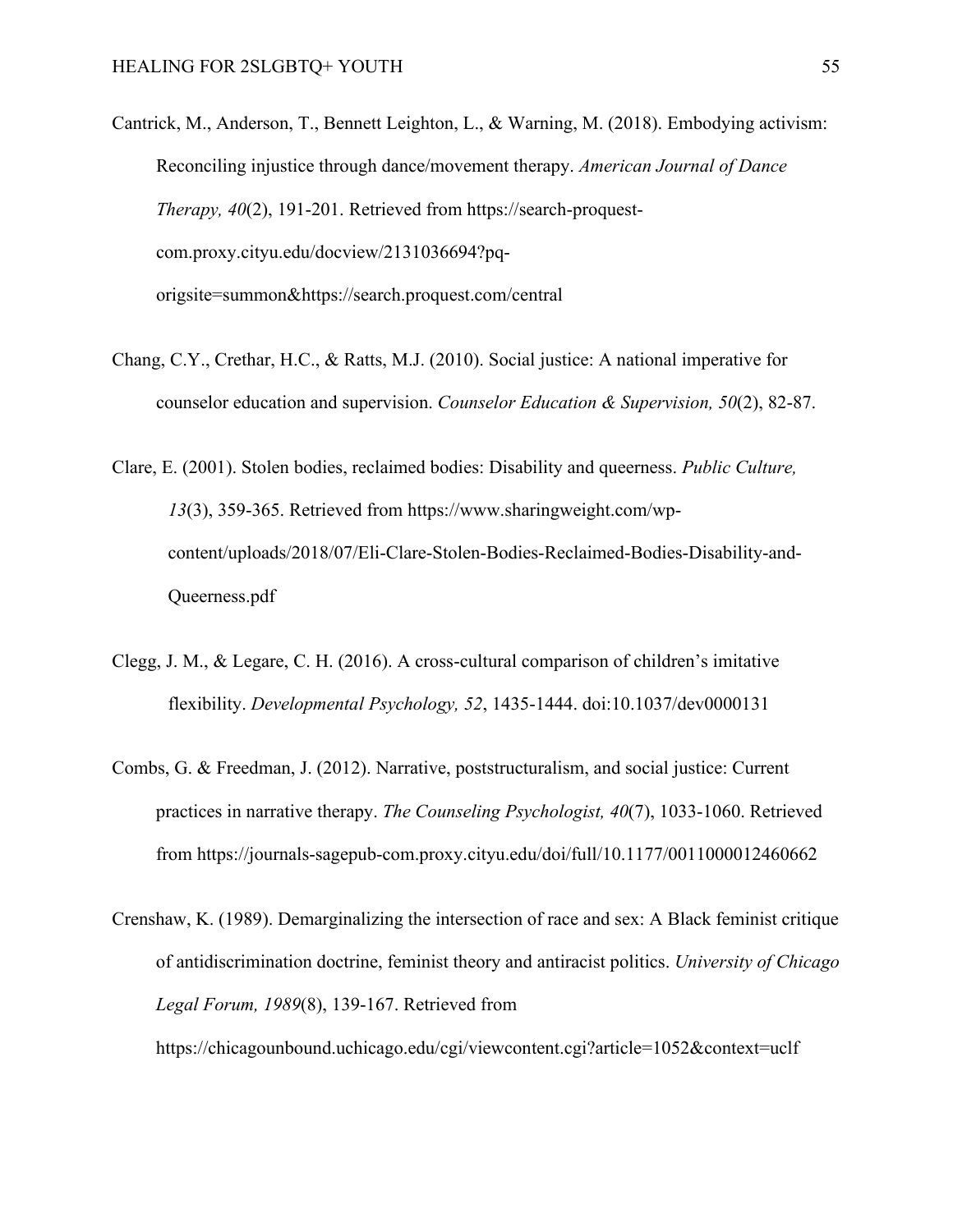- Dalton, J. H., Elias, M. J., Wandersman, A. (2001). *Community psychology: Linking individuals and communities*. Wadsworth Publishing.
- Dupuis-Rossi, R. (2020). Resisting the "attachment disruption" of colonization through decolonizing therapeutic practice: Finding our way back to the *Homelands Within*. *Psychotherapy and Counselling Journal of Australia, 8*(2). Retrieved from https://pacja.org.au/2020/12/resisting-the-attachment-disruption-of-colonisation-throughdecolonising-therapeutic-praxis-finding-our-way-back-to-the-homelands-within/
- Eakin, E. (2000, January 15). *Bigotry as mental illness or just another norm.* The New York Times. Retrieved from https://www.nytimes.com/2000/01/15/arts/bigotry-as-mentalillness-or-just-another-norm.html

Enns, C.Z. (1997). *Feminist theories and feminist psychotherapies.* Routledge Publishing.

- Evans, K.M., Kincade, E.A., Marbley, A.F., & Seem, S.R. (2005). Feminism and Feminist Therapy: Lessons From the Past and Hopes for the Future. *Journal of Counselling and Development, 83*(3), 269-277. doi: 10.1002/j.1556-6678.2005.tb00342.x
- Everett, B., MacFarlane, D.A., Reynolds, V.A., & Anderson, H.D. (2013). Not on our backs: Supporting counsellors in navigating the ethics of multiple relationships within queer, Two Spirit, and/or trans communities. *Canadian Journal of Counselling and Psychotherapy, 47*(1), 14-28. Retrieved from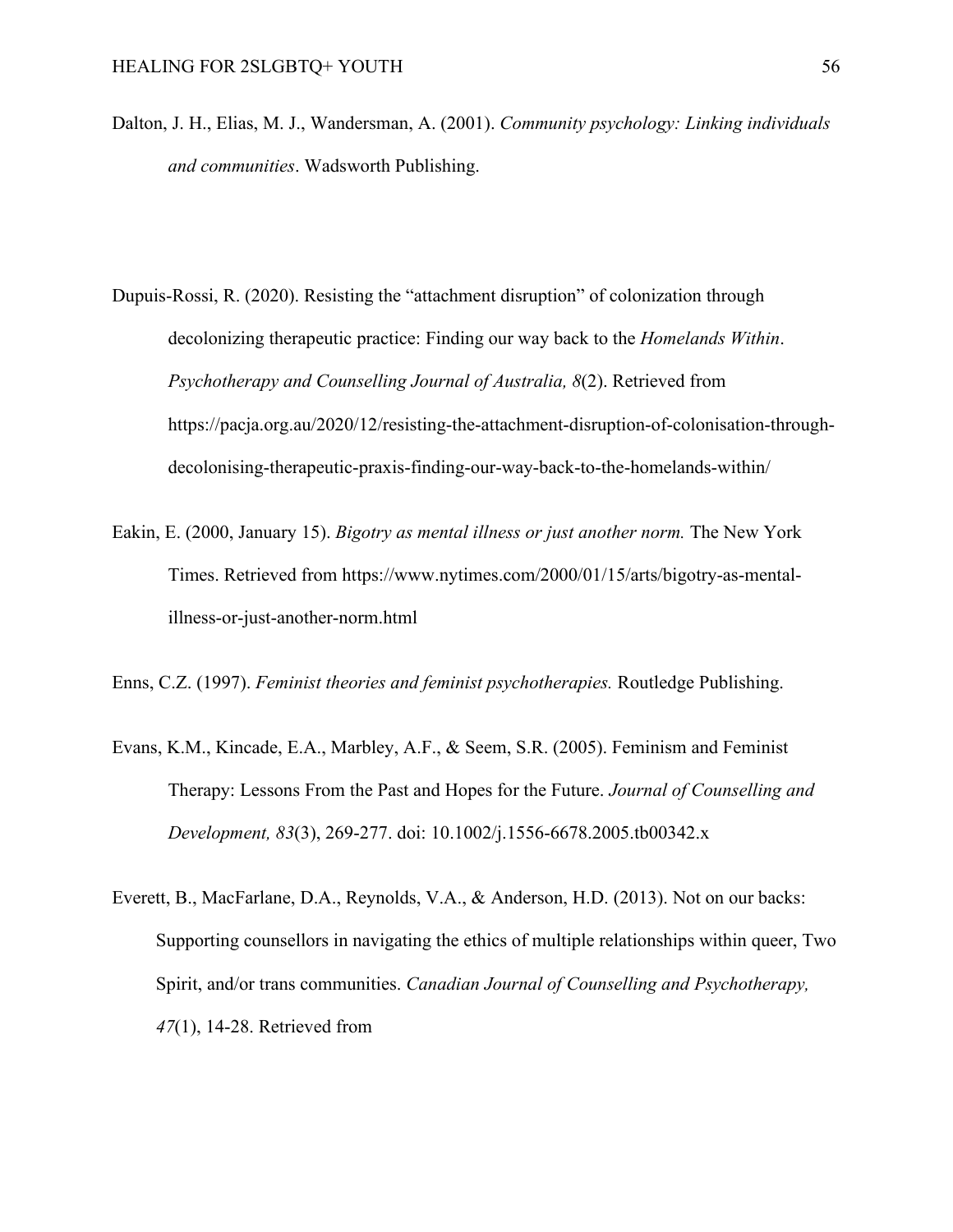https://vikkireynoldsdotca.files.wordpress.com/2017/12/2013notonourbackseverettmacfarl anereynoldsanderson.pdf

- Friedman, S. & Hoffman, L. (2010). *The reflecting team in action: Collaborative practice in family therapy*. New York, NY: Guilford Press.
- Friere, P. Shor, I., Macedo, D., Kleinman, D., & Tantor Media. (2018). *Pedagogy of the oppressed: 50th anniversary edition.* Old Saybrook, Conn: Tantor Media.

Friere, P. (1993). *Pedagogy of the oppressed.* New York, NY: Continuum.

First Nations Centre (2012). *Suicide prevention and two-spirited people*. Retrieved from https://fnim.sehc.com/getmedia/da57be9c-b8bb-4b1d-8250- 627d06210871/Suicide\_Prevention\_2Spirited\_People\_Guide\_2012.pdf.aspx?ext=.pdf

Gilster, M. (2012). Comparing neighborhood-focused activism and volunteerism: Psychological wellbeing and social connectedness. *Journal of Community Psychology, 40*(7), 769-784. Retrieved from https://web-a-ebscohostcom.proxy.cityu.edu/ehost/detail/detail?vid=0&sid=fa466151-6467-4a8d-96e5 c6d972866157%40sessionmgr4006&bdata=JnNpdGU9ZWhvc3QtbGl2ZSZzY29wZT1z aXRl#AN=78333664&db=pbh

- GLAAD (n.d.). Media reference guide glossary of terms. Retrieved from https://www.glaad.org/reference/lgbtq
- Goodman, R. & Gorski, P. (2015). *Decolonizing "multicultural" counseling through social justice.* New York, NY: Springer.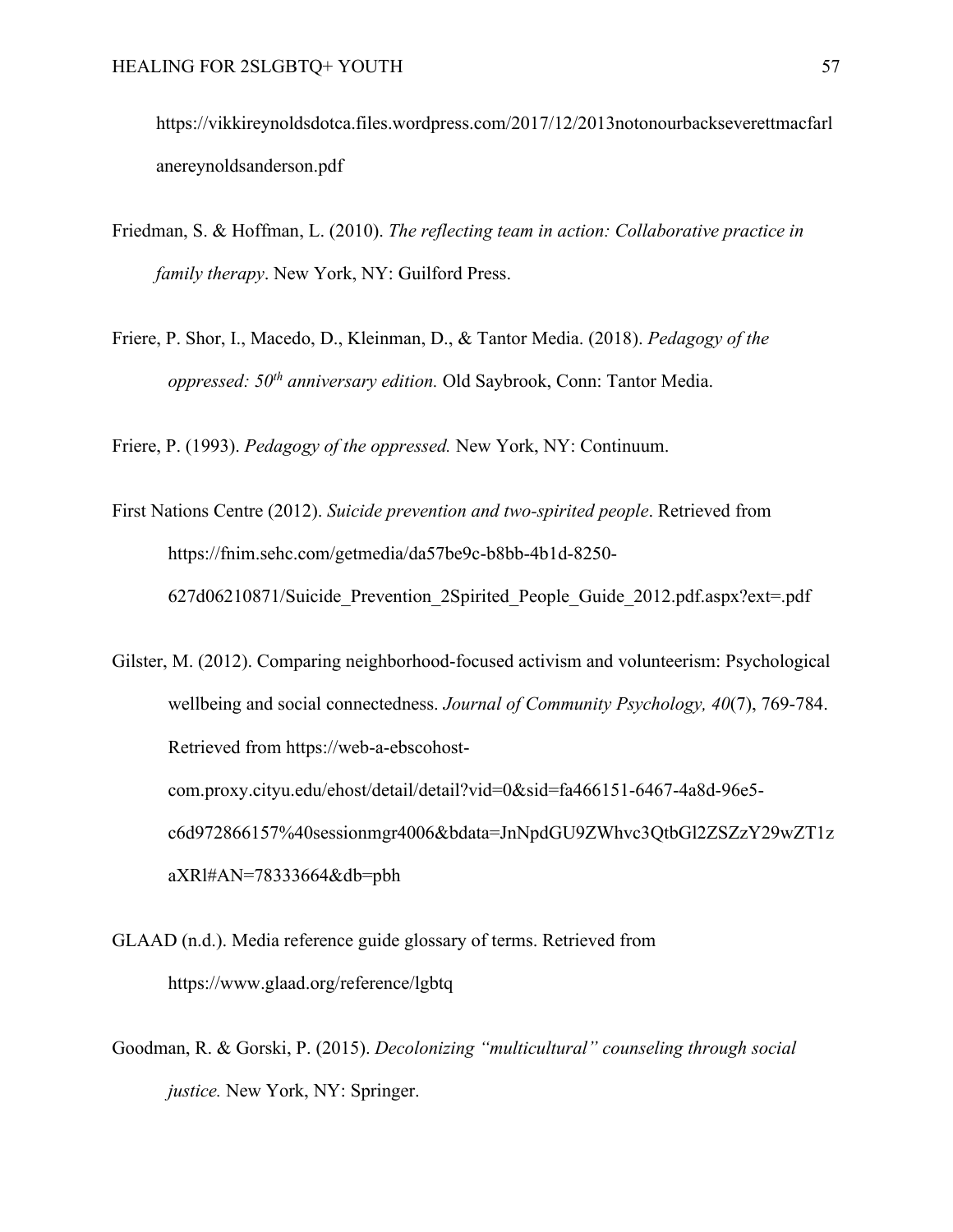- Goodman, L. A., Liang, B., Helms, J. E., Latta, R. E., Sparks, E., & Weintraub, S. R. (2004). Training counseling psychologists as social justice agents: Feminist and multicultural principles in action. *The Counseling Psychologist, 32,* 793-837. doi: 10.1177/0011000004268802
- Grzanka, P.R., Gonzalez, K.A., & Spanierman, L.B. (2019). White supremacy and counseling psychology: A critical-conceptual framework. *The Counseling Psychologist, 47*(4), 478- 529. Retrieved from https://journals.sagepub.com/doi/pdf/10.1177/0011000019880843
- Haines, S.K. (2019). *The Politics of Trauma: Somatics, Healing, and Social Justice.* Penguin Random House.
- Heath, T. & Arroyo, P. (2016). Spitting truth from my soul: A case story of rapping, probation, and the narrative practices, part ii. *Journal of Systemic Therapies, 34*(4), 80-93. Retrieved from https://guilfordjournals.com/doi/pdf/10.1521/jsyt.2015.34.4.80
- Heath, T. (2019). *Reflections by Travis Heath: On AFTA keynote 2019 Vikki Reynolds PhD RCC.* Retrieved from https://vikkireynoldsdotca.files.wordpress.com/2019/10/travisheath-reflection-reynolds-afta-keynote-2019.-docx.pdf
- Hydén, M., Wade, A., & Gadd, D. (2015). *Response Based Approaches to the Study of Interpersonal Violence*. Palgrave Macmillan. Retrieved from https://proxy.cityu.edu/login?url=https://search.ebscohost.com/login.aspx?direct=true&d b=nlebk&AN=1091326&site=bsi-live&ebv=EB&ppid=pp\_206
- In Your Face: Social Activism and Mental Health (2002). *Journal of Gay and Lesbian Psychotherapy, 6*(4), 1-7. Retrieved from https://www.researchgate.net/publication/261640644 In Your Face Social Activism a nd\_Mental\_Health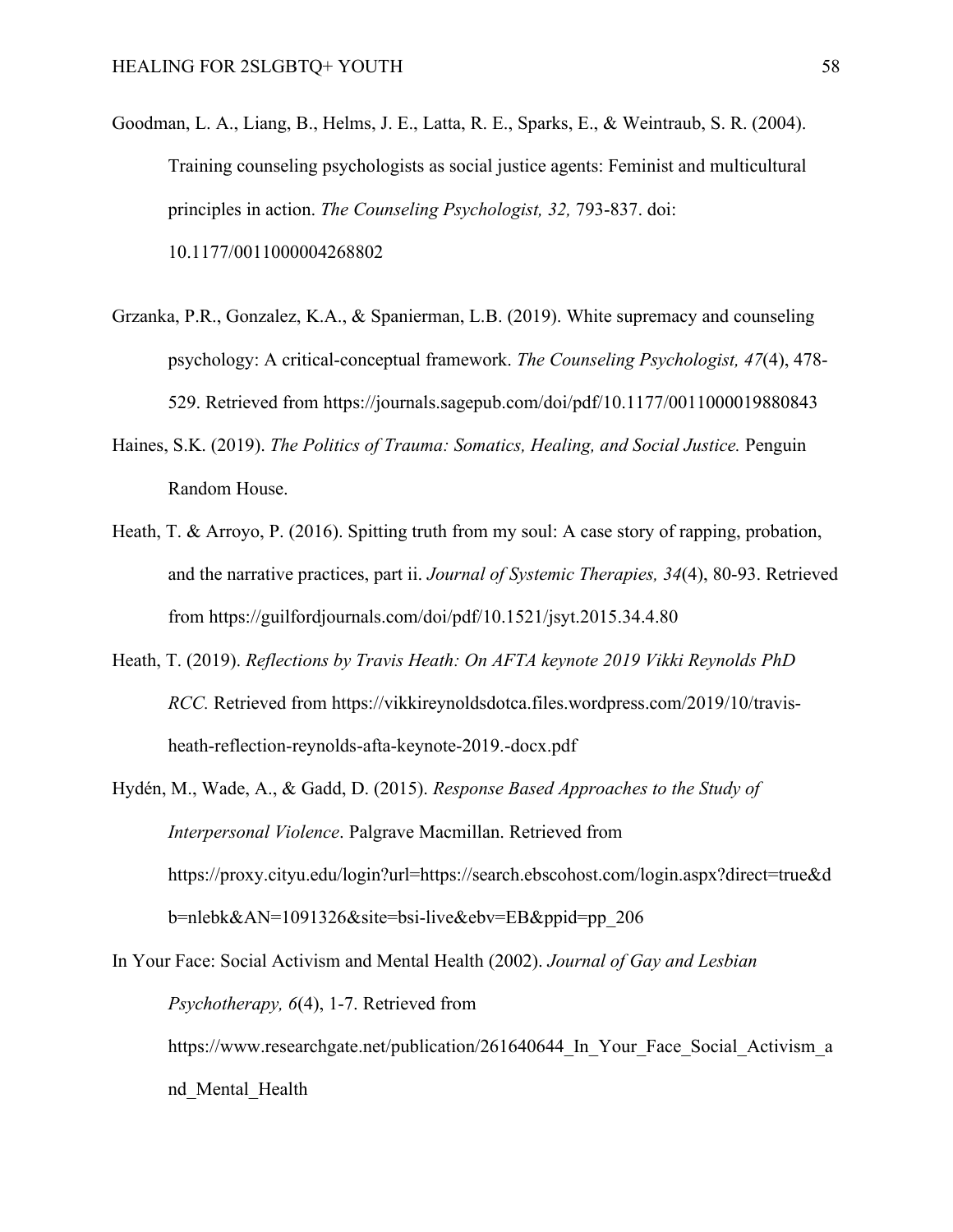- Jackson, M. R. (2011). Counselling and social justice. *Academic Questions, 24*, 319-340. doi: 10.1080/10402659.2011.548257
- Jonah, J.J. (2016). *Trans youth and the right to access public washrooms: A critical perspective on social policy*. Youth Research and Evaluation eXchange (YouthREX). Retrieved from https://www.issuelab.org/resources/33746/33746.pdf
- Jones, L.V. & Guy-Sheftall, B. (2015). Conquering the Black Girl Blues. *Social Work, 60*(4), 343-350. doi: 10.1093/sw/swv032
- Katz, J. H. (1985). The sociopolitical nature of counseling. *The Counseling Psychologist, 13*(4), 615-624. doi: 10.1177/0011000085134005
- Katz-Wise, S.L., Ehrensaft, D., Vetters, R., Forcier, M., & Austin, S.B. (2018). Family functioning and mental health of transgender and gender-non conforming youth in the trans teen and family narratives project. *Journal of Sex Research, 55*(4/5), 582-590. doi: 10.1080/00224499.2017.1415291
- Kennedy, B.A. & Arthur, N. (2014). Social justice and counselling psychology: Recommitment through action. *Canadian Journal of Counselling and Psychotherapy, 48*(3), 186-205. Retrieved from https://cjc-rcc.ucalgary.ca/article/view/61013/46303
- King, M. (2019). Stigma in psychiatry seen through the lens of sexuality and gender. *BJPsych International, 16*(4), 77-80. doi: 10.1192/bji.2019.12
- Kira, I.A., Ashby, J.S., Lewandowski, L., Alawneh, A.W.N., Mohansh, J., Odenat, L. (2013). Advances in continuous traumatic stress theory: Traumatology dynamics and consequences of intergroup conflict: The Palestinian adolescents case. *Psychology, 4*(4), 396-409. Retrieved from https://www.scirp.org/html/29713.html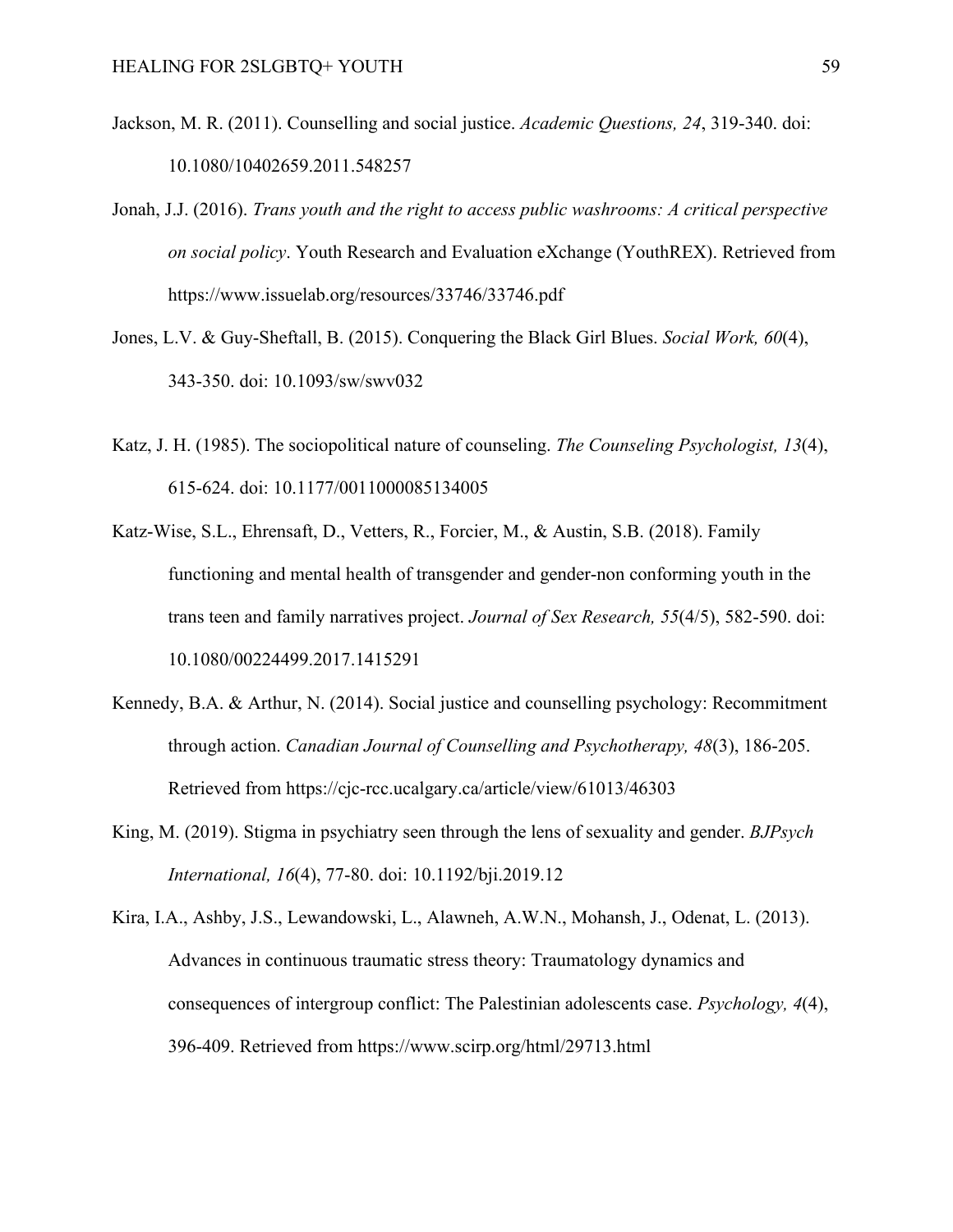- Kiselica, M. S., & Robinson, M. (2001). Bringing advocacy counseling to life: The history, issues, and human dramas of social justice work in counseling. *Journal of Counseling & Development, 79*(4), 387-397. doi: 10.1002/j.1556-6676.2001.tb01985.x
- Kivel, P (2012). Social service or social change? In INCITE! (Eds.), *The revolution will not be funded: beyond the non-profit industrial complex.* (pp. 129-149). Duke University Press.
- Kivel, B.D. & Klieber, D.A. (2000). Leisure in the identity formation of lesbian/gay youth: Personal, but not social. *Leisure Sciences, 22*(4), 215-232. Retrieved from https://www.tandfonline.com/doi/abs/10.1080/01490409950202276
- Kroger, J., Martinussen, M., & Marcia, J. E. (2010). Identity status change during adolescence and young adulthood: A meta-analysis. Journal of Adolescence, 33, 683-698. doi: 10.1016/j.adolescence.2009.11.002
- Kuri, E. (2017). Toward an ethical application of intersectionality in art therapy. *Journal of the American Art Therapy Association, 34*(3), 118-122. Retrieved from https://www.researchgate.net/profile/Erin-Kuri/publication/319580891 Toward an Ethical Application of Intersectionality in A

rt\_Therapy/links/5ff4760f299bf1408874b3e1/Toward-an-Ethical-Application-of-Intersectionality-in-Art-Therapy.pdf

- Lamoureaux, A. & Joseph, A.J. (2014). Toward transformative practice: Facilitating access and barrier-free services with LGBTTIQQ2SA populations. *Social Work in Mental Health, 12*(3), 212-230. doi: 10.1080/15332985.2013.875092
- Lang, S.K.W. (2006). 'Decolonialism' and the counselling profession: The Aotearoa/New Zealand experience. *International Journal for the Advancement of Counselling, 4*, 557- 552.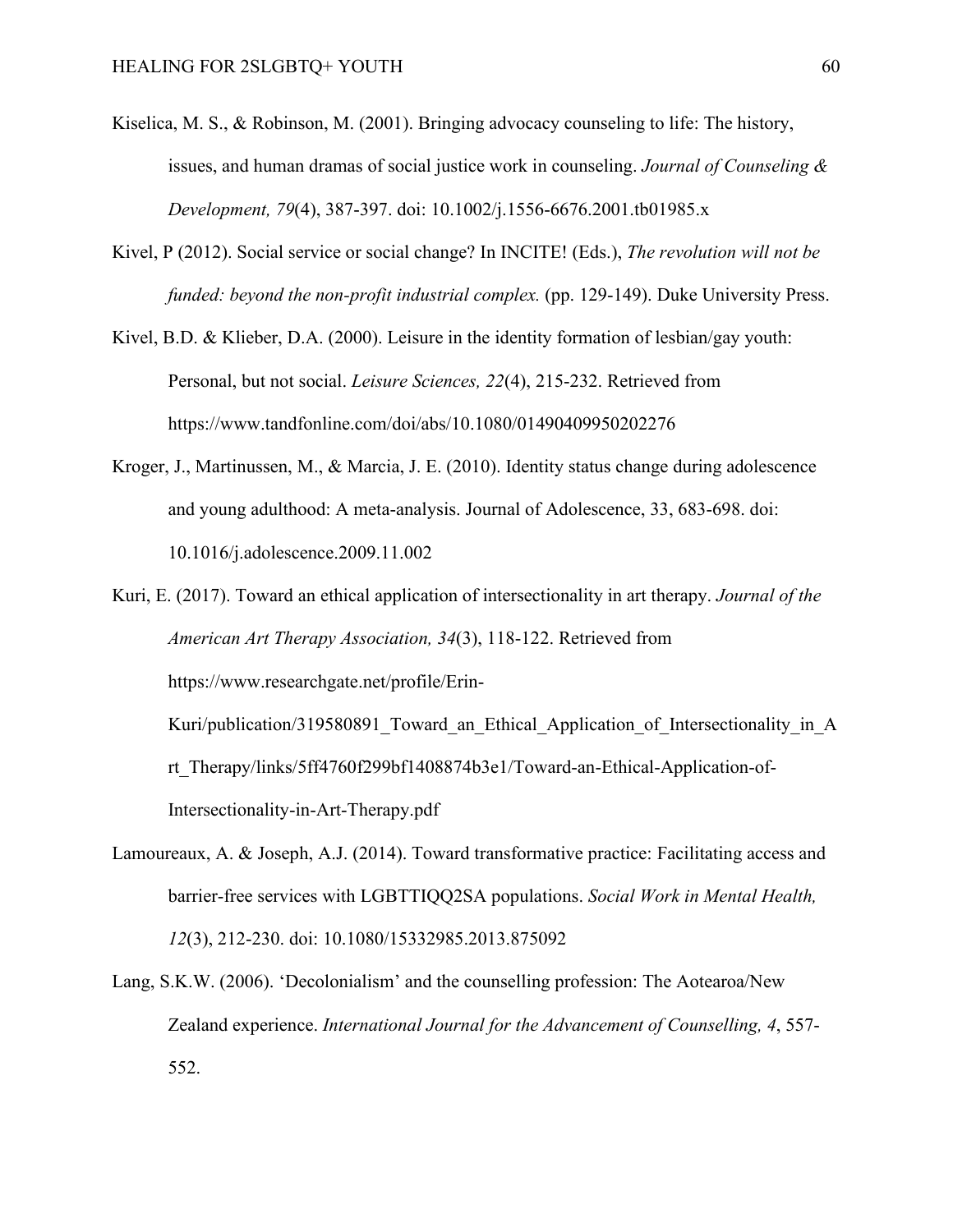Lawrence, B. & Dua, E. (2015). Decolonizing antiracism. *Social Justice, 32*(4), 120-143. Retrieved from https://search-proquestcom.proxy.cityu.edu/docview/231894466?https://search.proquest.com/sociology1&pqorigsite=summon

- Lefrançois, B.A. Queering child and adolescent mental health services: The subversion of heteronormativity in practice. *Children & Society, 27*, 1-12. Retrieved from https://carleton.ca/landonpearsoncentre/wp-content/uploads/queering\_2013.pdf
- Lindsey, T.B. (2014). Ula Y. Taylor's "Making Waves: The Theory and Practice of Black Feminism." A Contemporary Observation. *The Black Scholar, 44*(3), 48-51. doi: 10.1080/00064246.2014.11641240

Lorde, A. (1984). *Sister outsider: Essays and speeches.* Ed. Berkley, CA: Crossing Press.

- Marcus, Eric. (2002) *Making gay history: The half-century fight for lesbian and gay equal rights.* Perennial Press.
- Martín-Baró I. M., Aron, A., & Corne, S. (1996). *Writings for a liberation psychology.* London, England: Cambridge, Massachusetts.
- Mawn, L., Welsh, P., Kirkpatrick, L., Webster, L.A.D., & Stain, H.J. (2015) Getting it right! Enhancing youth involvement in mental health research. *Health Expectations, 19*, 908- 919. Retrieved from https://onlinelibrary.wiley.com/doi/epdf/10.1111/hex.12386
- McNeill, J., Ellis, S., & Eccles, S. (2017). Suicide in trans populations: A systematic review of prevalence and correlates. *Psychology of Sexual Orientation and Gender Diversity, 4*(3), 341-353. doi: 10.1037/sgd0000235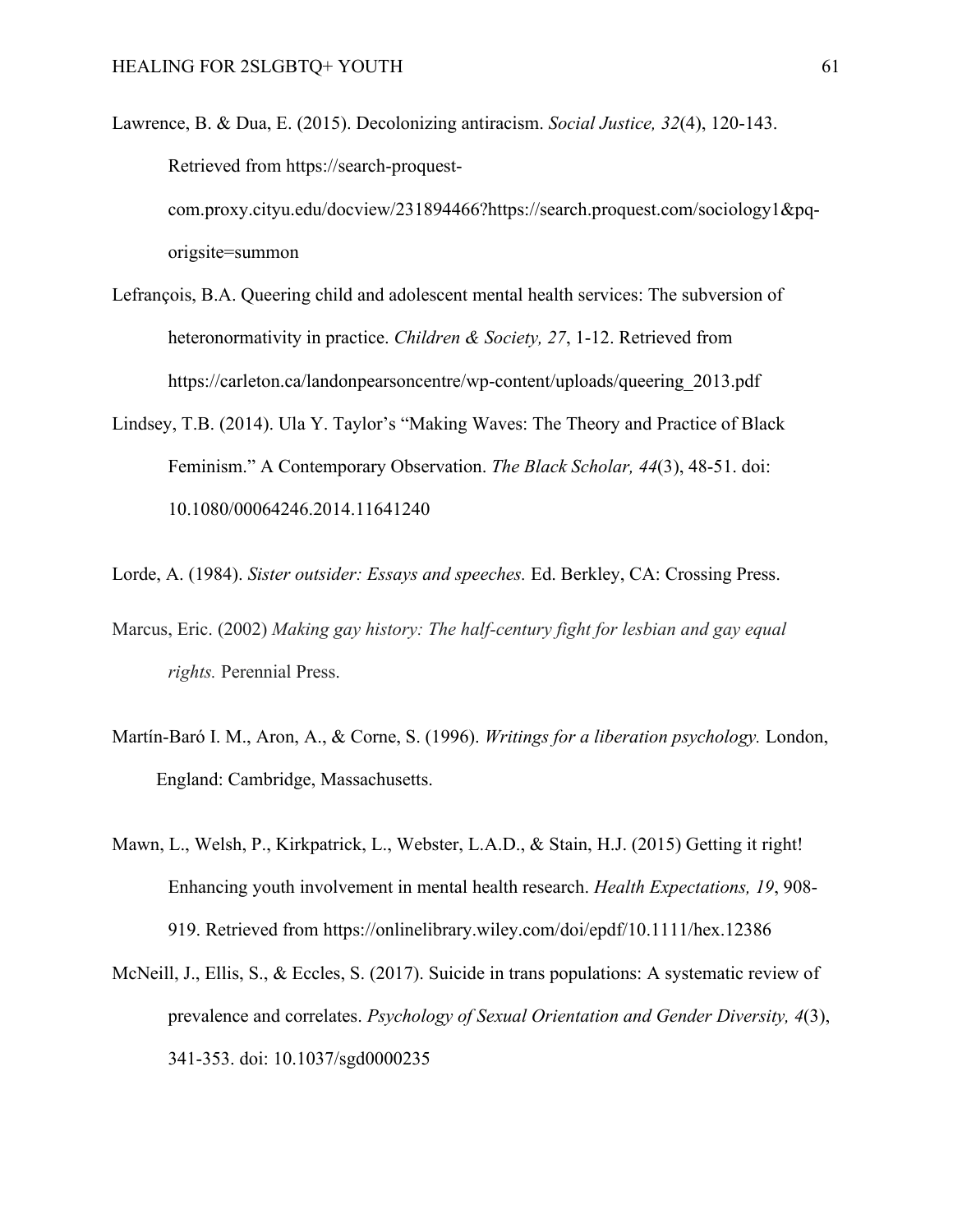- Menakem, R. (2017). *My grandmother's hands: Racialized trauma and the pathway to mending our hearts and bodies.* Central Recovery Press.
- Mesa-Miles, S. (2018, September 13). *Two Spirit: The trials and tribulations of gender identity in the 21st century.* Indian Country Today. https://indiancountrytoday.com/archive/twospirit-the-trials-and-tribulations-of-gender-identity-in-the-21st-century?redir=1
- Meyer, I.H. (2003). Prejudice, social stress, and mental health in lesbian, gay, and bisexual populations: Conceptual issues and research evidence*. Psychological Bulletin 129*(5), 674-697. doi: 10.1037/0033-2909.129.5.674
- Moodley, R. (2007). (Re)placing multiculturalism in counselling and psychotherapy. *British Journal of Guidance & Counselling*, *35*, 1–22. doi:10.1080/03069880601106740
- Morgan, E.M. (2013). Contemporary issues in sexual orientation and identity development in emerging adulthood. *Emerging Adulthood, 1*(1), 52-66. doi: 10.1177/2167696812469187
- Nielsen, M., Haun, D., Kärtner, J., & Legare, C.H. (2017). The persistent sampling bias in developmental psychology: a call to action. *Journal of Experimental Child Psychology, 162,* 31-38. doi: 10.1016/j.jecp.2017.04.017
- Nyland, D. & Temple, A. (2017). Queer-informed narrative therapy: Radical approaches to counseling with transgender persons. In C. Audet & D. Paré (Eds.), *Social justice and counseling: Discourse in practice.* (pp. 159-170). Routledge.
- Pachankis, J. E., Hatzenbuehler, M. L., & Starks, T. J. (2014). The influence of structural stigma and rejection sensitivity on young sexual minority men's daily tobacco and alcohol use. *Social Science & Medicine, 103*, 67-75. doi: 10.1016/j.socscimed.2013.10.005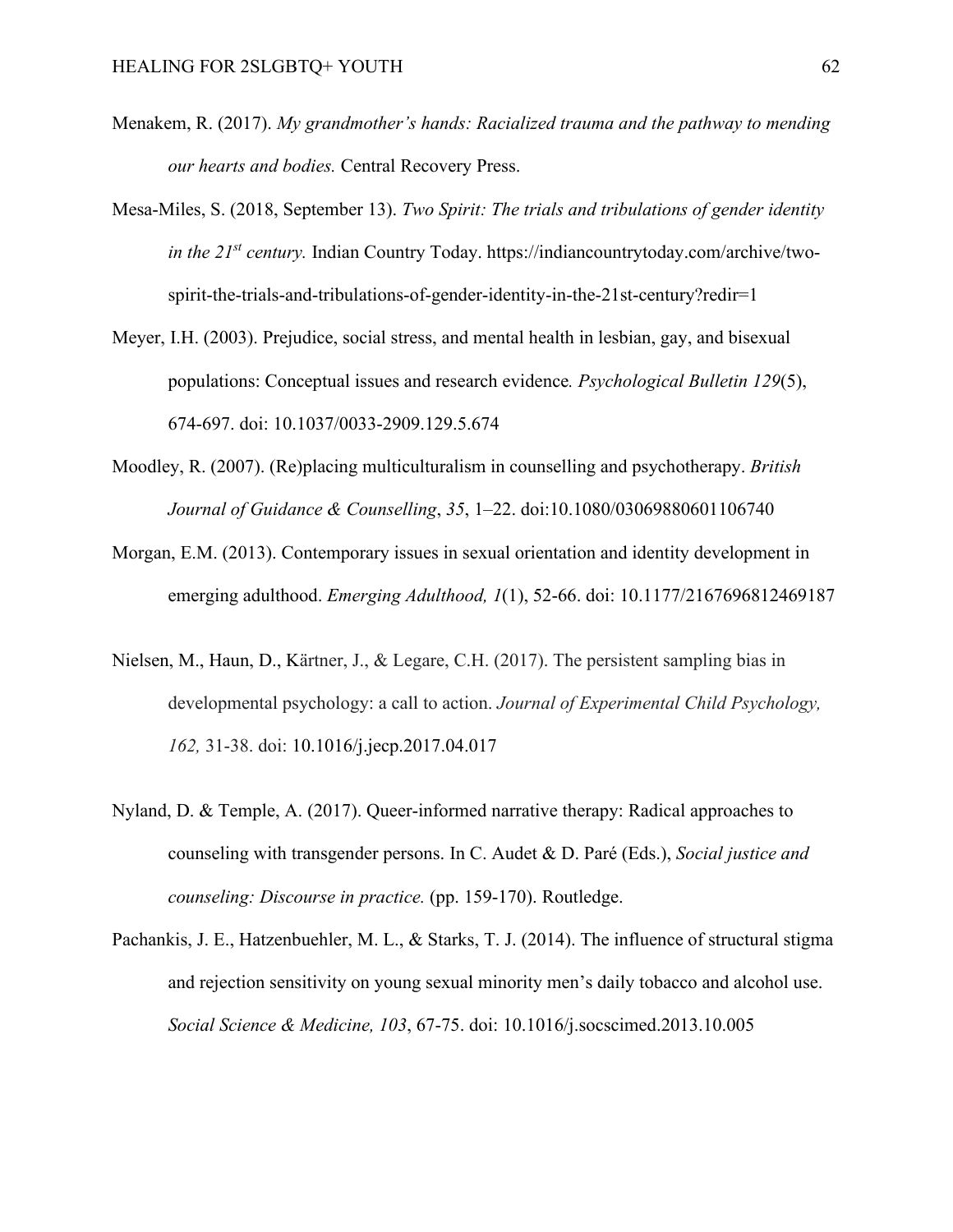- Pelton-Sweet, L.M. & Sherry, A. (2008). Coming out through art: A review of art therapy with LGBT clients. *Art Therapy: Journal of the American Art Therapy Association, 25*(4), 170-176. Retrieved from https://files.eric.ed.gov/fulltext/EJ825773.pdf
- Prilleltensky, I. & Fox, D.R. (2007). Psychopolitical literacy for wellness and justice. *Journal of Community Psychology, 35*(6), 793-805. Retrieved from
- Public Health Agency of Canada (2016). *Suicide prevention framework*. Retrieved from Government of Canada website: https://www.canada.ca/en/publichealth/services/publications/healthy-living/suicide-prevention-framework.html#a5
- Ratts, M. J., Toporek, R., Lewis, J. A., & American Counseling Association. (2018). ACA advocacy competencies: A social justice framework for counselors. *American Counseling Association*. Retrieved from https://www.counseling.org/resources/library/ACA%20Digests/ACAPCD-13.pdf
- Ratts, M. (2009). Social justice counseling: Toward the development of a fifth force among counseling paradigms. *The Journal of Humanistic Education and Development, 48*(2), 160-172. doi: 10.1002/j.2161-1939.2009.tb00076.x
- Reynolds, V. (2010). A supervision of solidarity. *Canadian Journal of Counselling, 44*(3), 246- 257. Retrieved from https://vikkireynoldsdotca.files.wordpress.com/2019/04/2010 supervision-of-solidarity-canadian-journal-of-counselling.pdf
- Reynolds, V. (2013). "Leaning in" as imperfect allies in community work. *Narrative and Conflict: Explorations of Theory and Practice, 1*(1), 52-75. Retrieved from https://journals.gmu.edu/index.php/NandC/article/view/430/364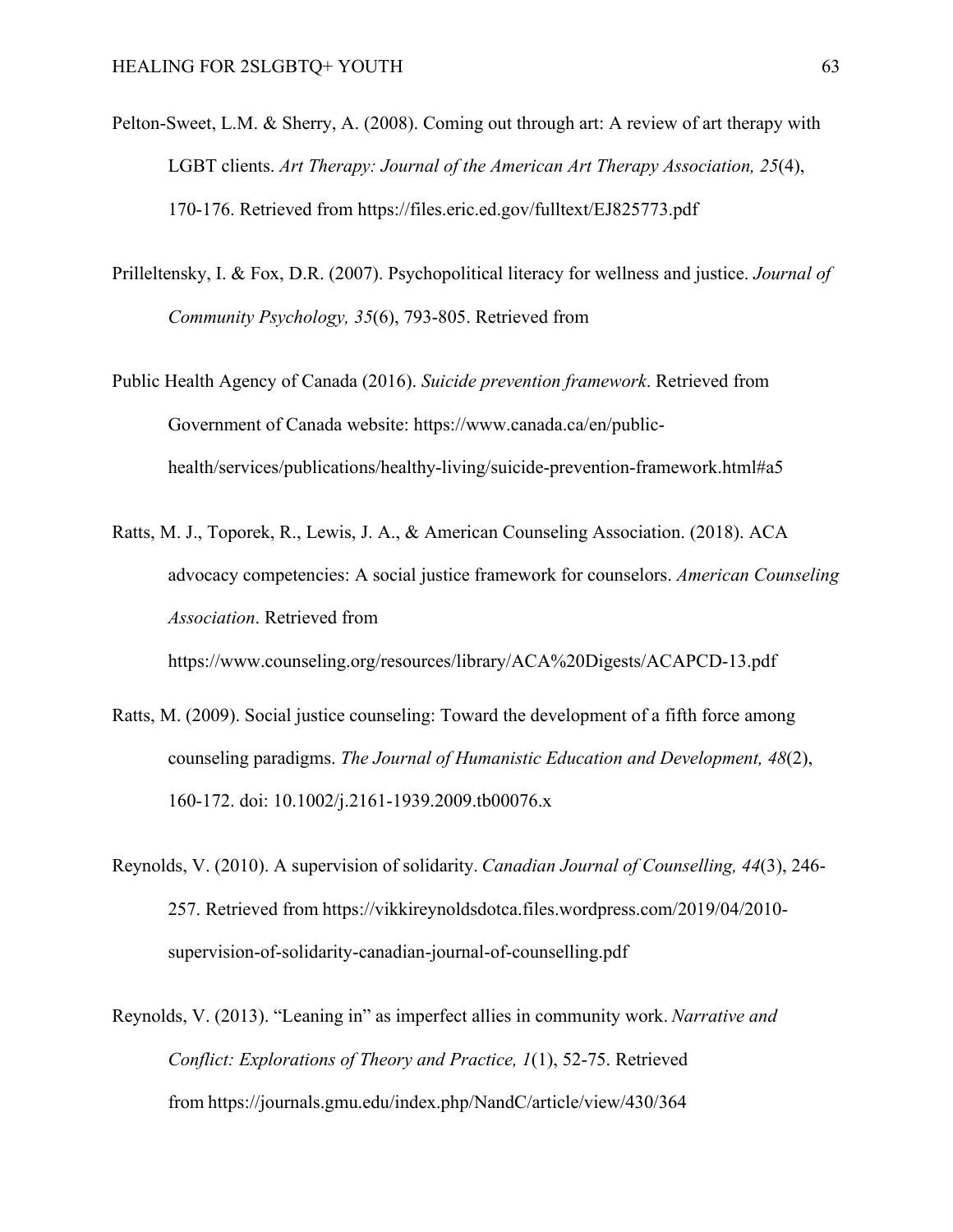Reynolds, V. (2014). Centering ethics in group supervision: fostering cultures of critique  $\&$ structuring safety. *The International Journal of Narrative Therapy and Community Work, 1*, 1-13. Retrieved from https://vikkireynoldsdotca.files.wordpress.com/2017/12/2014reynoldscenteringethics-in-group-supervision.pdf 

- Reynolds, V. & Hammoud-Beckett, S. (2017). Social justice activism and therapy: Tensions, points of connection, and hopeful skepticism. In C. Audet & D. Paré (Eds.), *Social justice and counseling.* (3-15). Routledge.
- Reynolds, V. & Kelly, J. (2018). Beyond trans tolerance and trans exclusion: Contributing to transformative spaces in an all-genders youth, live-in, substance mis-use programme. *Context, 155*, 37-40. Retrieved from

https://vikkireynoldsdotca.files.wordpress.com/2018/08/beyond-trans-inclusion.pdf

Rich, A. (1995). *On lies, secrets, and silence: Selected prose.* WW Norton.

- Ritchie, A.J. (2015). *Invisible no more: Police violence against Black women and women of color.* Beacon Press.
- Rudy, K. (2001). Queer theory and feminism. *Women Studies, 29*, 195-216. Retrieved from https://bivir.uacj.mx/Reserva/Documentos/rva2006190.pdf
- Russell, S.T. & Fish, J.N. (2016). Mental health in lesbian, gay, bisexual, and transgender (LGBT) youth. *Annual Review of Clinical Psychology, 12*, 465-487. doi: 10.1146/annurev-clinpsy-021815-093153
- Rutherford, A. & Pettit, M. (2015). Feminism and/in/as psychology: The public sciences of sex and gender. *History of Psychology, 18*, 223-237. doi: 10.1037/a0039533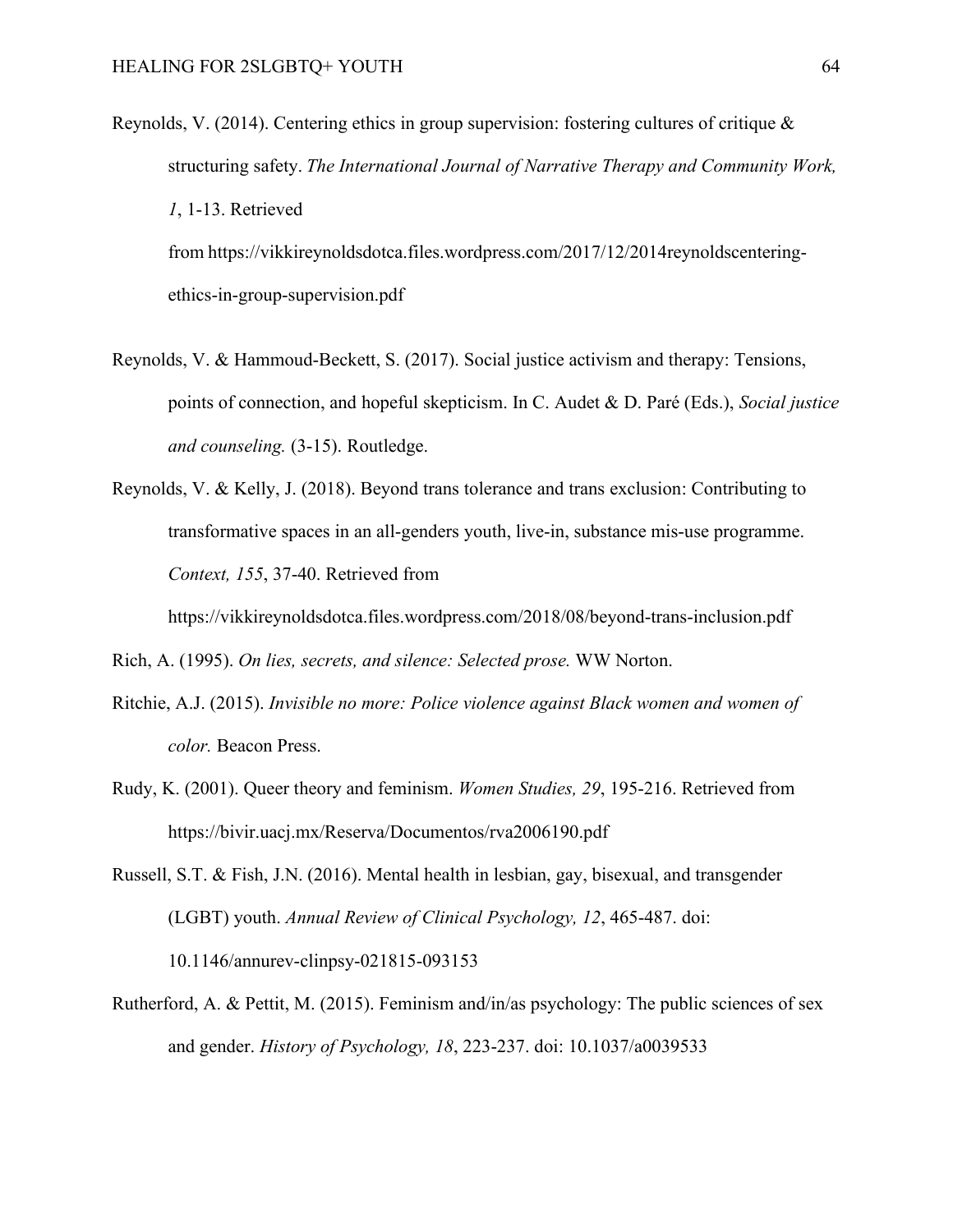- Schwend, A.S. (2020). Trans healthcare from a depathologization and human rights perspective. *Public Health Reviews, 41*(3). doi: 10.1186/s40985-020-0118-y
- Shpungin, E., Allen, N., Loomis, C., DelloStritto, M.E. (2012). Keeping the Spirit Alive: Using Feminist Methodology to Address Silencing as a Structural Issue. *Journal of Community Psychology, 40*(1), 44-61. doi: 10.1002/jcop.20481
- Sinacore, A.L. (2011). Canadian counselling psychology coming of age: An overview of the special section. *Canadian Psychology, 52*(4), 245-247. doi: 10.1037/a0025331
- Spade, D. (2013). Under the cover of gay rights. *NYU Review of Law and Social Change.* Retrieved from http://www.deanspade.net/wp-content/uploads/2010/07/perry-final.pdf
- Spade, D. (2012). Toward a critical trans politics: an interview with Dean Spade. *Upping the anti: a journal of theory and action.* Retrieved from http://www.deanspade.net/wpcontent/uploads/2013/03/upping-the-anti-interview-2012.pdf
- Steelman, S.M. (2016). Externalizing identities: An integration of narrative therapy and queer theory. *Journal of Family Psychotherapy, 27*(1), 79-84. doi: 10.1080/08975353.2016.1136549
- Suárez, M.I., Asadi, L., Scaramuzzo, P., Slattery, P., Mandala, C.R. (2020). Using photovoice as an art-based method for grieving: LGBTQ+ students and the pulse nightclub shooting. *International Journal for Qualitative Studies in Education,* 1-17. Retrieved from https://www.researchgate.net/profile/Lobat-Asadi/publication/341413889 Using photovoice as an artsbased method for grieving LGBTQ students and the pulse nightclub shooting/links/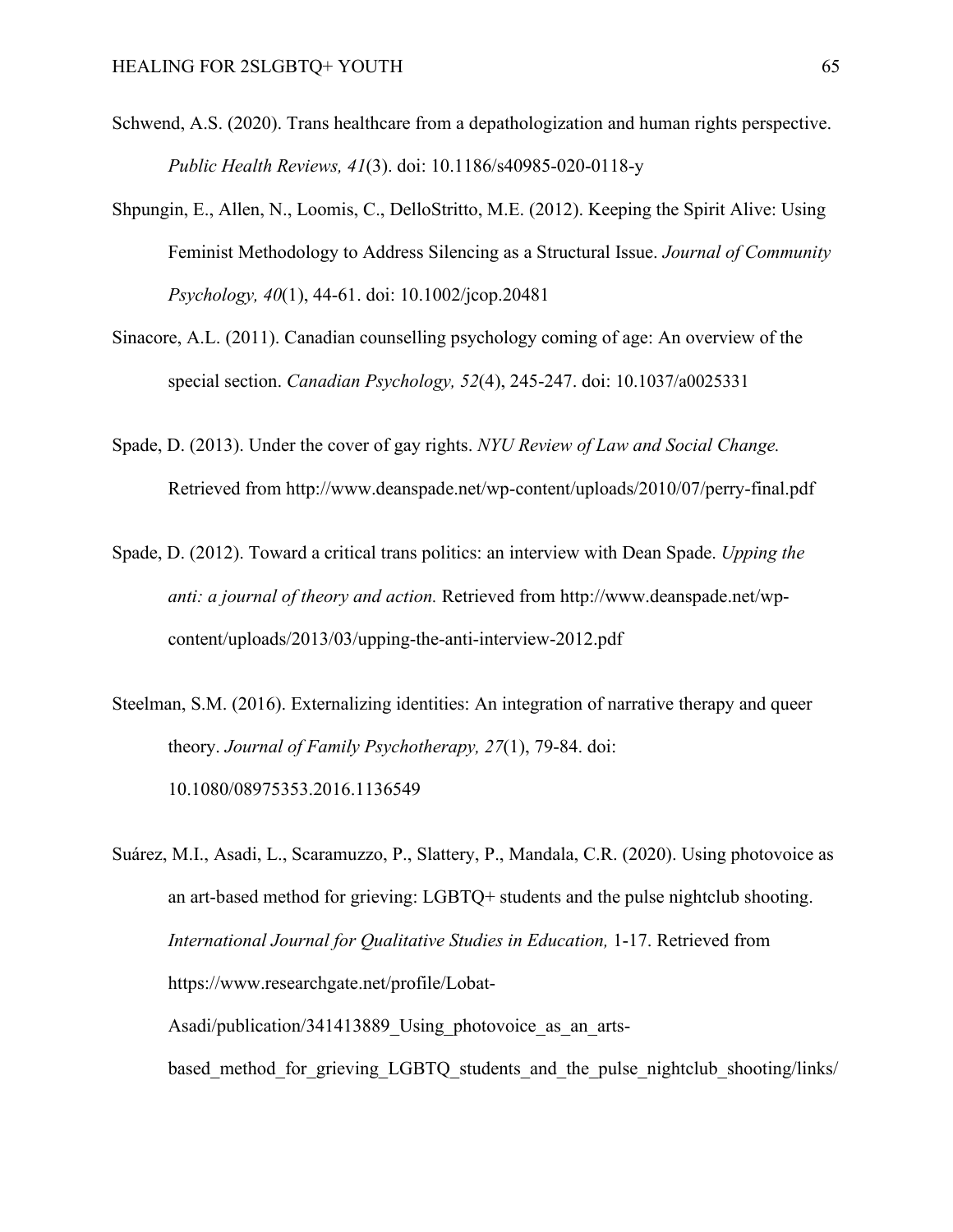5ec065ee92851c11a86c6dbf/Using-photovoice-as-an-arts-based-method-for-grieving-LGBTQ-students-and-the-pulse-nightclub-shooting.pdf

Sumerau, J.E. & Grollman, E.A. (2018). Obscuring oppression: Racism, sexism, cissexism, and the persistence of social inequality. *Sociology of Race and Ethnicity, 4*(3), 322-337. Retrieved from https://journals.sagepub.com/doi/pdf/10.1177/2332649218755179

Talaga, T. (2018). *All our relations: Finding the path forward.* House of Anansi Press Inc.

- Thomas, S. (2014, March 27). *Man up, Vancouver's popular monthly drag-king show, turns six.* Xtra. https://xtramagazine.com/culture/man-up-vancouvers-popular-monthly-drag-kingshow-turns-six-59335
- The Task Force on Responding to the Truth and Reconciliation Commission of Canada's Report (2018). *Psychology's response to the truth and reconciliation commission of Canada's report.* Retrieved from

https://cpa.ca/docs/File/Task\_Forces/TRC%20Task%20Force%20Report\_FINAL.pdf

- Tilsen, J. & Nyland, D. Resisting normativity: Queer musings on politics, identity, and the performance of therapy. *The International Journal of Narrative Therapy and Community Work, 3*, 64-70. Retrieved from https://search-informitorg.proxy.cityu.edu/doi/epdf/10.3316/informit.496849160213923
- Todd, N. & Wade, A. (1994). Domination, deficiency, and psychotherapy. *The Calgary Participator, 4*(1), 37-46.
- Toporek, R.L. (2018). Strength, solidarity, strategy, and sustainability: A counseling psychologist's guide to social action. *The European Journal of Counselling Psychology, 7*(1), 90-110. Retrieved from https://search-proquest-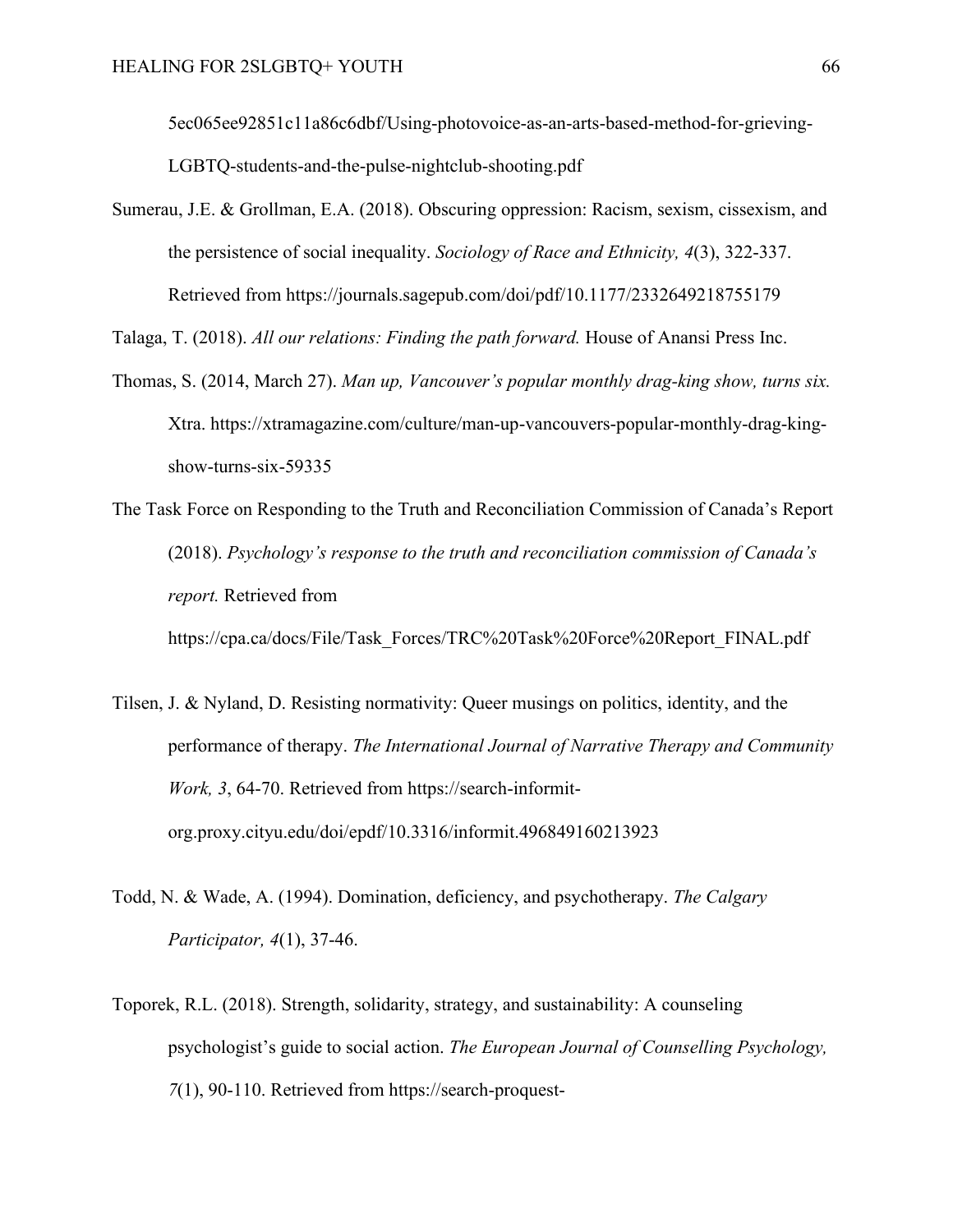com.proxy.cityu.edu/docview/2272856463/fulltextPDF/786B22BE4C0E4E9DPQ/1?acco untid=1230

Toporek, R.L. & Williams, R.A. (2006). Social justice training in counselling psychology: Needs and innovations. In R.L. Toporek, L.H. Gerstein, N.A. Fouad, G. Roysircar, & T. Israel (Eds.), *Handbook for social justice in counselling psychology: Leadership, vision, and action* (pp. 17-34). Thousand Oaks, CA: Sage Publications.

Tredinnick, M.G. & Fowers, B.J. (1999). Individualism and psychotherapy: Are psychologists leading or following individualistic trends?. *Counselling Psychology Quarterly; Abingdon, 12*(3), 303-313. Retrieved from https://search-proquestcom.proxy.cityu.edu/docview/207996647?https://search.proquest.com/pqrl&pqorigsite=summon

Tuck, E. & Yang, K.W. (2012). Decolonization is not a metaphor. *Decolonization: Indigeneity, Education, & Society, 1*(1), 1-40. Retrieved from https://clas.osu.edu/sites/clas.osu.edu/files/Tuck%20and%20Yang%202012%20Decoloni zation%20is%20not%20a%20metaphor.pdf

- Ussher, J.M. (2010). Are We Medicalizing Women's Misery? A Critical Review of Women's Higher Rates of Depression. *Feminism & Psychology, 20*(1), 9-35. doi: 10.1177/0959353509350213
- Van der Kolk, B. (2014). *The body keeps the score: Brain, mind, and the body in the healing of trauma.* New York, NY: Viking.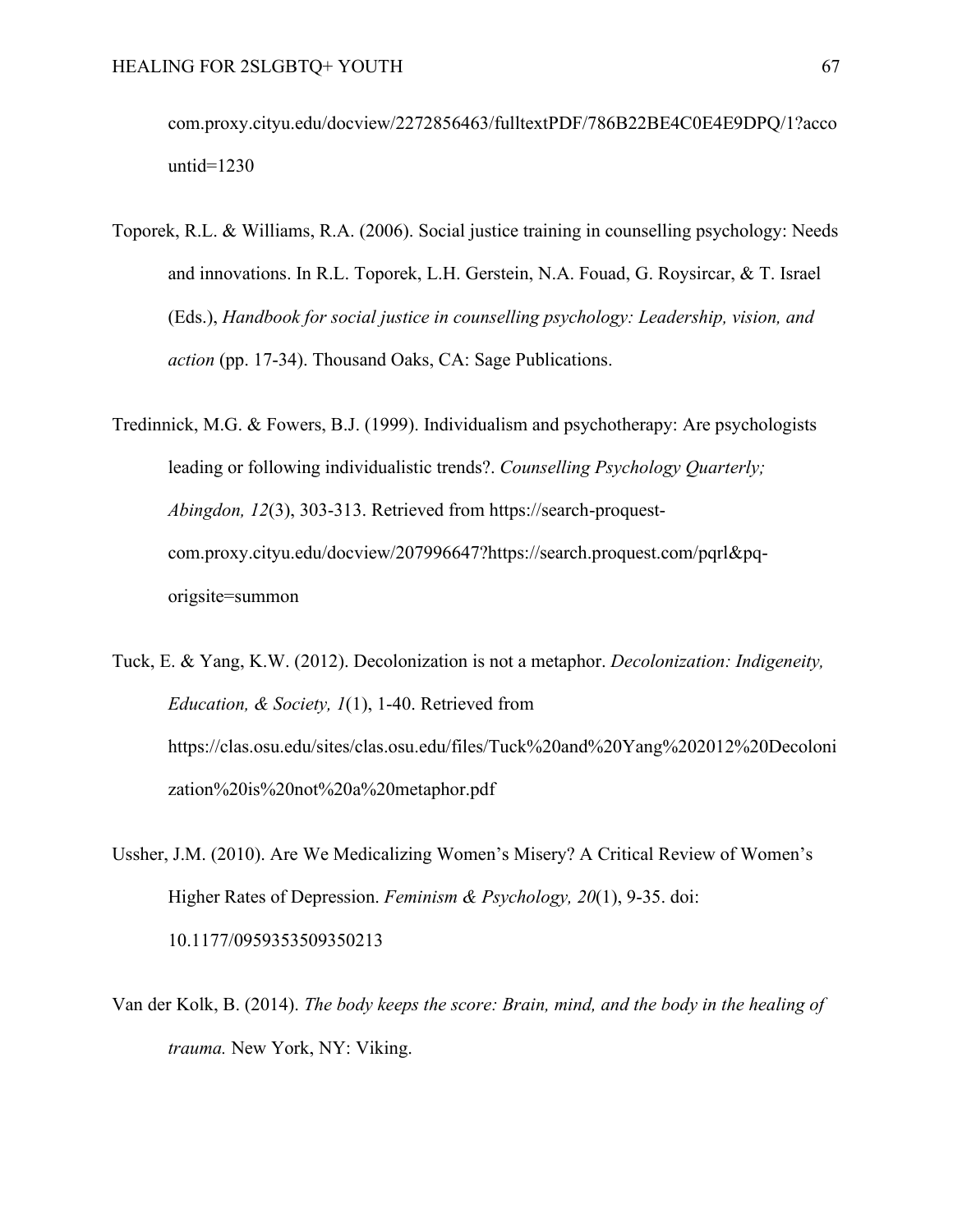- Vera, E.M. & Speight, S.L. (2003). Muticultural competence, social justice, and counseling psychology: Expanding our roles. *Counseling Psychologist, 31*, 253-272. doi: 0.1177/0011000003031003001
- Wade, A. (1997). Small acts of living: Everyday resistance to violence and other forms of oppression. *Contemporary Family Therapy, 19*(1), 23-39. Retrieved from http://solutionscentre.org/pdf/wade\_1997.pdf
- Waldegrave, C., & Tamasese, K. (1993). Some central ideas in the 'Just Therapy' approach. *Australian and New Zealand Journal of Family Therapy, 14*, 1-8. doi: 10.1002/j.1467- 8438.1993.tb00930.x
- Ward, J. (2008). *Respectably queer: Diversity culture in LGBT activist organizations.* Vanderbilt University Press.
- White, M. & Epston, D. (1990). *Narrative means to therapeutic ends.* Adelaide, Australia: Dulwich Centre.
- Whitehead, J. (2017). *Full-metal Indigiqueer.* Talonbooks.
- Whitehead, J. (2018, March 14). *Joshua Whitehead: Why I'm withdrawing from my Lambda literary award nomination*. Tia House: The Insurgent Architect's House for Creative Writing*.* Retrieved from https://www.tiahouse.ca/joshua-whitehead-why-imwithdrawing-from-my-lambda-literary-award-nomination/
- Wilson, C. & Cariola, L.A. LGBTQI+ youth and mental health: A systematic review of qualitative research. *Adolescent Research Review, 5*, 187-211. doi: 10.1007/s40894-019- 00118-w
- Yalom, I. D. (2002). *The gift of therapy: An open letter to a new generation of therapists and their patients.* New York: HarperCollins.